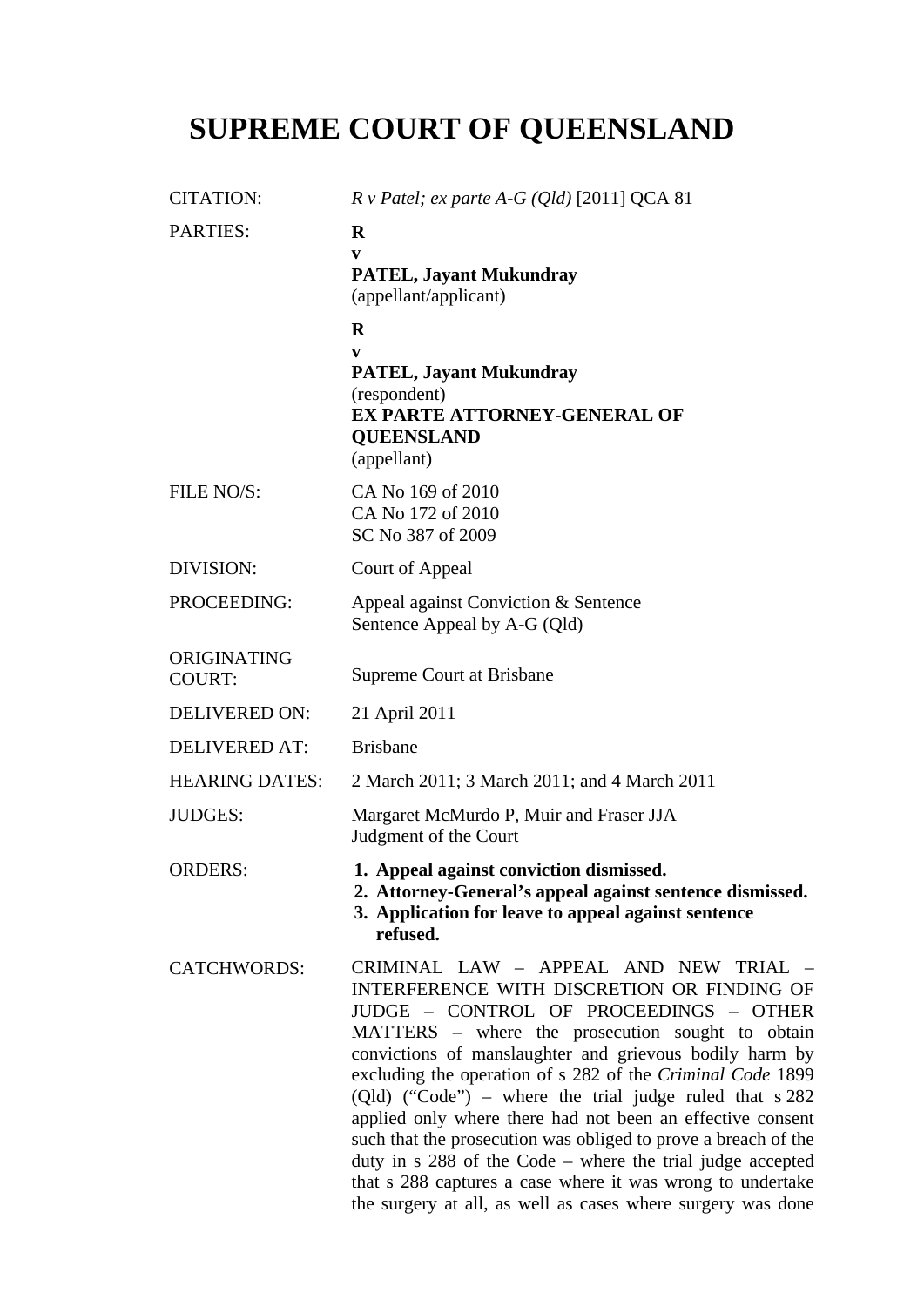poorly – where the appellant argued that s 288 only applies in relation to incompetence in the course of surgery – whether the trial judge erred in the construction of s 288

CRIMINAL LAW – APPEAL AND NEW TRIAL – PARTICULAR GROUNDS OF APPEAL – IMPROPER ADMISSION OR REJECTION OF EVIDENCE – GENERAL PRINCIPLES – where defence counsel applied for an order on day 10 of a 58 day trial that the jury be discharged for failure on the part of the prosecution to properly particularise its case – where the trial judge dismissed the application – where the appellant submitted that "new medical evidence" was being called by the prosecution during the trial – where defence counsel did not object to such evidence at trial – whether the evidence produced a miscarriage of justice

CRIMINAL LAW – APPEAL AND NEW TRIAL – PARTICULAR GROUNDS OF APPEAL – CONDUCT OF TRIAL JUDGE – where the trial judge dismissed the appellant's application for the jury to be discharged – where the appellant argued that the amendment of particulars at the effective end of the prosecution case denied the appellant a fair trial – whether there was an unfairness in the conduct of the trial – whether the trial judge erred in dismissing the application for discharge of the jury

CRIMINAL LAW – APPEAL AND NEW TRIAL – MISCARRIAGE OF HISTICE - PARTICULAR CIRCUMSTANCES AMOUNTING TO MISCARRIAGE – OTHER IRREGULARITIES – where the prosecution amended their particulars at trial – where the appellant submitted that the narrowing of particulars resulted in a volume of evidence in the trial being rendered irrelevant – where the appellant submitted that the new particulars changed the prosecution case from one of the subject operations being performed incompetently to one concerned with gross negligence in performing the surgery at all – where a pre-trial ruling that certain evidence should not be excluded was made before any particulars had been provided by the prosecution – whether such evidence ought to have been excluded – whether the revised particulars gave rise to a miscarriage of justice

CRIMINAL LAW – APPEAL AND NEW TRIAL – APPEAL AGAINST SENTENCE – GROUNDS FOR INTERFERENCE – SENTENCE MANIFESTLY EXCESSIVE OR INADEQUATE – where the appellant was sentenced to seven year concurrent terms of imprisonment for each of the three manslaughter convictions and a three year concurrent term of imprisonment for the grievous bodily harm conviction – where the appellant argued the sentencing judge placed too much weight on denunciation and gave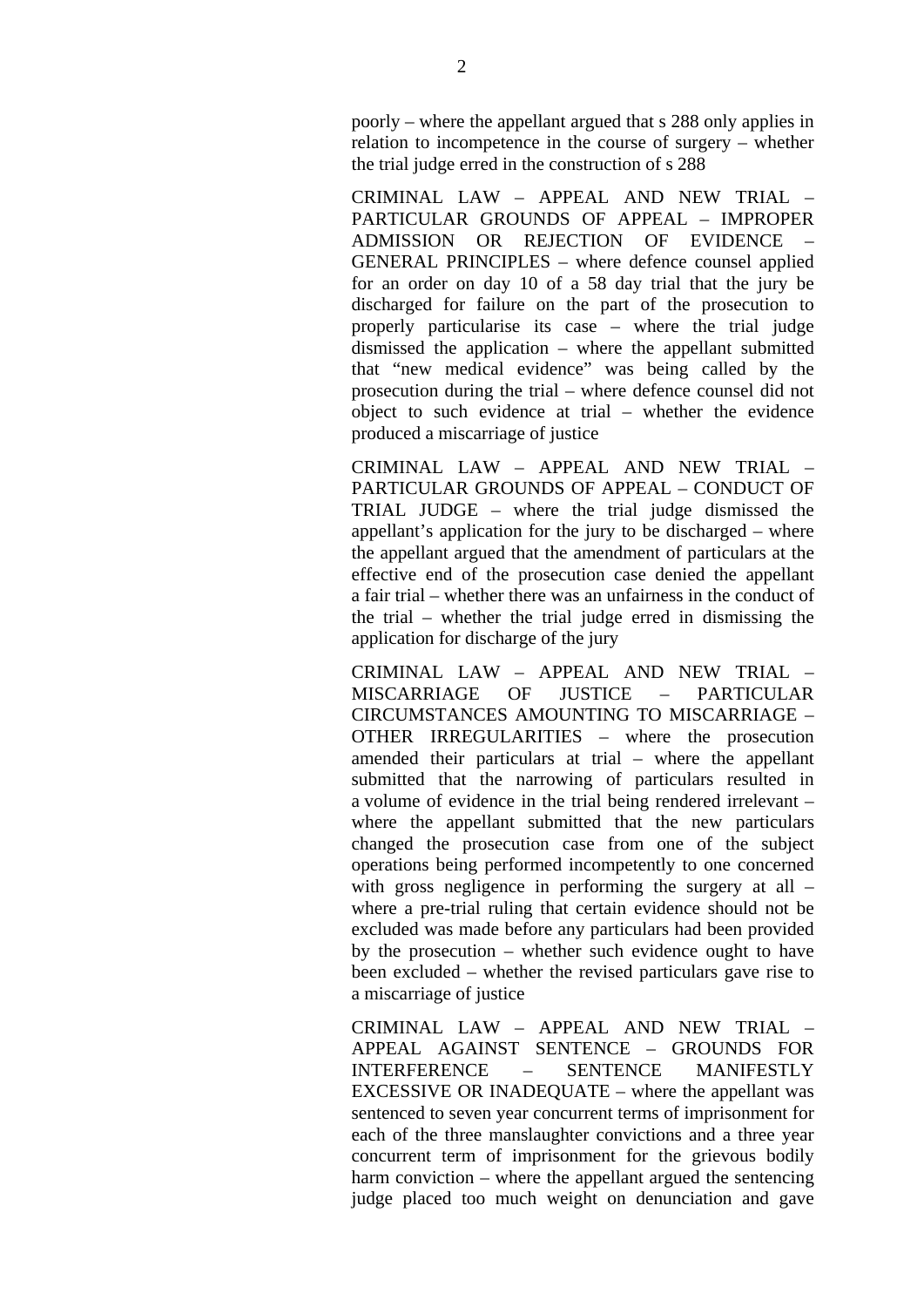insufficient weight to other purposes of sentencing – where the appellant argued the sentencing judge gave insufficient weight to the circumstances in which the appellant was living in the period between his extradition and conviction and his public shaming – where limited comparable cases – whether the sentence was manifestly excessive

CRIMINAL LAW – APPEAL AND NEW TRIAL – APPEAL AGAINST SENTENCE – APPEALS BY CROWN – EXERCISE OF DISCRETION – GENERALLY – where the Attorney-General argued the sentence failed to adequately reflect the gravity of the offending and failed to sufficiently take into account general deterrence – where the Attorney-General argued the sentencing judge gave too much weight to factors going to mitigation and failed to exercise his discretion to declare the appellant to be convicted of a serious violent offence – where limited comparable cases – whether the sentence was manifestly inadequate

*Criminal Code* 1899 (Qld), s 23, s 282, s 288, s 289, s 298, s 590AA(3), s 669A(1) *Penalties and Sentences Act* 1992 (Qld), s 9(1), s 161A

*Attorney-General's Reference (No 6 of 1980)* [1981] 1 QB 715, cited

*Department of Health & Community Services v JWB & SMB*  (1992) 175 CLR 218; [1992] HCA 15, cited

*Festa v The Queen* (2001) 208 CLR 593; [2001] HCA 72, cited

*Lacey v Attorney-General of Queensland* [2011] HCA 10, applied

*Moyse v The Queen* (1988) 38 A Crim R 169, cited *Nudd v The Queen* (2006) 225 ALR 161; [2006] HCA 9, considered

*R v Bateman* [1925] 19 Cr App R 8, considered *R v Brown* [1994] 1 AC 212, cited

*R v Hodgetts and Jackson* [1990] 1 Qd R 456, considered

*R v Lewis* [1994] 1 Qd R 613; 1992 QCA 223, cited

*R v Patel* [2010] QSC 68, affirmed

*R v Patel* [2010] QSC 198, overruled

*R v Patel* [2010] QSC 199, approved

*R v Pearce*, unreported, Queensland Supreme Court, Indictment No 96 of 2000, 15 November 2000, considered *R v Pesnak & Anor* (2000) 112 A Crim R 410; [2000] QCA 245, considered

*R v Ramstead*, unreported, New Zealand Court of Appeal,

CA No 428 of 1996, 12 May 1997, distinguished

*R v Thomas Sam; R v Manju Sam (No. 18)* [2011]

NSWCCA 36, distinguished

*R v Scarth* [1945] St R Qd 38, cited

*R v Stott and Van Embden* [2002] 2 Qd R 313; [2001]

QCA 313, considered

*R v Watson; ex parte A-G (Qld)* [2009] QCA 279, considered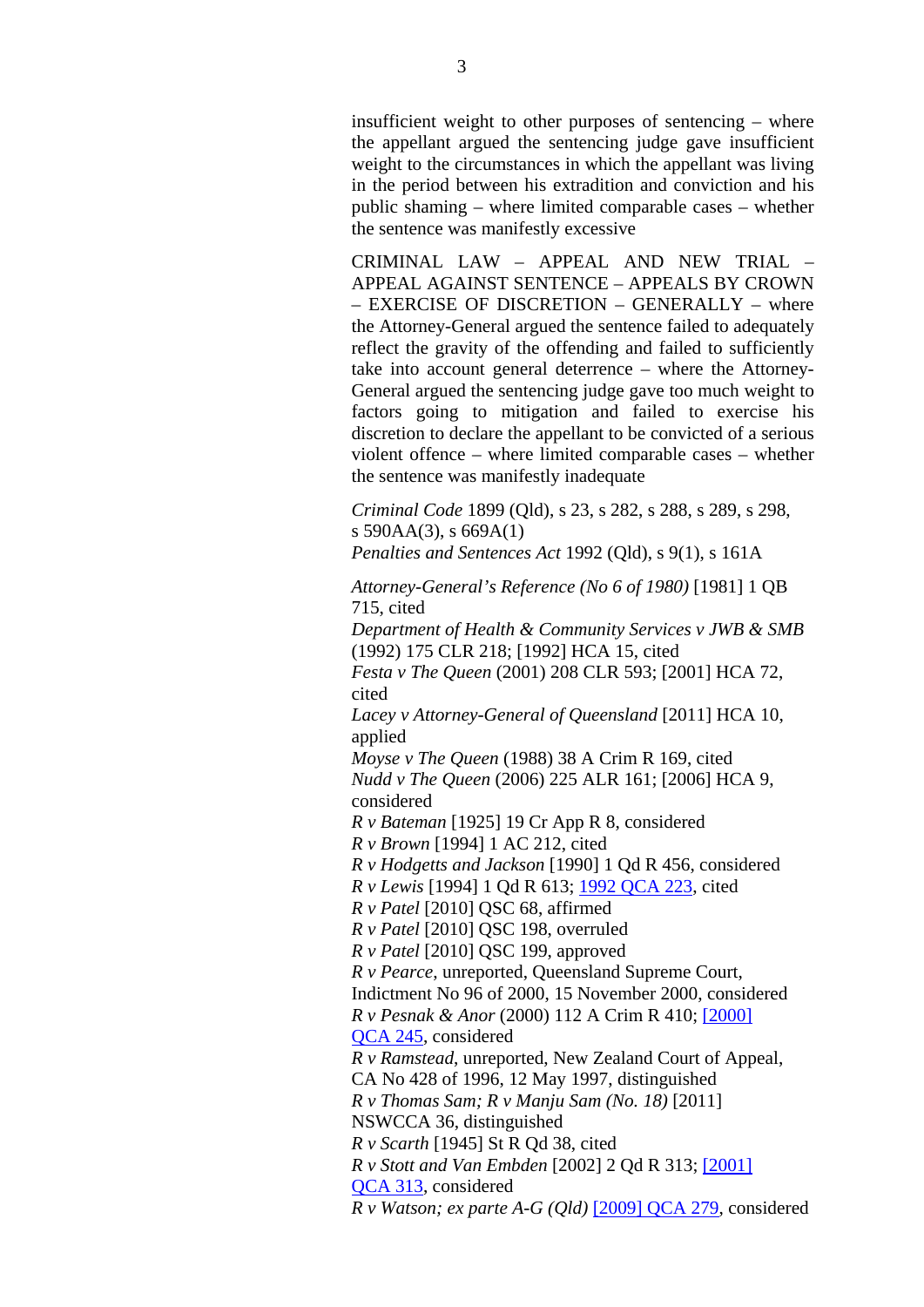|                    | Royston Cook (1979) 2 A Crim R 151, considered<br>TKWJ v The Queen (2002) 212 CLR 124; [2002] HCA 46,<br>considered                                                                                                                                                                                                            |
|--------------------|--------------------------------------------------------------------------------------------------------------------------------------------------------------------------------------------------------------------------------------------------------------------------------------------------------------------------------|
| <b>COUNSEL:</b>    | K C Fleming QC, with P Mylne, A W Collins, K A M<br>Greenwood, L Willson, and W J Kilian for the<br>appellant/applicant in Appeal No 169 of 2010 and the<br>respondent in Appeal No 172 of 2010<br>R G Martin SC and D L Meredith for the respondent in<br>Appeal No 169 of 2010 and the appellant in Appeal No 172<br>of 2010 |
| <b>SOLICITORS:</b> | Douglas Law for the appellant/applicant in Appeal No 169 of<br>2010 and the respondent in Appeal No 172 of 2010<br>Director of Public Prosecutions (Queensland) for the<br>respondent in Appeal No 169 of 2010 and the appellant in<br>Appeal No 172 of 2010                                                                   |

| 1. |                                                                         |  |
|----|-------------------------------------------------------------------------|--|
| 2. |                                                                         |  |
|    |                                                                         |  |
|    |                                                                         |  |
|    |                                                                         |  |
|    |                                                                         |  |
|    |                                                                         |  |
|    | The antecedent common law and the historical development of the Code 17 |  |
|    |                                                                         |  |

3. Ground 3 - The evidence relating to the appellant's treatment of the patient Grave should have been excluded.

Ground 5 - The evidence of the appellant's conduct relating to the securing of a ventilator for the patient Kemps should have been excluded.

Ground 7 - The trial judge erred in law in dismissing the appellant's application for the jury to be discharged on 6 April 2010 (the tenth day of the trial) on the basis that the appellant was being denied a fair trial as a result of new medical evidence being called by the Crown during the trial.

Ground 8 - The trial judge erred in law in dismissing the appellant's application for the jury to be discharged on 8 June 2010, at the effective end of the prosecution case, on the basis that the change in the prosecution particulars at that stage denied the appellant a fair trial.

Ground  $9 - A$  miscarriage of justice was produced by the amendment of the particulars of the prosecution case at the effective end of the prosecution case, which resulted in a volume of evidence in the trial being rendered irrelevant....... 22

*The appellant's submissions*.............................................................................. 22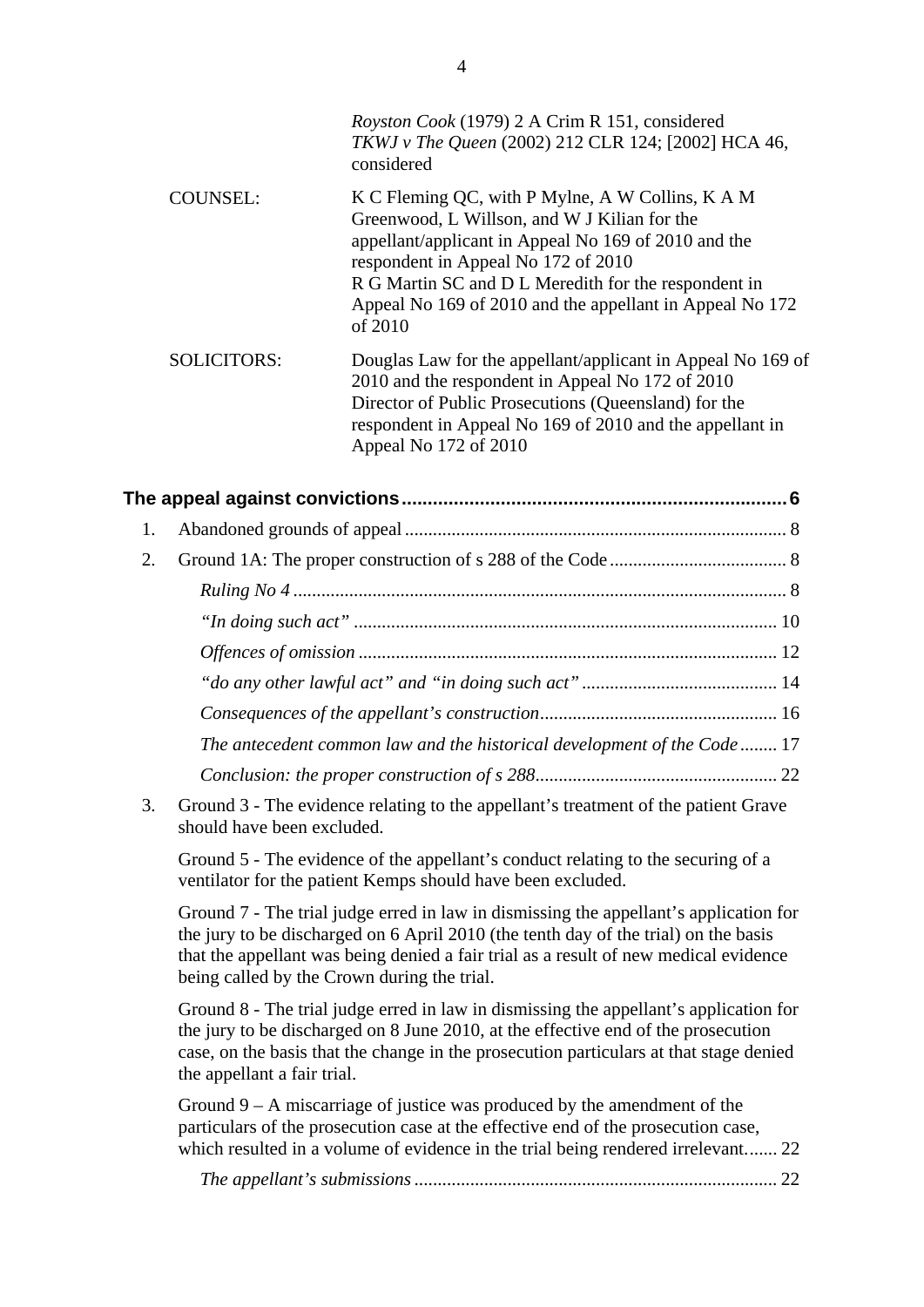|    |                                                                                | 24       |
|----|--------------------------------------------------------------------------------|----------|
|    |                                                                                | 25       |
|    | Matters relevant to the particularisation of the prosecution case between days | 29<br>42 |
|    |                                                                                |          |
|    |                                                                                |          |
|    |                                                                                |          |
|    |                                                                                |          |
|    |                                                                                |          |
|    |                                                                                |          |
|    |                                                                                |          |
| 4. | Ground $10$ – The aggregate of faults complained of produced a miscarriage of  |          |
| 5. |                                                                                |          |
|    |                                                                                |          |

# **Attorney-General's appeal against sentence and the appellant's application for leave to appeal against sentence................................................................45**

|--|--|

- [1] **THE COURT:** On 29 June 2010, after a 58 day trial in the Supreme Court at Brisbane, a jury found the appellant Jayant Patel guilty of the manslaughter of Mervyn Morris, James Phillips and Gerardus Kemps and of unlawfully doing grievous bodily harm to Ian Vowles. The charges arose out of surgical operations which the appellant conducted upon those men whilst the appellant was employed as a surgeon at the Bundaberg Hospital between May 2003 and December 2004. On 1 July 2010, the trial judge sentenced the appellant to concurrent terms of seven years imprisonment for each of the manslaughter offences and three years imprisonment for the grievous bodily harm offence.
- [2] The appellant has appealed against his convictions and he has applied for leave to appeal against sentence. The Attorney-General has also appealed against the sentence. Another issue was initially raised as a question of law reserved by the trial judge and referred to this Court by way of a case stated pursuant to s 668B of the *Criminal Code* 1899 (Qld) ("the Code"). The appellant filed an application seeking that the case stated be heard and determined prior to the hearing of his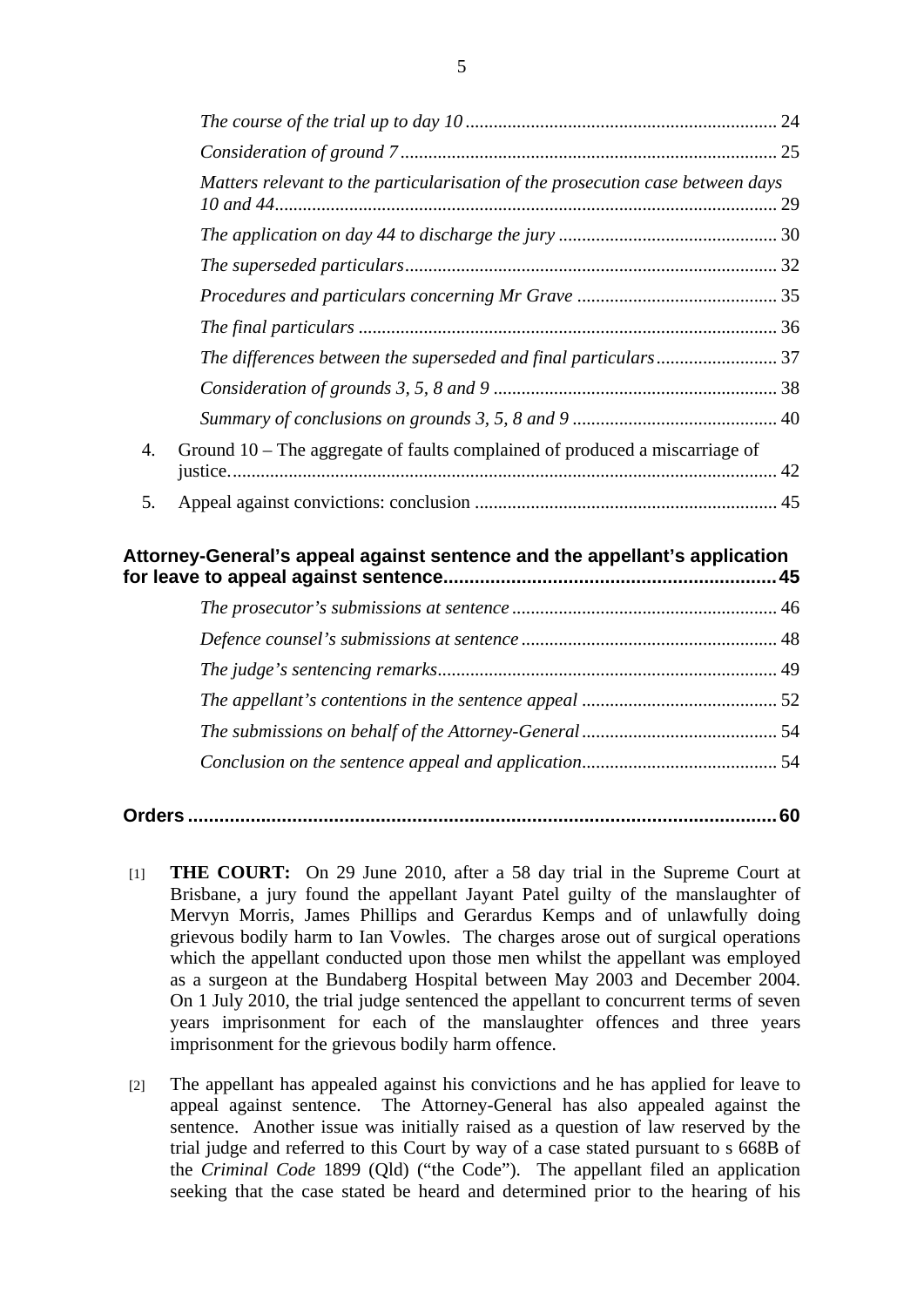appeal against conviction and application for leave to appeal against sentence, but at the hearing of the appeal the appellant abandoned the case stated.

## **THE APPEAL AGAINST CONVICTIONS**

- [3] It will be necessary in due course to refer to the manner in which the prosecution cases were narrowed during the course of the trial, but at this stage it is sufficient to identify the broad nature of the cases as they were put to the jury.
- [4] In summing up to the jury, the trial judge summarised the allegations about the operations performed by the appellant as follows: $<sup>1</sup>$ </sup>

"The prosecution contends that the operations were unnecessary or inappropriate.

Removal of Mr Morris's sigmoid colon is said to have been inappropriate, mainly because the bleeding problem that the surgery was to address was sourced in his rectum.

The surgery on Mr Vowles is said to have been inappropriate because, contrary to what the Accused supposed, Mr Vowles did not then have colon cancer.

With both Mr Phillips and Mr Kemps, the primary contention is that the patient's health was too precarious for an oesophagectomy."

- [5] The prosecution case, as put to the jury, was not that lack of skill or failure to use reasonable care in the course of the operations caused the death of Mr Morris, Mr Phillips or Mr Kemps, or the grievous bodily harm suffered by Mr Vowles. The trial judge directed the jury that the trial was "not about botched surgery" but was instead "about surgery performed competently enough";<sup>2</sup> that it was "not how the Accused performed surgery that matters in these four cases" and that what mattered was "his judgment in deciding to commend the surgery to a patient and, having obtained [the] patient's consent, in taking the patient to theatre to perform it."<sup>3</sup> In that respect, the case put to the jury in relation to each patient was that the appellant should not have embarked upon the surgery notwithstanding that each patient had consented to it.
- [6] The prosecution alleged that the appellant breached the duty imposed upon him by s 288 of the Code by proceeding to operate upon the patient. Section 288 of the Code provides:

"It is the duty of every person who, except in a case of necessity, undertakes to administer surgical or medical treatment to any other person, or to do any other lawful act which is or may be dangerous to human life or health, to have reasonable skill and to use reasonable care in doing such act, and the person is held to have caused any consequences which result to the life or health of any person by reason of any omission to observe or perform that duty."

[7] Section 300 of the Code provides that a person who unlawfully kills another is guilty of a crime, which is called murder or manslaughter, according to the

 $\frac{1}{1}$ Transcript – Day 52, p 60.

 $\overline{2}$ Transcript – Day 52, p 59.

<sup>3</sup> Transcript – Day 52, p 60.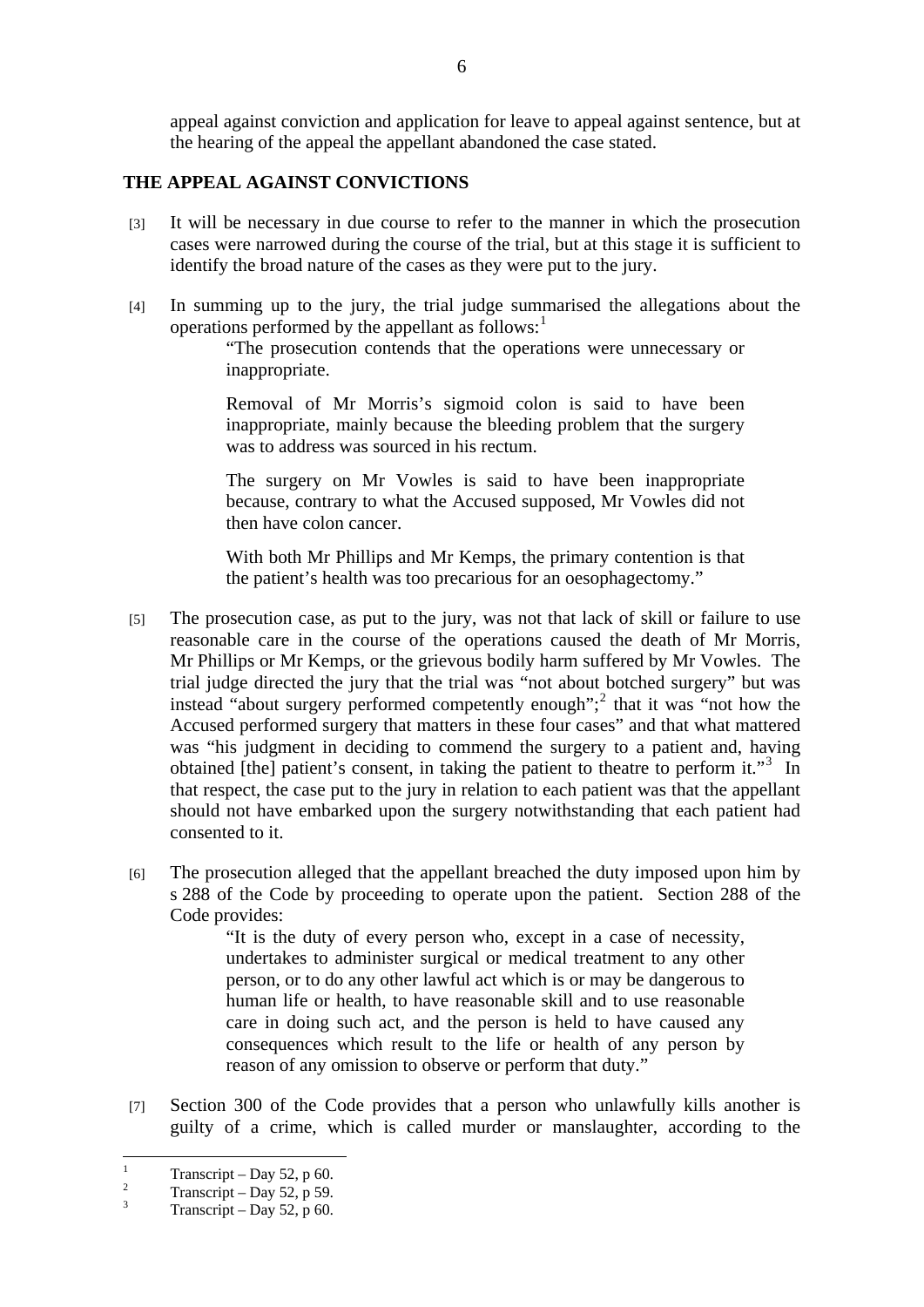circumstances of the case. The charges of manslaughter were brought under s 303 of the Code, which provides that any person who unlawfully kills another under such circumstances as not to constitute murder is guilty of manslaughter. Section 291 provides that it is unlawful to kill any person unless such killing is authorised or justified or excused by law. In each case the prosecution alleged that the application of s 288 in combination with s 291 rendered the appellant guilty of unlawful killing. The charge of unlawfully doing grievous bodily harm was brought under s 320, which provides that any person who unlawfully does grievous bodily harm to another is guilty of a crime. The prosecution case was that the application of s 288 in combination with s 320 rendered the appellant guilty of that offence.

[8] During the trial the prosecutor sought to advance cases of manslaughter and grievous bodily harm without reference to s 288. The effect of the prosecutor's argument was that each case could be established by proof that (1) the performance of the operation caused the patient's death, or grievous bodily harm, (2) that was not an event that occurred "by accident" within the meaning of s 23 of the Code and (3) it was not reasonable to perform the operation, so that the excuse from criminal responsibility in s 282 was excluded. Section 282 provided at the relevant times:<sup>4</sup>

"A person is not criminally responsible for performing in good faith and with reasonable care and skill a surgical operation upon any person for the patient's benefit, or upon an unborn child for the preservation of the mother's life, if the performance of the operation is reasonable, having regard to the patient's state at the time and to all circumstances of the case."

 The prosecutor contended that proof beyond reasonable doubt of (2) and (3) would establish the unlawfulness of each killing and of the grievous bodily harm. No other possible authority, justification, or excuse was available.

[9] In Ruling No  $3^5$  the trial judge rejected that argument. For present purposes it is necessary only to summarise the trial judge's conclusions, which were derived from textual, contextual, and historical considerations. The trial judge held that s 288 applied only where the patient had consented to the surgical treatment and s 282 applied only where there had not been an effective consent: "one concerns outcomes where there has been consent to the procedure; the other, where there has not" and it is "a necessary implication, to be derived from s 288 in context, that surgery with consent is lawful, with the surgeon's criminal responsibility in such circumstances to be determined by enquiring whether there has been a breach of the duty the section imposes."<sup>6</sup> Each of the four patients was a mentally competent adult who consented to the operation with knowledge of its nature and the attendant risks. The trial judge accepted defence counsel's argument that in those circumstances the appellant's criminal responsibility depended upon proof of a contravention of the duty imposed upon him by s 288. The prosecution cases were put to the jury on that basis.

 $\frac{1}{4}$  See Reprint 7A. Section 282 was in this form when the Code was enacted. It was amended after the events the subject of these proceedings, by the *Criminal Code (Medical Treatment) Amendment Act* 2009 (Qld), which commenced operation on 5 September 2009. The amendments are not relevant in  $\frac{1}{5}$  this appeal.

*R v Patel* [2010] QSC 198. 6

*R v Patel* [2010] QSC 198 at p 10-11.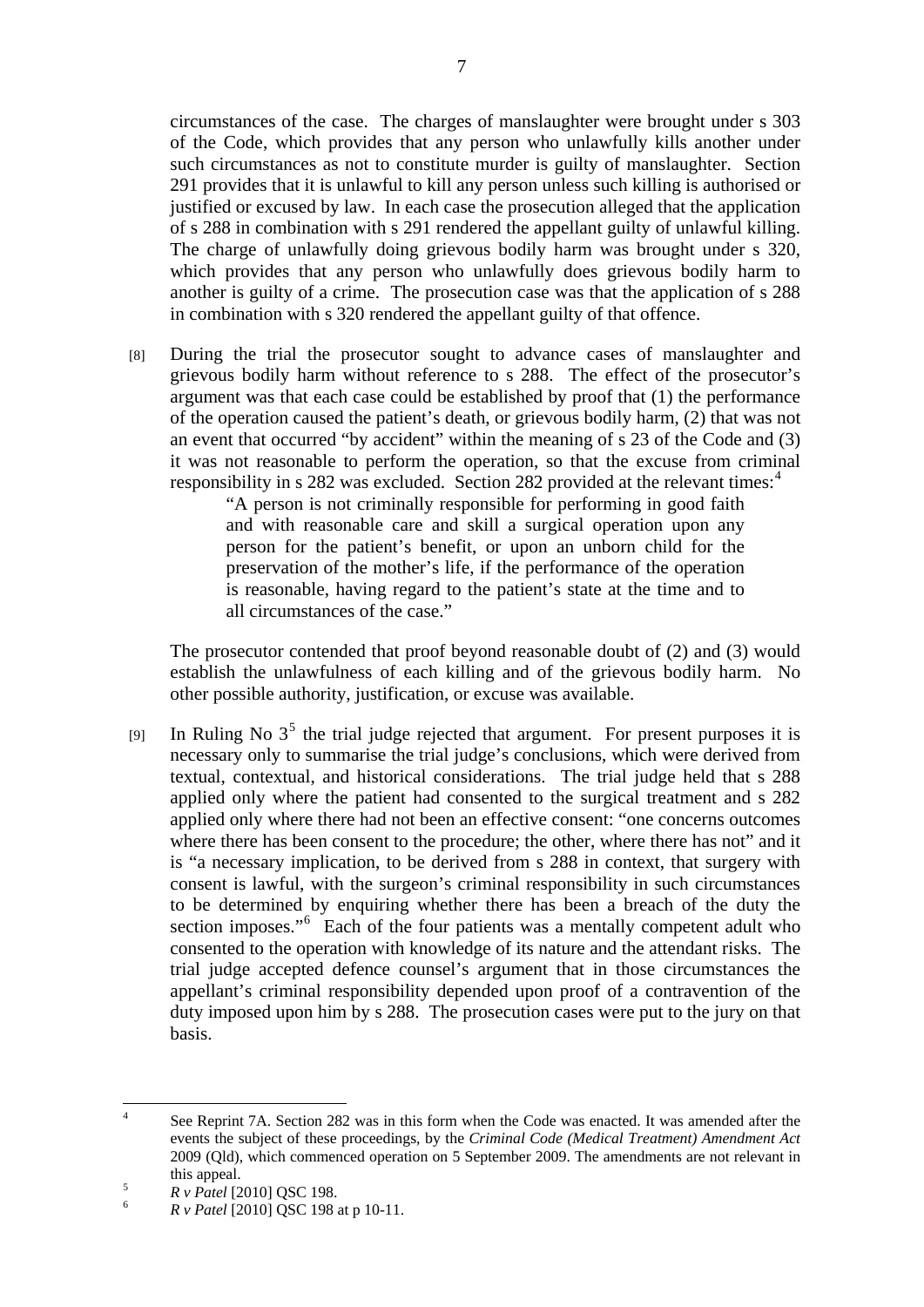## **1. Abandoned grounds of appeal**

- [10] Ground 1 of the appellant's notice of appeal contended that the verdicts of the jury were unreasonable and not open on the evidence, but at the hearing of the appeal the appellant disavowed reliance upon ground 1 as a separate ground of appeal. The appellant by his counsel confirmed, as had been foreshadowed in the appellant's written outline of argument, that ground 1 was pursued only to the extent that it was supported by the other grounds of appeal.<sup>7</sup> The appellant by his counsel also confirmed, as the appellant's outline had foreshadowed, that the appellant abandoned ground 2, which contended for errors in law in a ruling that the relevant counts on the indictment could be heard together and that separate trials were not required.
- [11] That leaves for consideration grounds 1A and 3-10.

# **2. Ground 1A: The proper construction of s 288 of the Code**

- [12] Ground 1A contends:
	- "1A (a) That the learned trial Judge was wrong in law in his interpretation of Criminal Code s288 in Ruling No 4;
		- (b) That, consequently, the summing up and directions to the jury on s288 were in error;
		- (c) That, consequently, the trial miscarried;
		- (d) That, consequently, the appellant's conviction be quashed and he be acquitted."
- [13] This ground of appeal was added by leave granted during the hearing of the appeal when the appellant abandoned the case stated by the trial judge under s 668B of the Code. The case stated had raised the same issue about the trial judge's construction of s 288 in Ruling No  $4<sup>8</sup>$
- [14] Under this ground the appellant contended that he was entitled to be acquitted because the prosecution cases were not within s 288. The appellant contended that upon the proper construction of s 288 it applies only in relation to the absence of skill or the failure to use reasonable care in the course of surgery and it does not apply in relation to a surgeon's decision to operate or to commend surgery to a patient.

*Ruling No 4* 

[15] In Ruling No 4, the trial judge accepted the prosecutor's contention that s 288 was capable of application in both cases. The trial judge posed the question whether s 288 of the Code "made surgeons criminally responsible for misadventures where surgery is competently performed but the decision to embark on the operation is reprehensible?"<sup>9</sup> The trial judge acknowledged that because s 288 was a penal provision "any real ambiguity persisting after the application of the ordinary rules of construction is to be resolved in favour of the most lenient construction".<sup>10</sup> The

<sup>&</sup>lt;sup>-</sup> Transcript (appeal) –  $2$  March 2011, pp 28-30.

<sup>8</sup>

<sup>&</sup>lt;sup>8</sup> *R v Patel* [2010] QSC 199.<br><sup>9</sup> *R v Patel* [2010] QSC 199 at p 12.

*R v Patel* [2010] QSC 199 at p 12. 10 Quoting *Deming No 456 Pty Ltd v Brisbane Unit Development Corporation Pty Ltd* (1983) 155 CLR 129 at 145. The trial judge referred also to *Chew v The Queen* (1992) 173 CLR 626 at 632, 642, and *Kelsey v Hill* [1995] 1 Qd R 182 at 185: "a strict construction is required of a penal statute ..., at least if the enactment is ambiguous".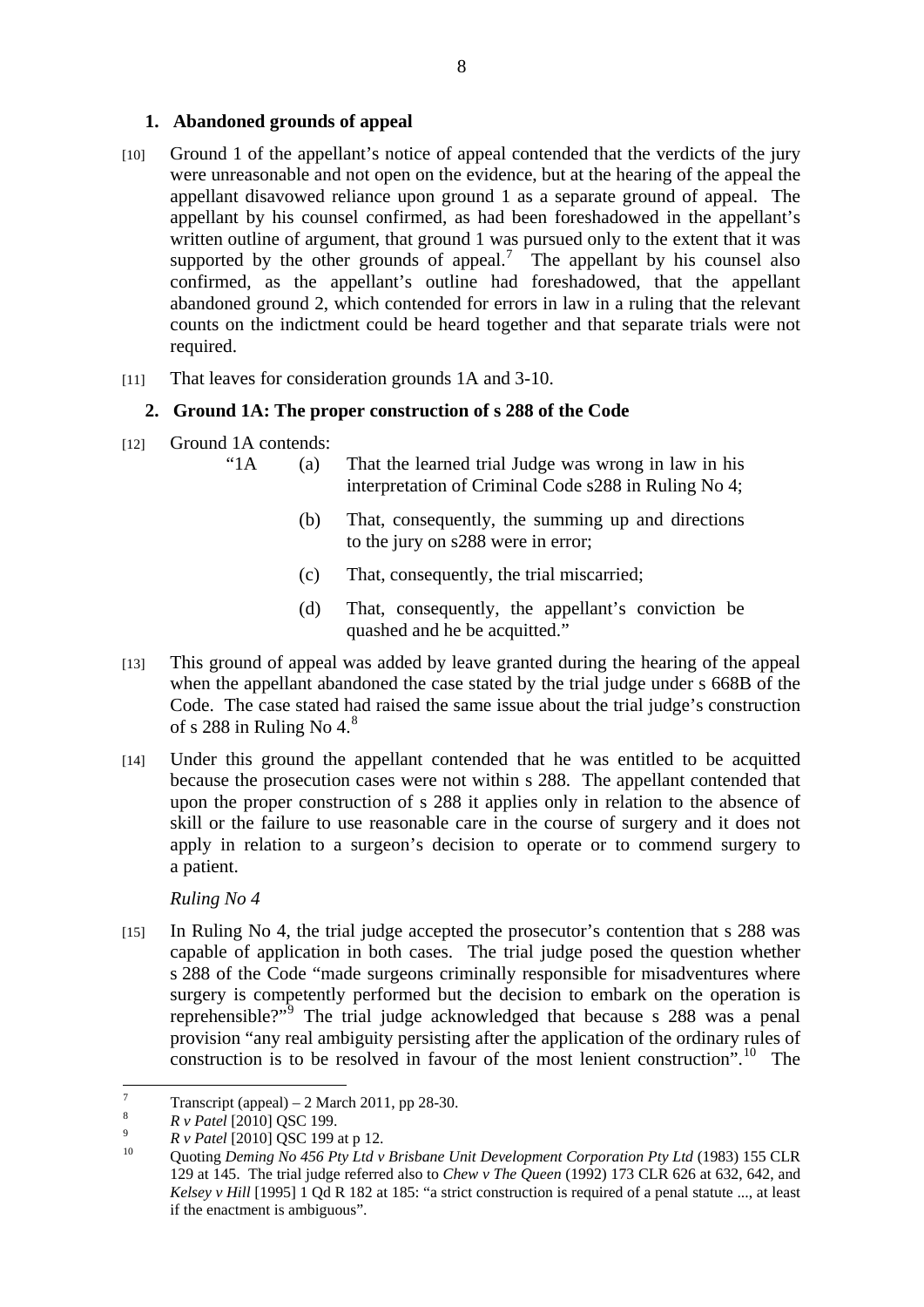trial judge considered that there were two textual indications that the duty s 288 imposed was not directed to the decision to perform surgery (the expression "in doing" in s 288 and the fact that s 282 referred both to the decision to operate and the performance of an operation), but held that the interpretation of s 288 propounded by the prosecution was preferable.

- [16] In so holding, the trial judge referred to bizarre consequences which would result from the construction advanced by defence counsel and to the antecedent common law, but ultimately based his construction of s 288 upon the text. The trial judge held that: under s 288 the relevant "act" was not the performance of surgery, but rather the administration of surgical treatment; whilst "surgical treatment" will typically be surgery, that expression may extend to diagnosis of a condition and advice about it; and the duty imposed by s 288 might oblige the surgeon not to commend surgery to a patient or not to perform it even with the consent of the patient.
- [17] The trial judge found support for that meaning of "surgical treatment" in *Royston*   $Cook$ ,<sup>11</sup> in which the issue concerned the meaning of "surgical or medical treatment" in s 298 of the Code. Section 298 provided:

"When a person does grievous bodily harm to another, and such other person has recourse to surgical or medical treatment, and death results either from the injury or the treatment, he is deemed to have killed that other person, although the immediate cause of death was the surgical or medical treatment, provided that the treatment was reasonably proper under the circumstances, and was applied in good faith."

[18] In *Royston Cook* the court held that the word "treatment" in s 298 comprehended the non-administration of anti-coagulant drugs by a surgeon who performed an operation upon a patient who had been stabbed by the accused. The patient died after a blood clot blocked an artery. In a passage quoted by the trial judge, Lucas J, with whom Kelly and Sheahan JJ agreed, said: $12$ 

"Section 298, in my opinion, applies only in a case in which it is established that the immediate cause of a person's death was the surgical or medical treatment administered to him. The reason why the learned judge thought that s. 298 had no application was because he did not think that the word 'treatment' in that section extended to cover the non-administration of the anti-coagulant drugs which, of course, was as a result of the deliberate decision which had been arrived at by the doctor in charge of the case. In my opinion, the nonadministration of those drugs in these circumstances does constitute treatment within the meaning of s. 298. We were referred to the definition of that word used in the medical sense in the *Shorter Oxford English Dictionary* which says that the word means management in the application of remedies, medical or surgical. In my opinion, the word 'treatment' in s. 298 extends to the whole management of the patient, to everything that is done in accordance with that management, and also to things which are not done as a result of a decision which is deliberately taken with regard to the management of the patient."

 $11$  $11$  (1979) 2 A Crim R 151.

<sup>12</sup> *Royston Cook* (1979) 2 A Crim R 151 at 154.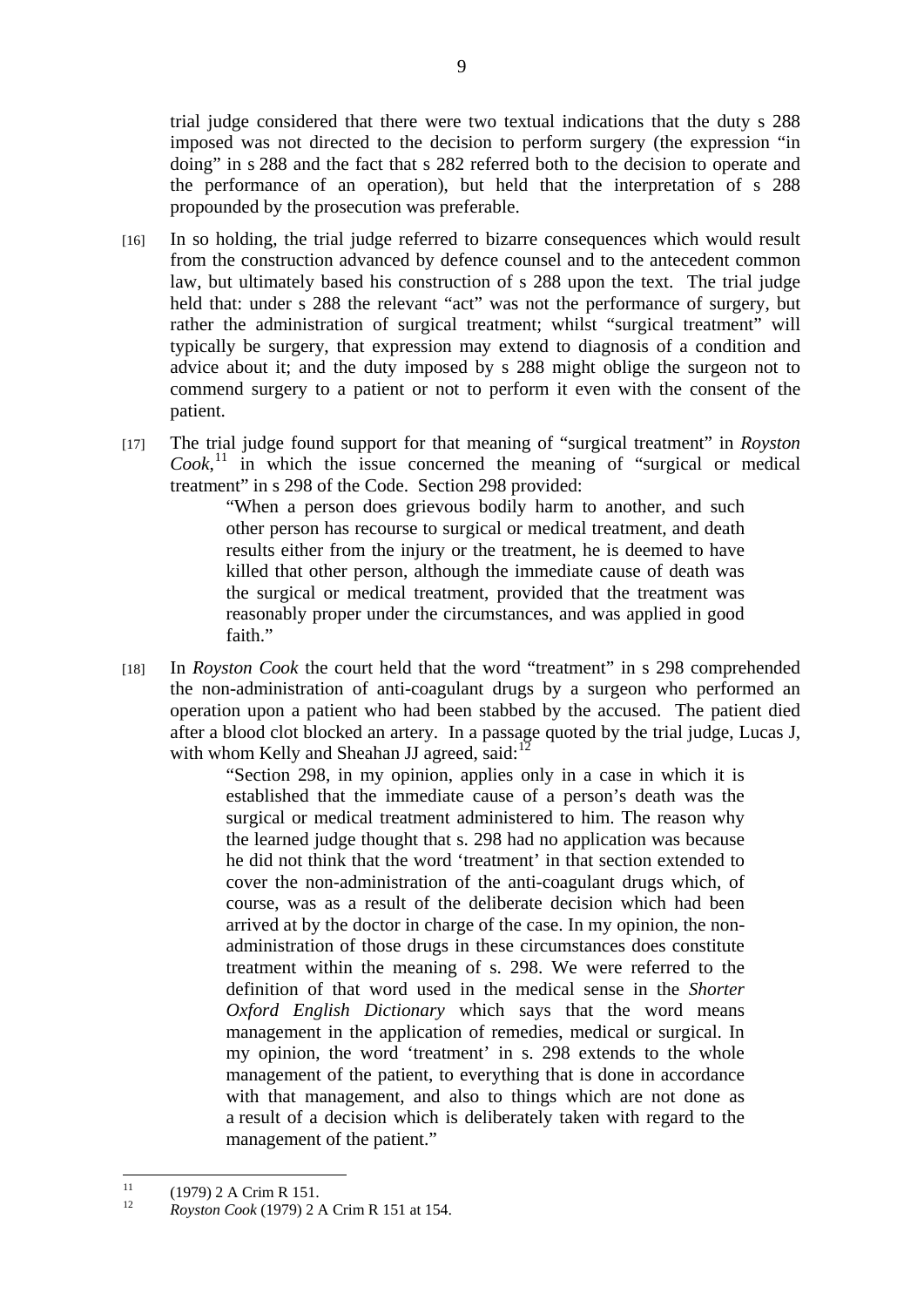- [19] The trial judge acknowledged that the reference to "treatment" in s 298 was found in a context which differed from s 288, but concluded that there was no factor, textual, historical or practical, which required a different content to be given to "surgical…treatment" in s 288. Accordingly, the trial judge accepted the prosecutor's contention that s 288 "captures a case where it was wrong to undertake the surgery at all, as well as cases where the surgery was done poorly<sup>"13</sup> and ruled that the appellant was "not absolved from criminal responsibility for the adverse outcomes for his patients merely because he had their consent to the procedures and (if it be the fact) performed them with reasonable skill and care".<sup>14</sup>
- [20] That ruling was reflected in the trial judge's directions to the jury that s 288 imposed a duty upon a surgeon, not merely to carry out a surgical procedure competently, but that:<sup>15</sup>

"He must also have reasonable skill and exercise reasonable care in deciding to commend the surgery to his patient and, where the patient [consents] to the procedure, in deciding to act on the patient's wishes to proceed to carry out the procedure.

Administering 'surgical…treatment' encompasses the surgeon's judgment that the procedure should be commended to the patient and, should the patient consent, whether the surgeon should carry it out."

[21] Similarly, the trial judge directed the jury that it must be satisfied beyond reasonable doubt that the appellant's "*decision to perform the surgery in question* involved such a great falling short of the standard to have been expected, and showed such serious disregard for the patient's welfare, that he should be punished as a criminal: in other words, that *his decision to operate* was so thoroughly reprehensible, involving such grave moral guilt, that it should be treated as a crime deserving of punishment."<sup>16</sup> Only the emphasised parts of those directions are in issue. The other directions concerned the nature and degree of the lack of skill or carelessness which might justify a finding of guilt (which, for ease of reference, we will call "criminal negligence"). There is no issue about the appropriateness of the trial judge's directions about criminal negligence.

*"In doing such act"* 

[22] The appellant contended that it was central to the trial judge's interpretation of s 288 that the word "act" includes a decision. In that respect the appellant referred to the question posed by the trial judge in Ruling No 4 and the directions to the jury which are set out in [15], [20] and **[**21] of these reasons. The appellant repeated the contention rejected by the trial judge that the expression "in doing such act" in s 288 does not comprehend a decision to commend or to embark upon surgery. The appellant highlighted the appreciable periods of time that elapsed in each case between the date upon which the appellant recommended surgery to the patients and the date upon which the appellant performed the surgery. In a related argument, the appellant contended that since, according to Ruling No 3, consent formed the critical difference between s 282 and s 288, it was only a matter to which consent

 $13$ 

<sup>&</sup>lt;sup>13</sup><br>*R v Patel* [2010] QSC 199 at p 12.<br>*R v Patel* [2010] QSC 199 at p 15.<br>Transcript – Day 52, p 62.

Transcript – Day 52, pp 67-68 (emphasis added).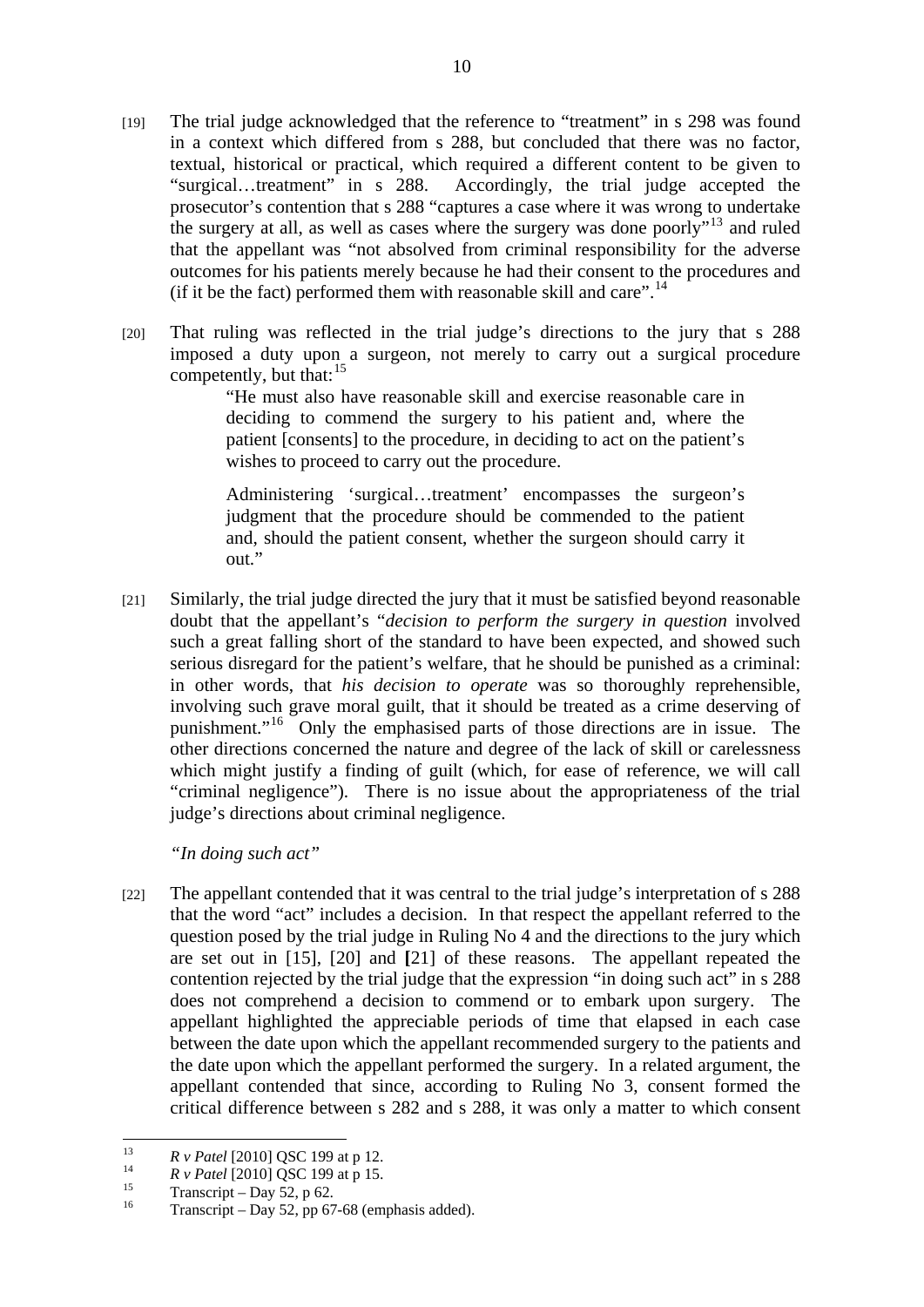could be given that could create a breach of the duty set out in s 288. It followed, so the appellant contended, that because there could be no consent to advice, which must be either followed or rejected, s 288 could not be applicable in the present case.

[23] Those arguments were originally advanced in support of the stated case concerning Ruling No 4. Perhaps for that reason, they did not take into account the trial judge's subsequent, repeated directions to the jury that it could not convict unless the prosecution proved beyond reasonable doubt that the appellant was guilty of criminal negligence in administering surgical treatment "by proceeding to perform" the relevant operation. In relation to count 9 in the indictment, which charged the appellant with having unlawfully killed Mr Morris, the trial judge directed the jury in the following terms: $17$ 

> "Before you may convict the Accused of the manslaughter of Mervyn Morris, the prosecution must satisfy you, beyond reasonable doubt, and on the evidence pertinent to this charge, of these three things, namely, that:

> 1. *By proceeding to perform the sigmoid colectomy*, the Accused did not have reasonable skill, or else did not use reasonable care, in administering surgical treatment; and

> 2. The operation resulted in - that is, caused - the death, which, among other things, means that the connection between the operation and death is so substantial that, on a charge as serious as manslaughter, responsibility for the death should be attributed to the Accused; and

> 3. *His proceeding to perform the operation* involved such a great falling short of the standard to have been expected, and showed such serious disregard for his patient's welfare, that the Accused should be punished as a criminal. In other words, that his decision to operate was so thoroughly reprehensible, involving such grave moral guilt, that it should be treated as a crime deserving of punishment."

[24] The trial judge used the same expression in the directions concerning counts 10 and 11, which charged the appellant with having unlawfully killed Mr Phillips and Mr Kemps.<sup>18</sup> In relation to the charge of grievous bodily harm to Mr Vowles in count 14, the trial judge similarly directed the jury:  $19$ 

> "If so, you may convict the Accused of unlawfully doing Mr Vowles grievous bodily harm if, but only if, you are Satisfied, beyond reasonable doubt, both that:

> > *by proceeding to perform* the proctocolectomy, the Accused did not have reasonable skill, or else did not exercise reasonable care, in administering surgical treatment to that patient; and

> > *his proceeding to perform* the operation involved such a great falling short of the standard to have been expected,

 $17$  $17$  Transcript – Day 52, pp 71-72 (emphasis added).

<sup>18</sup> Transcript – Day 52, pp 98, 133. In the case of Kemps, the prosecution also alleged criminal negligence in relation to a second operation made necessary by the first.

<sup>&</sup>lt;sup>19</sup> Transcript – Day 52, p 150 (emphasis added).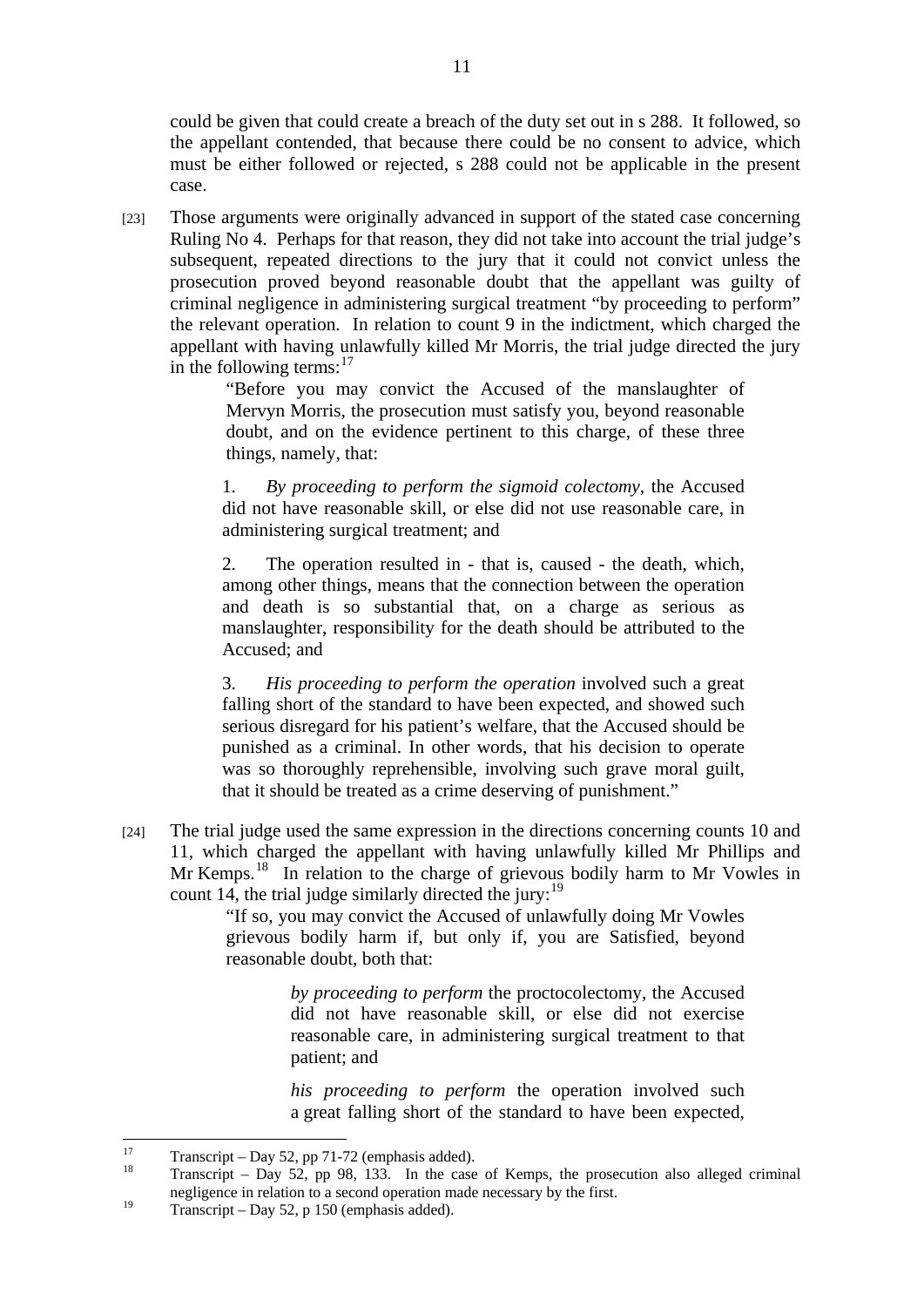and showed such serious disregard for his patient's welfare that the Accused should be punished as a criminal: in other words, that his decision to operate was so thoroughly reprehensible, involving such grave moral guilt, that it should be treated as a crime deserving of punishment."

- [25] The "decision to operate" can not be divorced from the appellant's conduct in proceeding to operate. That decision continued in effect up to the point at which the appellant embarked upon the operation. For the purpose of considering whether the nature and degree of the departure from the requisite standard of skill or care was such as to amount to a crime (that is, whether the appellant was guilty of what we have called "criminal negligence"), the jury was required to consider the quality of the appellant's decision to operate, but the trial judge's directions made it clear that what was alleged against the appellant in each case was criminal negligence in proceeding to perform the operation.
- [26] The dictionary definition of "act"<sup>20</sup> and the decision cited for the appellant<sup>21</sup> supported the appellant's contention that a mere decision is not an "act", but the conduct of surgery necessarily involves an "act". The distinction drawn in the appellant's arguments between the performance of surgery on the one hand, and a decision to commend surgery, a decision to perform surgery, or the patient's consent to surgery on the other hand, raised a false issue. The real issue about the meaning of s 288 is whether it applies only in relation to a criminally negligent act in the course of performing surgery or whether it also applies in relation to a criminally negligent act in performing surgery at all.

#### *Offences of omission*

[27] The appellant contended for a different approach to s 288 in an argument which focussed upon its concluding clause, "and the person is held to have caused any consequences which result to the life or health of any person by reason of any omission to observe or perform that duty". The appellant contended that because s 288 did nothing but impose a duty and create proof of causation by "omission", it could not apply in relation to an offence committed by an act. The appellant referred to the statement by McPherson JA in  $R$  v Stott and Van Embden<sup>22</sup> that it was "probable that, like its neighbouring provisions in ss 282 [sic]<sup>23</sup> to 290 forming ch 27 of the Code, s 289 was originally designed to cater for questions of causation arising out of 'pure' omission or failure to act". The appellant sought support for this approach in Sir James Stephen's *History of the Criminal Law of England*: 24

"Whether the word 'killing' is applied or not to homicides by omission is to a great extent a question of words. For legal purposes a perfectly distinct line on the subject is drawn. By the law of this country killing by omission is in no case criminal, unless the thing omitted is one which it is a legal duty to do. Hence, in order to ascertain what kinds of killing by omission are criminal, it is necessary, in the first place, to ascertain the duties which tend to the

 $20\degree$ 20 "*sb. …* 1. A thing done … a deed implying a state … *v.* …. 3. To carry out in action": Shorter Oxford English Dictionary (1944) ( $3^{\text{rd}}$  ed), Clarendon Press, Oxford.<br> *R v Falconer* (1990) 171 CLR 30 at 38-39 per Mason CJ, Brennan and McHugh JJ.<br>
[2002] 2 Qd R 313 at 319 [16].

 $\frac{23}{24}$  Chapter 27 of the Code comprises s 285 to s 290.

<sup>24</sup> Sir James Stephen*, A History of the Criminal Law of England*, Vol 3 (1883) Macmillan and Co, London, at pp 10-11.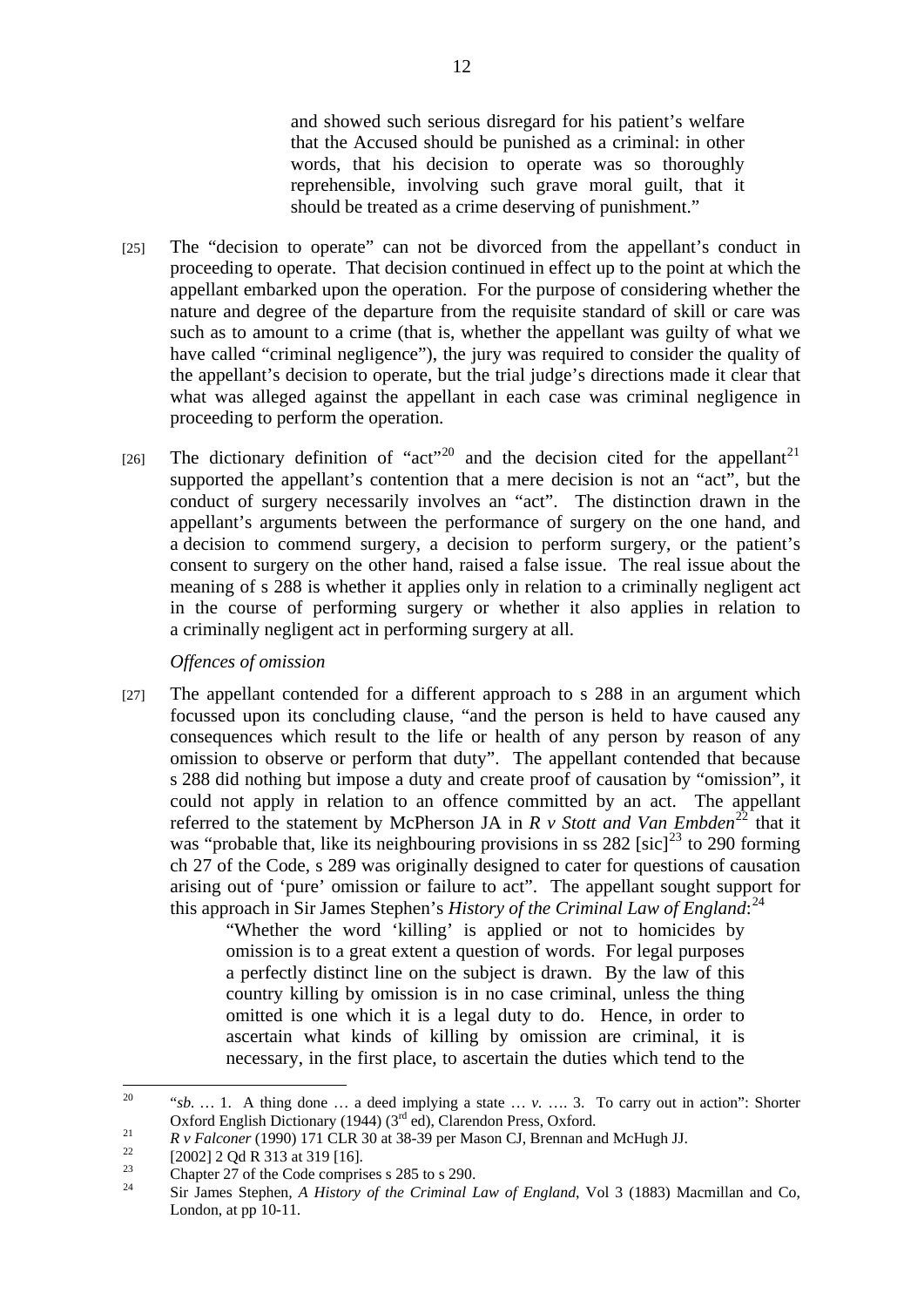preservation of life. They are as follows:- A duty in certain cases to provide the necessaries of life; a duty to do dangerous acts in a careful manner, and to employ reasonable knowledge, skill, care, and caution therein; a duty to take proper precautions in dealing with dangerous things; and a duty to do any act undertaken to be done, by contract or otherwise, the omission of which would be dangerous to life. Illustrations of these duties are the duty of parents or guardians, and in some cases the duty of masters, to provide food, warmth, clothing, &c., for children; the duty of a surgeon to employ reasonable skill and care in performing an operation; the duty of the driver of a carriage to drive carefully; the duty of a person employed in a mine to keep the doors regulating the ventilation open or shut at proper times."

- [28] The effect of the argument was that s 288 applied in relation to an offence committed by an omission to perform a duty imposed by that section but it did not apply in relation to an offence committed by the performance of a positive act.
- [29] The argument should not be accepted. Section 2 of the Code provides: "**Definition of** *offence*

An act or omission which renders the person doing the act or making the omission liable to punishment is called an *offence*."

Section 288 creates consequences for any omission to observe or perform a duty in administering surgical or medical treatment. The relevant "omission" is an omission to observe or perform a duty, not an omission to perform an act. The duty might require the person bound by it either to perform an act or to refrain from performing an act. It follows that s 288 may be invoked in a prosecution for unlawful killing, or doing grievous bodily harm, where the death or harm is alleged to result either from a positive act of the accused or an omission by the accused in administering surgical or medical treatment.

[30] That conclusion is consistent with authorities concerning s 289. Section 289 provides:

"It is the duty of every person who has in the person's charge or under the person's control anything, whether living or inanimate, and whether moving or stationary, of such a nature that, in the absence of care or precaution in its use or management, the life, safety, or health, of any person may be endangered, to use reasonable care and take reasonable precautions to avoid such danger, and the person is held to have caused any consequences which result to the life or health of any person by reason of any omission to perform that duty."

[31] In *R v Hodgetts and Jackson*<sup>25</sup> and *R v Stott and Van Embden*<sup>26</sup> it was held that where s 289 applies, responsibility depends upon proof of criminal negligence.

 $25$ [1990] 1 Qd R 456 at 459-460 per Thomas J, with whose reasons in this respect Ambrose J agreed. Thomas J referred to *Evgeniou v The Queen* (1964) 37 ALJR 508 at 510 col. II per McTiernan and Menzies JJ, 511 col. I per Taylor J, 513 col. II per Owen J; *Callaghan v The Queen* (1952) 87 CLR 115 at 119 per Dixon CJ, Webb, Fullagar and Kitto JJ; *R v Young* [1969] Qd R 417; *R v Scarth*

<sup>[1945]</sup> St R Qd 38. 26 [2002] 2 Qd R 313 at 318 [14] – 319 [16] (referring to *Callaghan v The Queen* (1952) 87 CLR 115 at 119 and *R v Van Den Bemd* [1995] 1 Qd R 401 at 403 per McPherson JA, Muir J agreeing).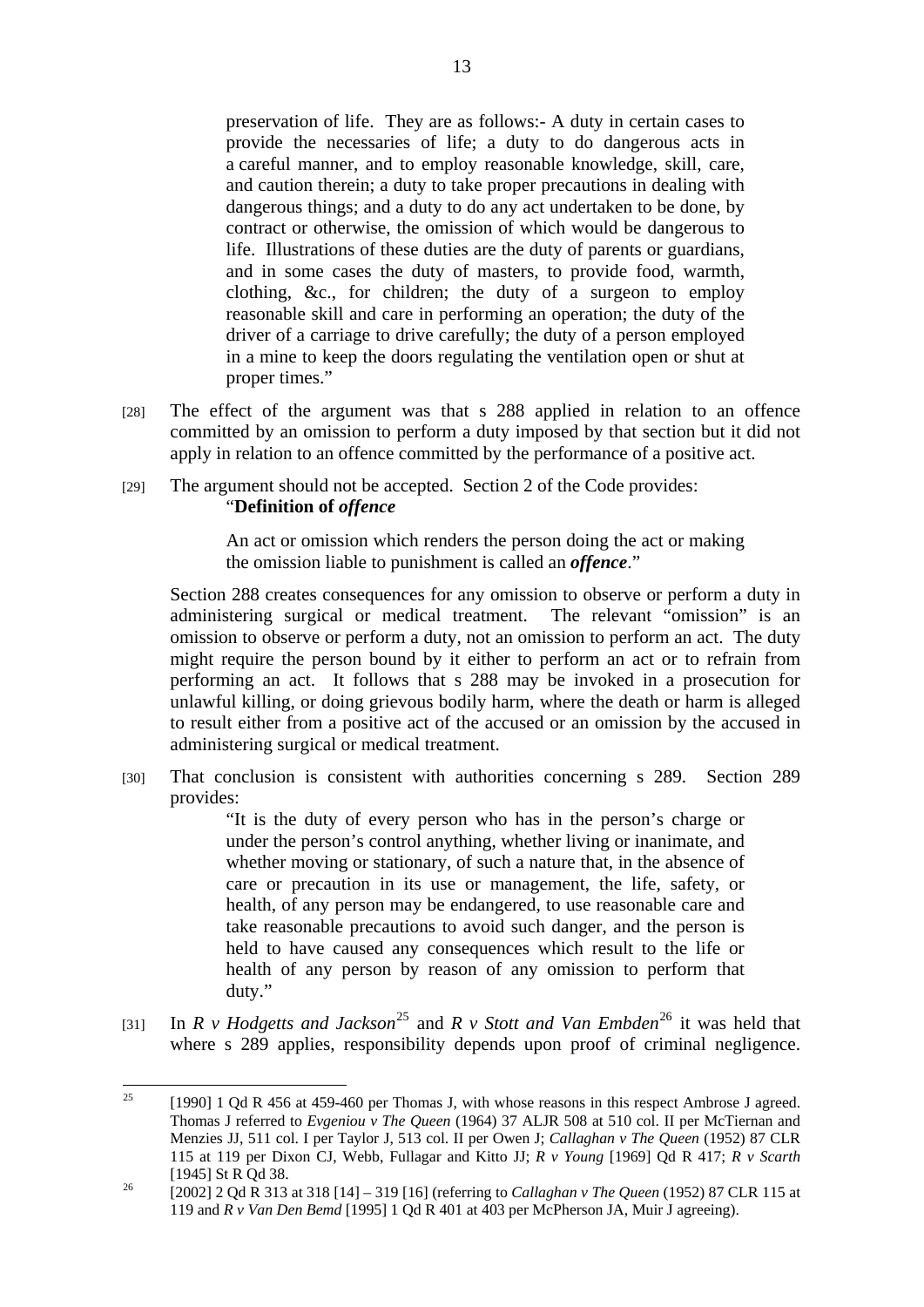There is no room for the application of s 23, under which a person is not criminally responsible for an event that occurs by accident, since s 23(1) makes that provision "[s]ubject to the express provisions of this Code relating to negligent acts and omissions" and s 289 is such a provision. The respondent accepted that those decisions required the prosecution to prove criminal negligence under s 288. For present purposes though, the significance of the decisions is that in each case the alleged offence was committed by a positive act of the accused and s 289 was regarded as being applicable.

[32] It is not possible to reconcile the text of s 288 with the appellant's contention that it comprehends only offences of omission. The "omission" in s 288 which constitutes the offence under s 2 is "the omission to observe or perform [that] duty" imposed by s 288.

*"do any other lawful act" and "in doing such act"* 

- [33] The appellant contended that the contrast between the language of s 288 ("do any other lawful act" and "in doing such act") and the language of s 282 ("the performance of the operation is reasonable") indicated that s 288 applied only in relation to carelessly performed surgery rather than surgery that should not have been performed at all.
- [34] It is relevant in this respect to refer to the structure of the Code. The provisions relevant to the manslaughter charges (s 291, s 293, s 300, and s 303) are in ch 28 of the Code. Section 320, under which the count of grievous bodily harm was brought, is in ch 29 of the Code. Section 288 is in ch 27 of the Code. As its heading indicates, ch 27 imposes "[d]uties relating to the preservation of human life". Each section in ch 27 adopts the pattern evident in s 288 of imposing a duty in specified circumstances and holding a person who breaches the duty responsible for the consequences to the life or health of the person in whose favour the duty is imposed. For example, a close analogy with s 288 is found in s 289, which is set out in [30] of these reasons.
- [35] Section 282 is in ch 26 of the Code (the heading to which refers to "[a]ssaults and violence to the person generally - justification and excuse"). Section 282 and s 288 serve very different purposes. Section 288 imposes a duty and, in a case where the omission to observe or perform that duty results in death or adversely affects health, it makes the person responsible for that consequence for the purposes of other provisions, including s 291 and s 320. Section 282 fulfils the very different function of excusing criminal responsibility which otherwise would be imposed by a different provision. In this respect, we respectfully disagree with the trial judge's conclusion, expressed in his reasons for Ruling No 3, that s 282 applies only where there is no effective consent to the surgical operation.<sup>27</sup> In our respectful opinion s 282 is capable of application both where consent is present and where it is absent. Consent is not expressed to be a criterion of the application of s 282. The fact that in a particular case, as in this case, proof beyond reasonable doubt of an omission to observe or perform the duty imposed under s 288 will exclude any application of s 282 is an insufficient justification for an implication to that effect, particularly because s 282 may apply in other cases. The Code itself creates some offences,

 $27$ See [9] of these reasons. The ruling itself, that the prosecution was required to prove a breach of duty under s 288, is consistent with the decisions cited in [31] of these reasons and is not in issue in this appeal.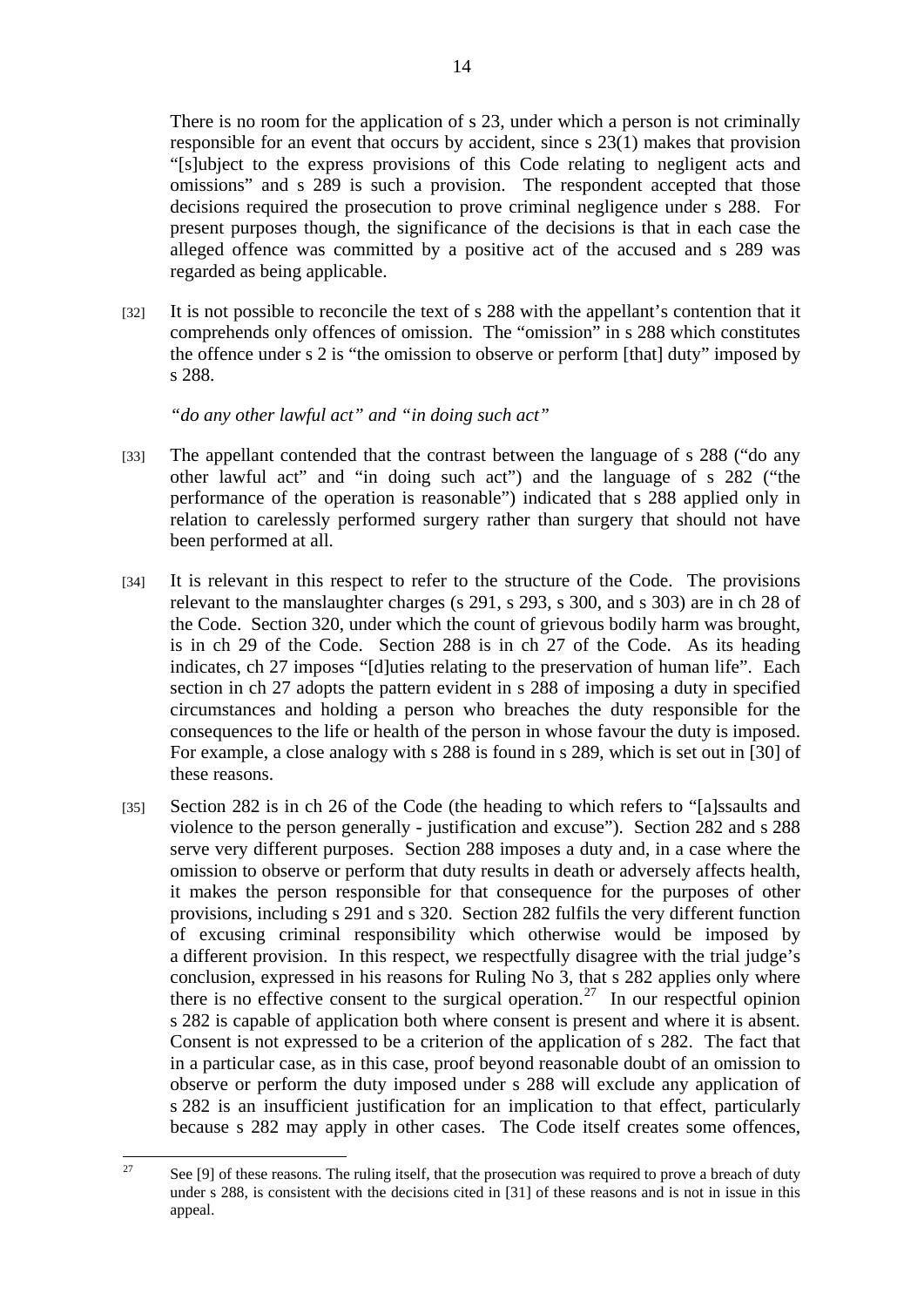unrelated to any application of s 288, which might be committed by the performance of a surgical operation: for example, in certain circumstances, it is an offence against s 224 to use force with intent to procure a miscarriage and it is an offence against s 313 to prevent a child from being born alive. It could not reasonably be implied that the excuse from criminal responsibility in s 282 in relation to offences of that character, though potentially applicable where the patient does not consent to the surgical operation, is inapplicable where the patient consents to the same surgical operation. Such an implication would be illogical and inconsistent with authority.<sup>28</sup>

- [36] The fact that these sections are in different chapters of the Code and serve such different purposes reduces the significance of the contrast between s 282 and s 288 upon which the appellant relied. Bearing in mind also that s 282 applies in a much narrower range of circumstances ("a surgical operation") than s 288 ("surgical or medical treatment"), that contrast is an insufficient ground for reading down the ordinary meaning of s 288.
- [37] The appellant's construction treats the words "in doing such act" as meaning "in the course of doing such act" but in a context in which "surgical or medical treatment" is treated as an "act", the words also comprehend the meaning "in doing such act at all". The expression "such act" refers back to "any other lawful act", and "surgical or medical treatment" is treated as an example of a "lawful act". Section 288 therefore implies that "to administer surgical or medical treatment" is "doing such act", that is, an act of a kind which attracts the specified duty and the specified consequence for breach of that duty. Although the section considered in *Royston Cook*, s 298, performed a very different function, the construction of the expression "surgical or medical treatment" in that case should be adopted here, as the trial judge concluded. That construction was not influenced by the particular context in which the expression was used; rather, it reflected the ordinary meaning of the expression. It comprehends "the whole management of the patient, to everything that is done in accordance with that management, and also to things which are not done as a result of a decision which is deliberately taken with regard to the management of the patient."<sup>29</sup> The breadth of the expression is an indication that s 288 is not confined to acts which occur after the commencement of surgery. The appellant's conduct in proceeding to perform an operation amounted to the administration of surgical treatment to each patient.
- [38] We would respectfully endorse the trial judge's conclusion that the text of s 288 conveys that it applies both in relation to surgery performed in a criminally negligent manner and in relation to surgery that should not have been performed at all so that undertaking to perform it was, in itself, criminally negligent.
- [39] It may also be noted that this view is consistent with the reference in s 288 to a contravention of the duty it imposes as an omission to "observe or perform" the duty. That phrase recalls covenants in leases, in relation to which it was said that "observe" conventionally refers to an obligation not to disobey negative covenants whereas "perform" refers to an obligation to act in accordance with positive covenants. $30$  That approach was not uniform and the cases show that much depends

<sup>28</sup> 28 See *Veivers v Connolly* [1995] 2 Qd R 326 at 329 per de Jersey J (as the Chief Justice then was), and the decisions there cited.

<sup>29</sup>*Royston Cook* (1979) 2 A Crim 151 at 154. 30 *Evans v Davis* (1878) 10 Ch D 747 at 757, 761 per Fry J; *Hyde v Warden* (1877) 3 Ex D 72 at 82 per Brett LJ (delivering the judgment of himself and Cockburn CJ; the judgment was prepared by Amphlett LJ, who resigned before it was delivered).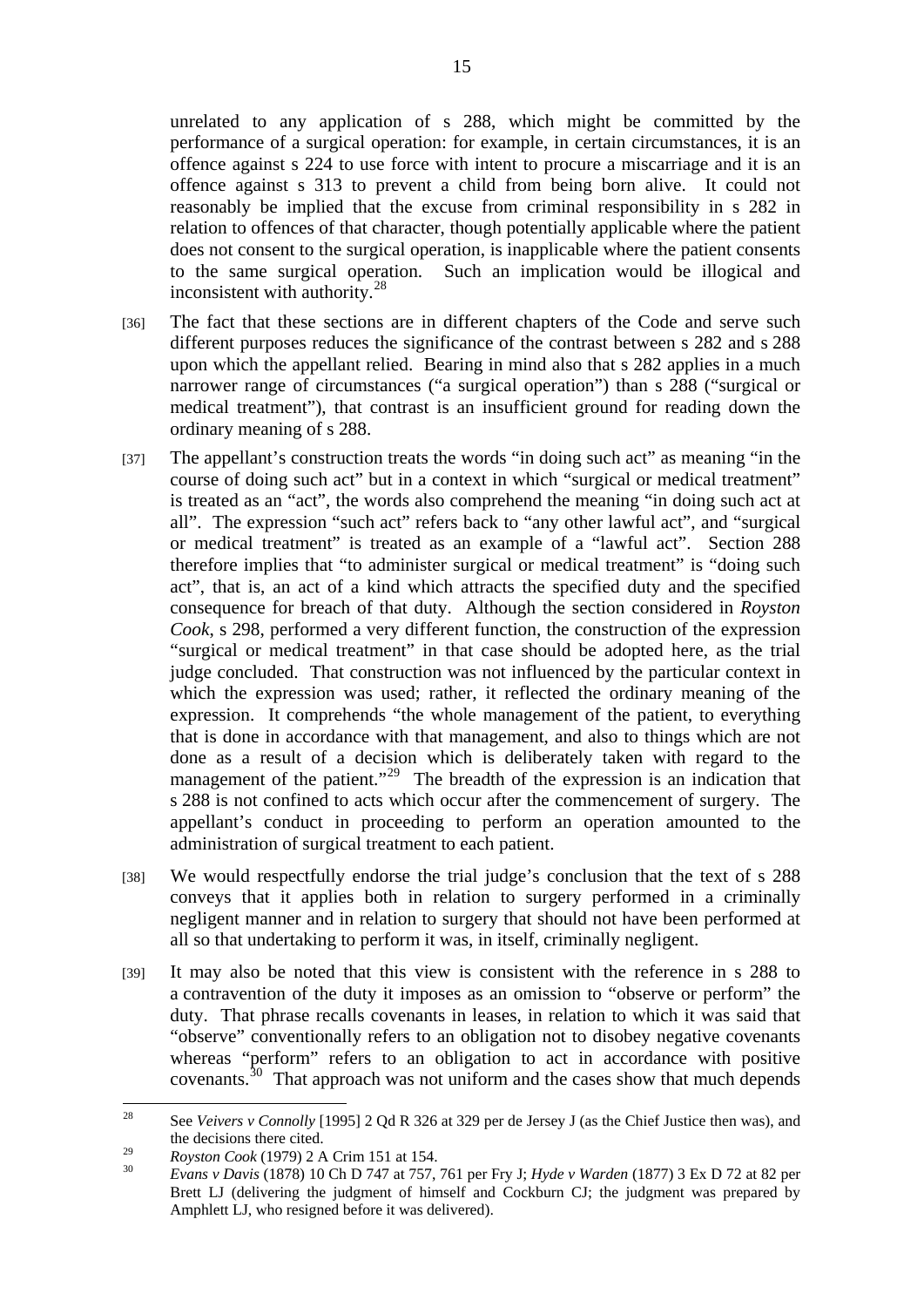upon context. It was held, for example, that "non-performance" and "to be performed" might apply to the non-observance of negative covenants. $31$  More recently, the word "observe" has been found not to be a purely negative word but to have a positive and a negative connotation.<sup>32</sup> It follows that in some contexts either word might refer to non-compliance with both positive and negative obligations, but the fact that both words are present in s 288 nevertheless emphasises that the statutory duty has negative aspects as well as positive aspects. It may therefore comprehend a duty to refrain from performing a particular act in the course of administering surgical or medical treatment.

*Consequences of the appellant's construction* 

- [40] The contrary construction propounded by the appellant would produce surprising results. The respondent contended that upon the appellant's construction s 288 would not apply, for example, in relation to a surgeon who conducted a technically competent operation to remove a patient's lung but the surgeon had, by criminal negligence, misdiagnosed the patient's cold as lung cancer. It seems that s 288 would also not apply where a surgeon proceeded with a technically competent operation to which the patient consented after having formed the opinion during the operation that it was unnecessary or useless. The first example might be explained away by the contention that the patient's consent had not been obtained to the operation actually performed, but the second example is not so readily explicable.
- [41] Putting those examples to one side, the result that a surgeon may be punished for criminal negligence in the course of performing an operation to which a patient had consented but not for criminal negligence in embarking upon the same operation at all is itself surprising. The patient's consent to undergoing an operation commended by the surgeon could not explain that difference. Such consent could not be construed as consent to death<sup>33</sup> or injury occasioned by the surgeon's criminal negligence, whether in proceeding with the operation or in the course of the operation. The result of the appellant's construction is so odd as to suggest that it should be rejected in favour of a different construction if, as is the case here, one is reasonably open on the text. $34$
- [42] The appellant argued that this consideration fell away when regard was had to the potential operation of s 282 in the prosecution of a surgeon for manslaughter or grievous bodily harm. The appellant argued that in a case where, on the appellant's construction, s 288 has no application, "[a] surgeon is able to be made criminally responsible in circumstances in which the prosecution is able to [prove] beyond a reasonable doubt that, relevantly, the operation was not reasonable having regard to all of the circumstances of the case."
- [43] If that were so, the question whether s 288 or s 282 is potentially applicable would turn upon the question whether the surgeon had been careless in the course of

 $31$ 31 *Croft v Lumley* (1858) 6 HL Cas 672, particularly per Martin B at 719; *Harman v Ainslie* [1904] 1 KB 698 at 704-709 per Collins MR (where the cases are analysed in detail), 710 per Romer LJ (Mathew LJ agreeing). 32 *Ayling v Wade* [1961] 2 QB 228 at 235-236 per Danckwerts LJ (Ormerod and Willmer LJJ

agreeing).<br>33 Under s 284 of the Code, a person's consent to his or her death is irrelevant to the criminal

responsibility of a person by whom the death was caused. 34 *Cooper Brookes (Wollongong) Pty Ltd v Federal Commissioner of Taxation* (1981) 147 CLR 297 at 320-321 per Mason and Wilson JJ.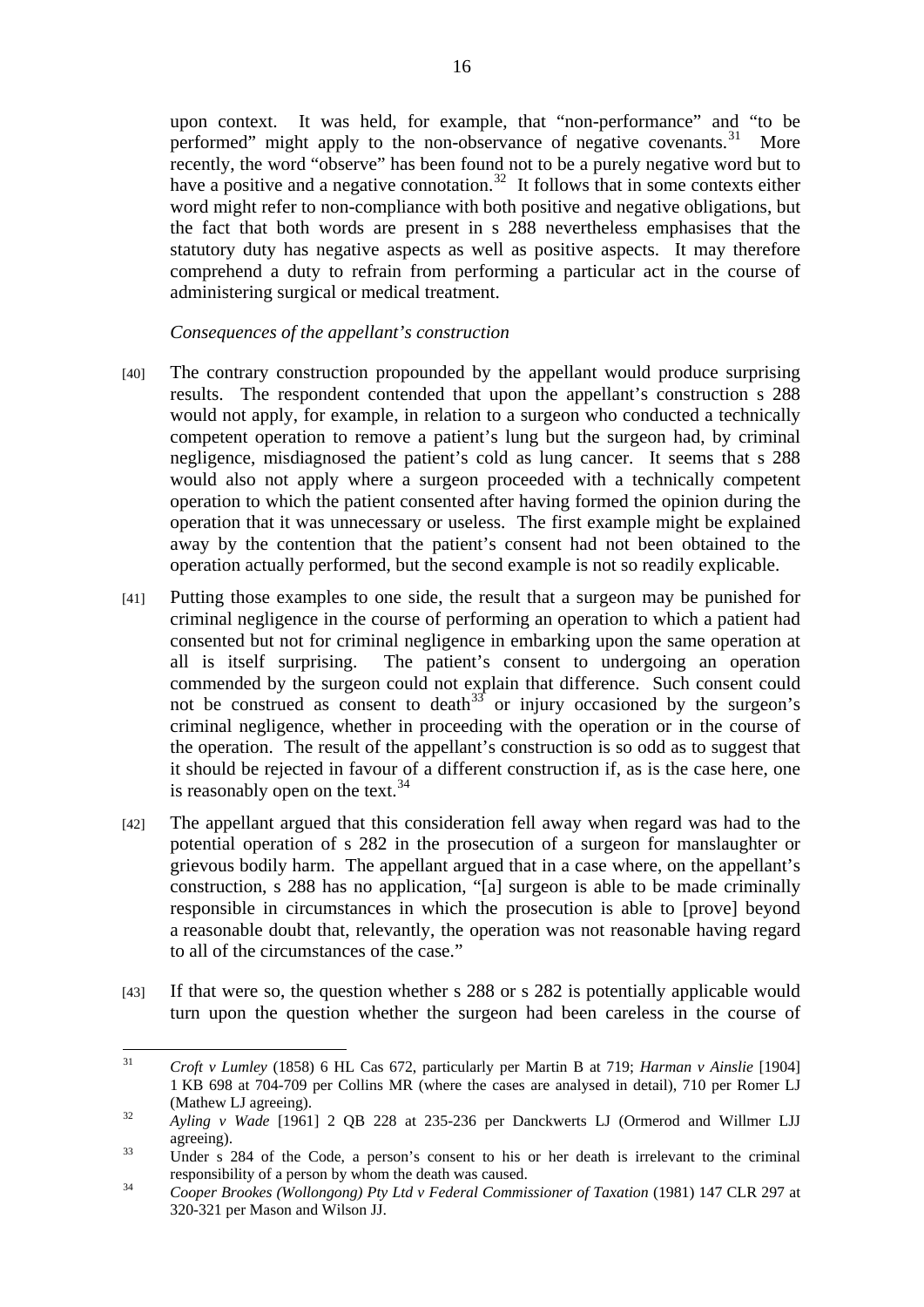performing an appropriate surgical operation, in which case the prosecution would be required to prove criminal negligence under s 288, or whether the surgeon had carelessly proceeded to perform a surgical operation which ought not to have been performed at all, in which case the prosecution would instead be required to exclude accident under s 23 and any application of s 282. The latter task must commonly be easier for the prosecution, as was indicated in this case by defence counsel's opposition to that construction. There is no apparent policy justification for such a result. Although it is not so extreme as that discussed in [41], it is still so surprising as to suggest that it does not reflect the proper construction of the provision.

[44] It will also be apparent that the appellant's argument largely adopted the contention advanced by the prosecutor but rejected by the trial judge in Ruling No 3. The appellant's senior counsel assured the Court, however, that neither party challenged that ruling.<sup>35</sup> The absence of such a challenge by the appellant is understandable. As we have indicated, the prosecution faced an easier task in excluding s 282 than it did in proving the breach of duty under s 288. If the appellant's contention were accepted the appeal against conviction should be dismissed because, having regard to the trial judge's directions to the jury quoted in [20], [21], [23], and [24] of these reasons, the guilty verdicts necessarily established that the appellant's conduct in performing each operation was unreasonable having regard to all of the circumstances of each case. The appellant did not contest the proposition that proof of breach of the duty necessarily excluded the application of s 282 in this case.

*The antecedent common law and the historical development of the Code* 

- [45] As the trial judge observed in Ruling No 3, whilst the text of the Code primarily supplies its meaning there are circumstances in which reference to the antecedent common law is justifiable.<sup>36</sup> One such circumstance is where the Code contains provisions which are ambiguous or of doubtful import.37
- [46] The trial judge referred to the common law, and to the historical development of the provisions which became s 282 and s 288 of the Code, in the following passage in Ruling No  $4:38$

"At common law, the general rule was that serious bodily injury intentionally inflicted on another was unlawful despite a victim's consent.

'Reasonable surgical interference' was an exception, being 'needed in the public interest': *Attorney-General's Reference (No. 6 of 1980)*  [1981] 1 QB 715, 719; cf. *R v Brown* [1994] 1 AC 212, 231-232; 242; 245; 266.

A competent patient's consent rendered surgical intervention lawful.

As was said in *Department of Health & Community Services v JWB & SMB ('Marion's Case')* (1992) 175 CLR 218, at p. 234:

'The factor necessary to render such treatment lawful when it would otherwise be an assault is … consent.'

 $35^{\circ}$  $\frac{35}{36}$  See footnote 27 above.

<sup>36</sup>*R v Patel* [2010] QSC 198 at pp 6-7. 37 *Stuart v The Queen* (1974) 134 CLR 426 at 437 per Gibbs J, quoted with approval by McHugh J in *The Queen v Barlow* (1997) 188 CLR 1 at 19.<br><sup>38</sup> *R v Patel* [2010] QSC 199 at pp 7-12.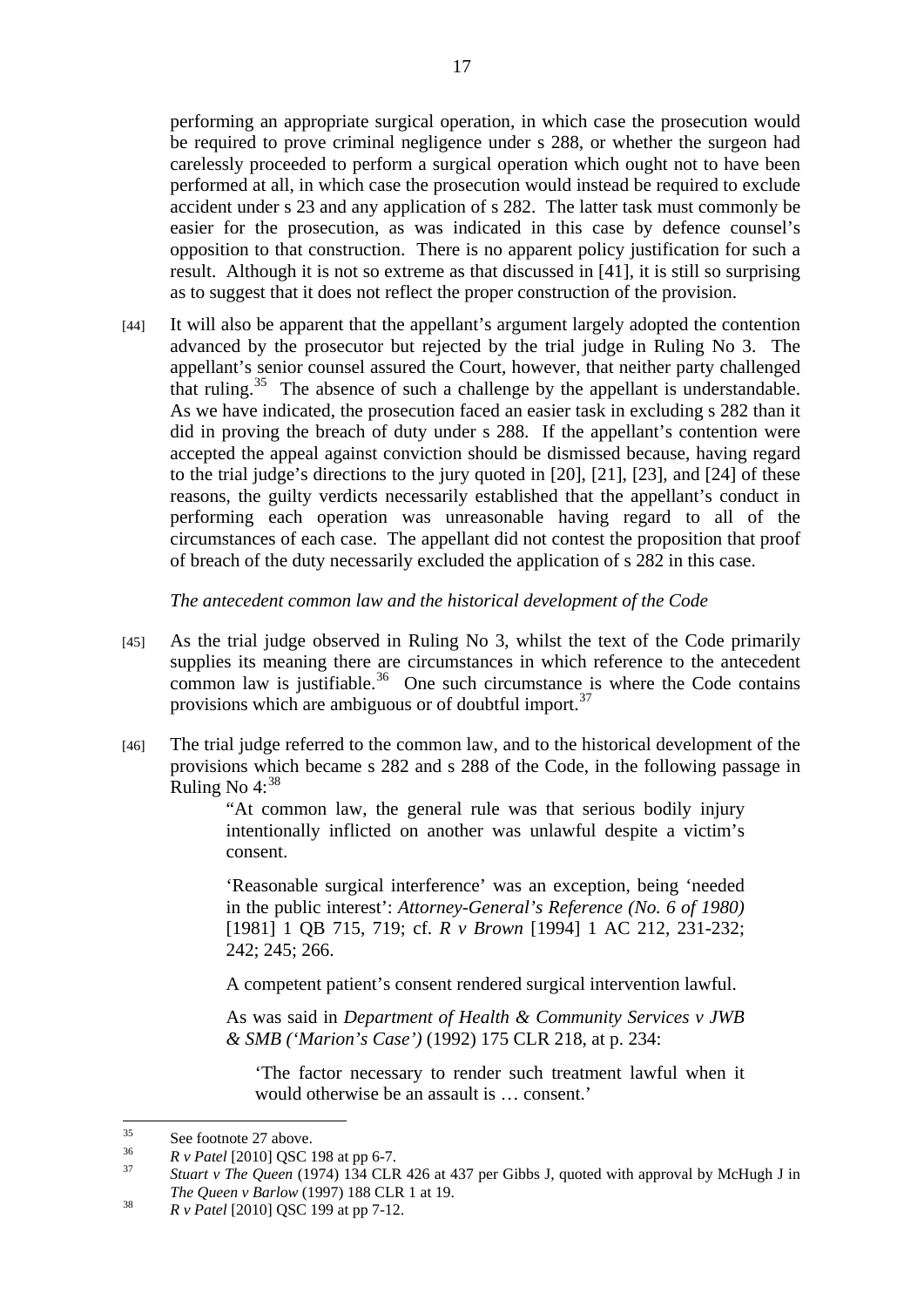Sir James Fitzjames Stephen, 'that very celebrated criminal lawyer, jurist and judge' (Queensland, *Second reading of Criminal Code Bill*, Legislative Assembly, 8 November 1898, p. 1056 (Queensland Minister for Justice)), wrote in Article 204 of his *A Digest of the Criminal Law (Crimes and Punishments)* (3<sup>rd</sup> ed, 1883) p. 141, under the heading, 'Right to Consent to Bodily Injury for Surgical Purposes':

'Every one has a right to consent to the infliction of any bodily injury in the nature of a surgical operation upon himself … but such consent does not discharge the person performing the operation from the duties hereinafter defined in relation thereto.'

His footnote said:

'I know of no authority for these propositions, but I apprehend they require none. The existence of surgery as a profession assumes their truth.'

The duties Stephen defined included that specified in Article 217 (pp. 149-150 under the heading 'Duty of persons doing acts requiring special skill or knowledge'):

'It is the duty of every person who undertakes … to administer surgical or medical treatment, or to do any other lawful act of a dangerous character, and which requires special knowledge, skill, attention, or caution, to employ in doing it a common amount of such knowledge, skill, attention and caution.'

Stephen's draft *Criminal Code* was substantially adopted in the English *Criminal Code Bill 1880* (Vict) (see preface to Stephen's *Digest*, 3<sup>rd</sup> ed). Relevantly, the Bill provided:

'158. Duty of persons doing dangerous acts.

Every one who undertakes … to administer surgical or medical treatment, or to do any other lawful act the doing of which is or may be dangerous to life, is under a legal duty to have and to use reasonable knowledge skill and care in doing any such act, and is criminally responsible for omitting without lawful excuse to discharge that duty if death is caused by such omission.'

The proposal was influential in Queensland.

Sir Samuel Griffith, in an explanatory letter to the Attorney-General ('Draft of a Code of Criminal Law prepared for the Government of Queensland with Explanatory Letter, Table of Contents and Table of Statutory Provisions superseded', presented to both Houses of Parliament, Brisbane, 1897), stated:

'In 1878 Lord Blackburn, Mr Justice Barry (of Ireland), Mr Justice Lush, and Sir James Fitzjames Stephen, were appointed by Royal Commission to be Commissioners to report on the provisions of a Draft Code of Criminal Law which had then lately been prepared in England. They submitted as an Appendix to their Report a Draft Code settled by them, which,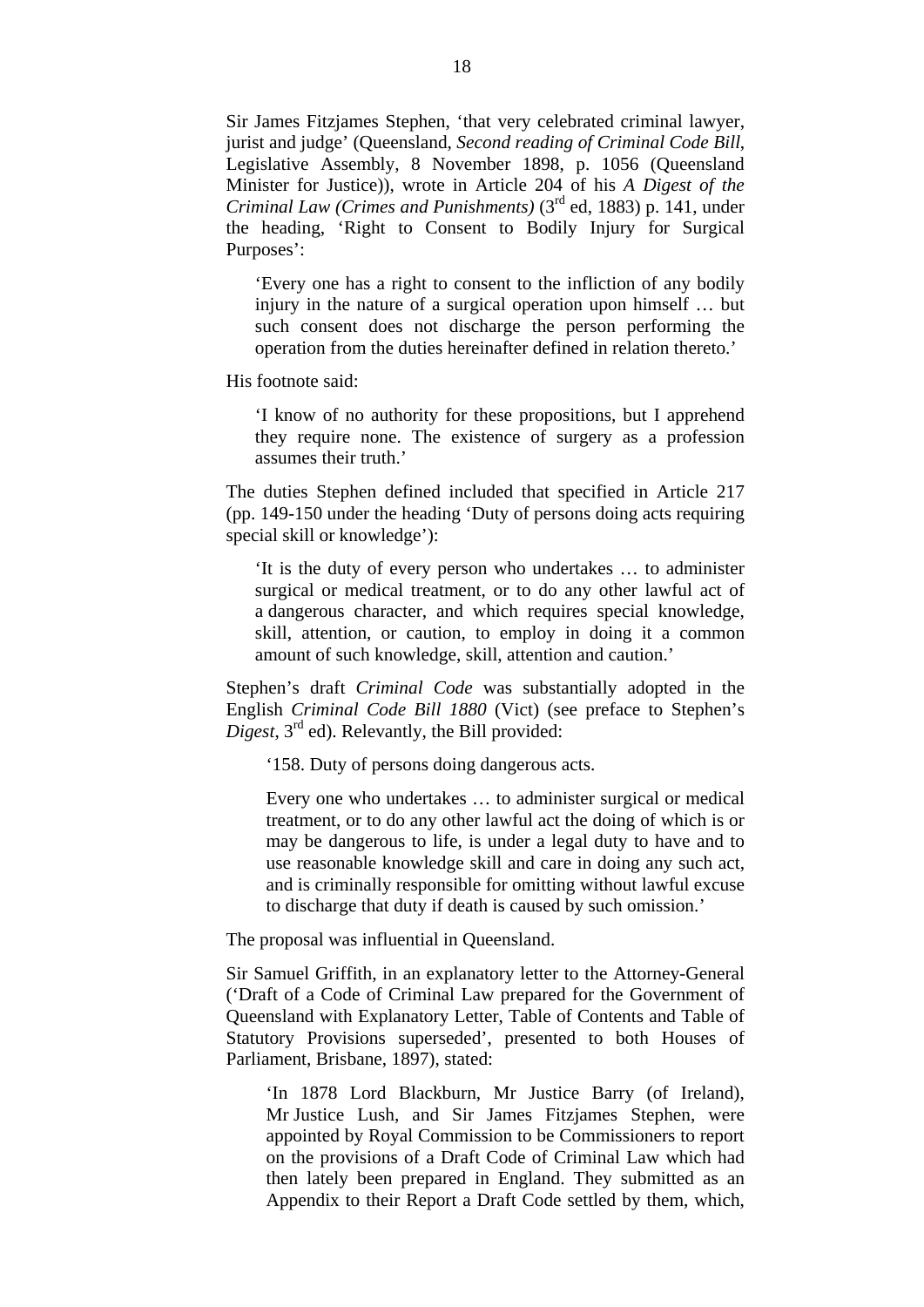with some modifications, was introduced into the House of Commons as a Bill in the session of 1880, but did not become law. I have freely drawn upon the labours of these distinguished lawyers, especially with respect to the statement of rules of the Common Law and the definition of Common Law offences.'

In his draft code, Griffith referenced the *Criminal Code Bill 1880*'s s 158, proposing for Queensland:

'295 Duty of Persons Doing Dangerous Acts

It is the duty of every person who … undertakes to administer surgical or medical treatment to any other person, or to do any other lawful act which is or may be dangerous to human life or health, to have reasonable skill and to use reasonable care in doing such act: and he is held to have caused any consequences which result to the life or health of any person by reason of any omission to observe or perform that duty.'

Stephen's choice of words had been modified slightly: '…duty to have and to use reasonable knowledge skill and care in doing any such act…' became '…to have reasonable skill and to use reasonable care in doing such act…'.

Griffith's proposal, like Stephen's, took for granted that consent absolved a surgeon of criminal responsibility for misadventure, unless the way in which the procedure was carried out was culpably negligent.

Historical considerations also explain why s 282 deals not only with reasonable skill and care in performing the surgery – as does s 288 – but also with the reasonableness of undertaking the procedure at all.

Stephen (*Digest* p.141), in Article 205, under 'Surgical Operation on Person Incapable of Assent', wrote:

'If a person is in such circumstances as to be incapable of giving consent to a surgical operation, or to the infliction of other bodily harm of a similar nature and for similar objects, it is not a crime to perform such operation or to inflict such bodily harm upon him without his consent or in spite of his resistance.'

Illustrations are provided in Article 205. The first concerns a person who is 'rendered insensible by an accident which renders it necessary to amputate one of his limbs before he recovers his senses'. 'The amputation of his limb without his consent is not an offence'; or if the accident made him 'mad, the amputation in spite of his resistance would be no offence', Stephen wrote.

These ideas found expression in s 68 of the *Criminal Code Bill 1880*. Headed 'Surgical Operations', it provided:

'Every one is protected from criminal responsibility for performing with reasonable care and skill any surgical operation upon any person for his benefit: Provided that performing the operation was reasonable, having regard to the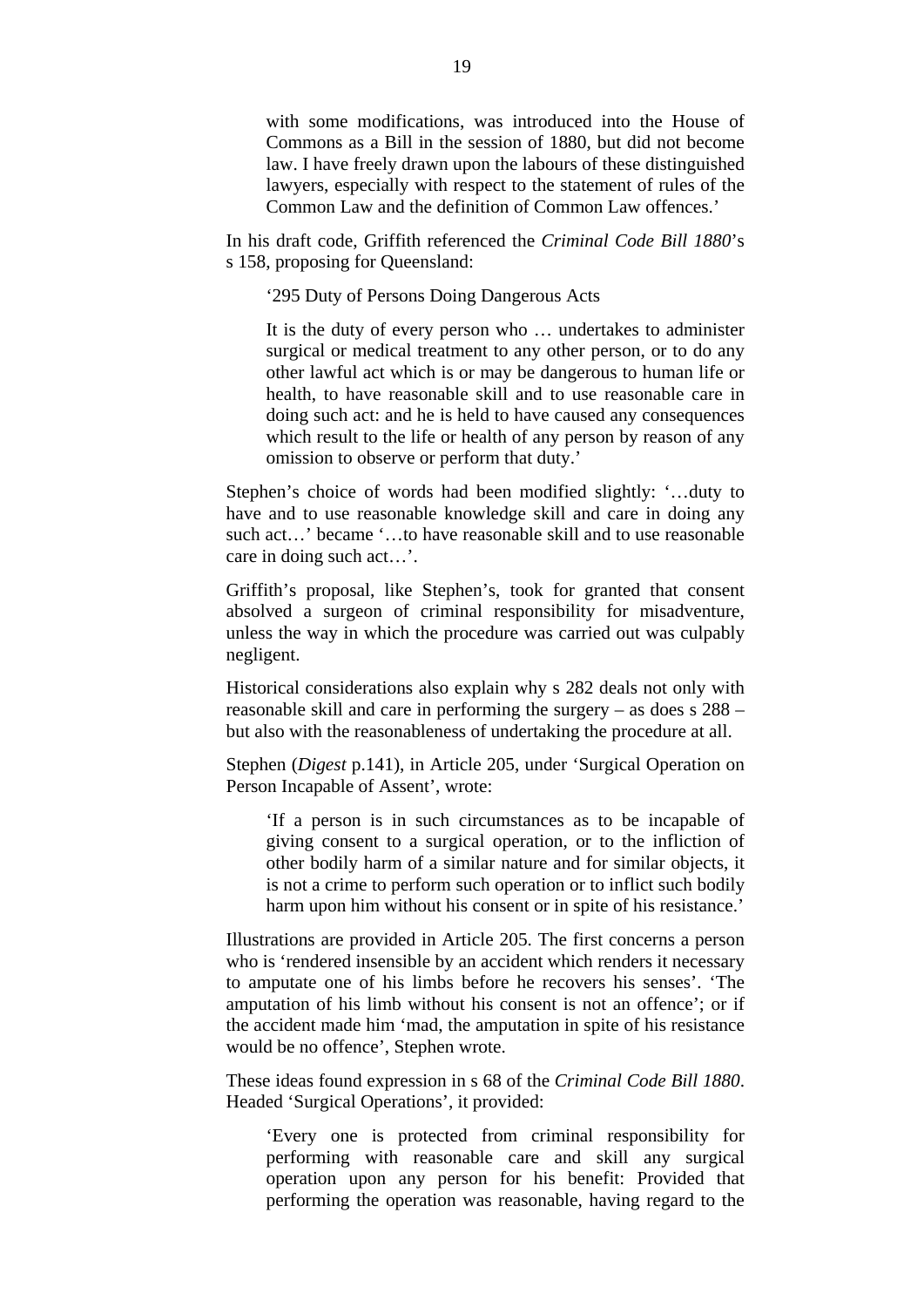patient's state at the time, and to all the circumstances of the case.'

Griffith altered it by adding a reference to an operation 'upon an unborn child for the preservation of the mother's life'. Last year, that exemption from criminal responsibility was extended to encompass 'medical treatment': see *Criminal Code (Medical Treatment) Amendment Act 2009*. These changes have no present significance.

s 282 conditions exemption from criminal responsibility on the performance of the operation being reasonable because it was intended to cope with surgery performed without consent. More is said on this topic in the reasons for my Ruling on Wednesday, 2 June 2010. See also Queensland Law Reform Commission, *Consent to Health Care of Young People*, Report No. 5 (December 1996) pp. 28, 40.

Whether by oversight or design, Stephen's Code did not, expressly at any rate, envisage that harm resulting from competently conducted surgery to which the patient had consented, influenced by misdiagnosis or a surgeon's poor judgment, would attract criminal responsibility.

Historical considerations, however, cannot prevail over the text if its meaning is plain: *R v Barlow* (1997) 188 CLR 1, 18-19. See also *R v LK; R v RK* (2010) 266 ALR 399 at [96]-[97]."

- [47] In our respectful opinion the historical considerations identified in that passage do not favour the construction advocated for the appellant.
- [48] The decisions in *Attorney-General's Reference (No 6 of 1980)* and *R v Brown* to which the trial judge referred are consistent with the view that a surgeon might be held responsible for criminal negligence in embarking upon surgery where the patient had consented to the surgery. That was not in issue in either case, but it is consistent with the description of the permissible conduct as "reasonable surgical interference",39 "necessary surgery" or "reasonable surgery",40 and "proper medical treatment, for which actual or deemed consent is a prerequisite".41 More directly, in *R v Bateman*, 42 Lord Hewart CJ said:

"As regards cases where incompetence is alleged, it is only necessary to say that the unqualified practitioner cannot claim to be measured by any lower standard than that which is applied to a qualified man. As regards cases of alleged recklessness, juries are likely to distinguish between the qualified and the unqualified man. *There may be recklessness in undertaking the treatment and recklessness in the conduct of it*. It is, no doubt, conceivable that a qualified man may be held liable for recklessly undertaking a case which he knew, or should have known, to be beyond his powers, or for making his patient the subject of reckless experiment. Such cases are likely to be

<sup>39</sup> 39 *Attorney-General's Reference (No 6 of 1980)* [1981] 1 QB 715 at 719 per Lord Lang CJ, Phillips and

*A R v Brown* [1994] 1 AC 212 at 242, 245 per Lord Jauncey.<br> *R v Brown* [1994] 1 AC 212 at 266 per Lord Mustill.<br>
(1925) 19 Cr App R 8 at 13 (emphasis added).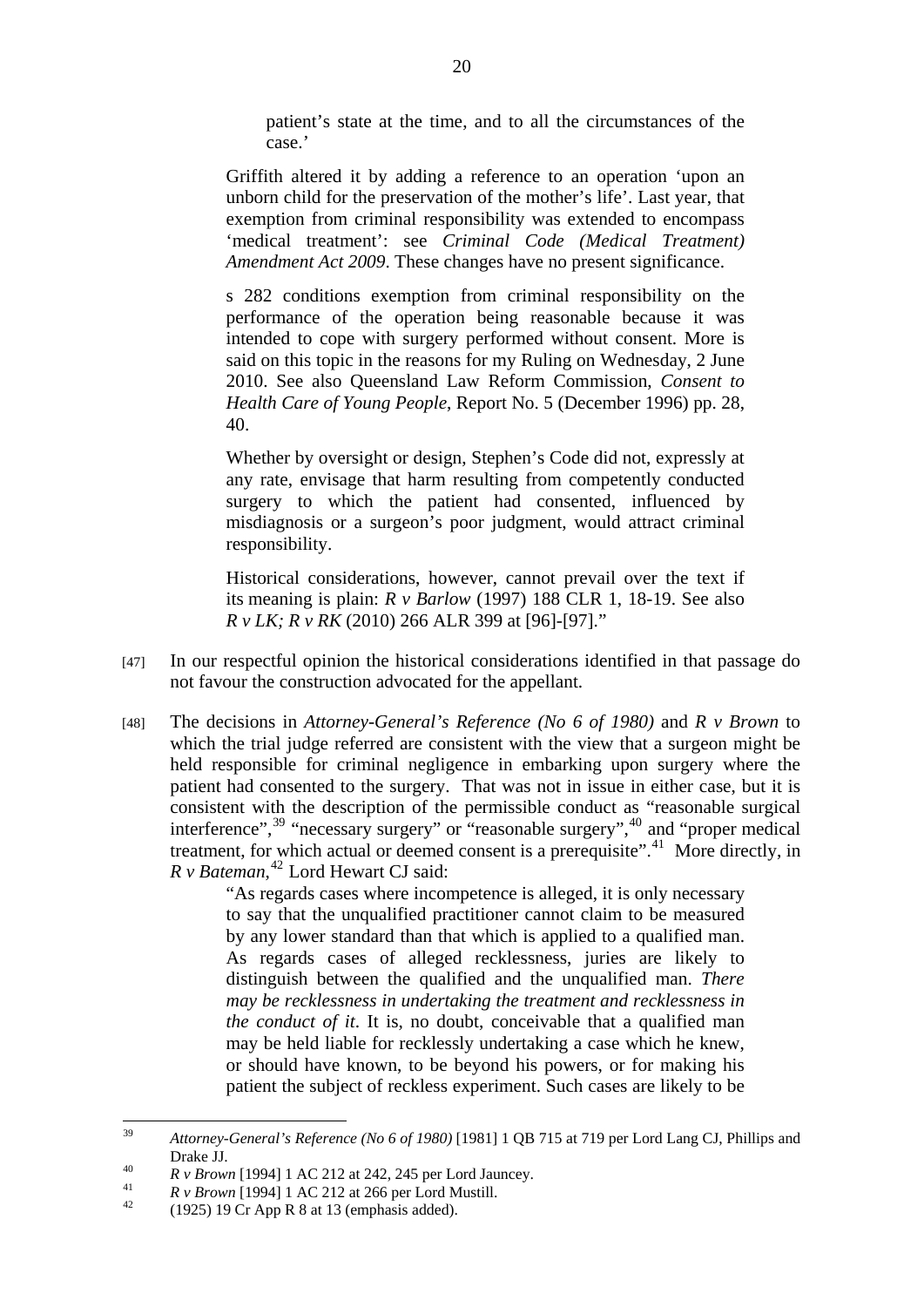rare. In the case of the quack, where the treatment has been proved to be incompetent and to have caused the patient's death, juries are not likely to hesitate in finding liability on the ground *that the defendant undertook, and continued to treat, a case involving the gravest risk to his patient*, when he knew he was not competent to deal with it, or would have known if he had paid any proper regard to the life and safety of his patient.

The foregoing observations deal with civil liability. To support an indictment for manslaughter the prosecution must prove the matters necessary to establish civil liability (except pecuniary loss), and, in addition, must satisfy the jury that the negligence or incompetence of the accused went beyond a mere matter of compensation and showed such disregard for the life and safety of others as to amount to a crime against the State and conduct deserving punishment."

The emphasised passages are consistent with the trial judge's construction of s 288.

[49] The common law was expressed in similarly broad terms in the first edition of *Halsbury*: 43

> "Any person, whether a registered medical practitioner or not, who deals with life or health, is bound to have competent skill, and, if a patient under his charge dies for want of such skill, he is guilty of manslaughter. Similarly, a person, whether he has received a medical education or not, who is guilty of gross carelessness in the application of a remedy, is liable to be convicted of manslaughter if death ensues in consequence of his act; but he can only be convicted if he has been guilty of the grossest ignorance or of criminal inattention."<sup>44</sup>

[50] The extract from *Department of Health & Community Services v JWB & SMB* quoted by the trial judge does not support a contrary view. Immediately following that passage, Mason CJ, Dawson, Toohey and Gaudron JJ observed:<sup>45</sup>

"The Code [*Criminal Code Act* 1983 (NT)] impliedly treats nonconsensual medical treatment as an assault by making it a form of 'grievous harm' which may be consented to (s. 26(3))."

There is no similar provision in the Queensland Code. In any event, the fact that consent renders medical or surgical treatment lawful when it otherwise would be unlawful provides no support for the appellant's construction of s 288. The expression "lawful act" in s 288 indicates that the administration of the surgical or medical treatment to which that section refers is otherwise lawful treatment, but s 288 nevertheless renders the person administering the treatment responsible for those consequences to the life or health of the recipient which result from any omission to observe or perform the statutory duty to have reasonable skill and to use reasonable care in administering the treatment.

 $43$ Halsbury, *The Laws of England* (Vol XX) (1911) (1<sup>st</sup> ed) Butterworth & Co, London, at p 335, para 821 (citations omitted).<br><sup>44</sup> A passage in the same or similar terms appears in all subsequent editions of *Halsbury* as follows:

Halsbury, *The Laws of England* (Vol XXII) (1936) (2<sup>nd</sup> ed) Butterworth & Co, London, at p 323, para 613; Halsbury, *The Laws of England* (Vol 26) (1959) (3<sup>rd</sup> ed) Butterworth & Co, London, at p 21, para 29; Halsbury, *The Laws of England* (Vol 30) (1980) (4<sup>th</sup> ed) Butterworth & Co, London, at p 37, para 42; and Halsbury, *The Laws of England* (Vol 30(1)) (2005) (5<sup>th</sup> ed) Butterworth & Co, London, at p 223, footnote to para 206.<br>
(1992) 175 CLR 218 at 234.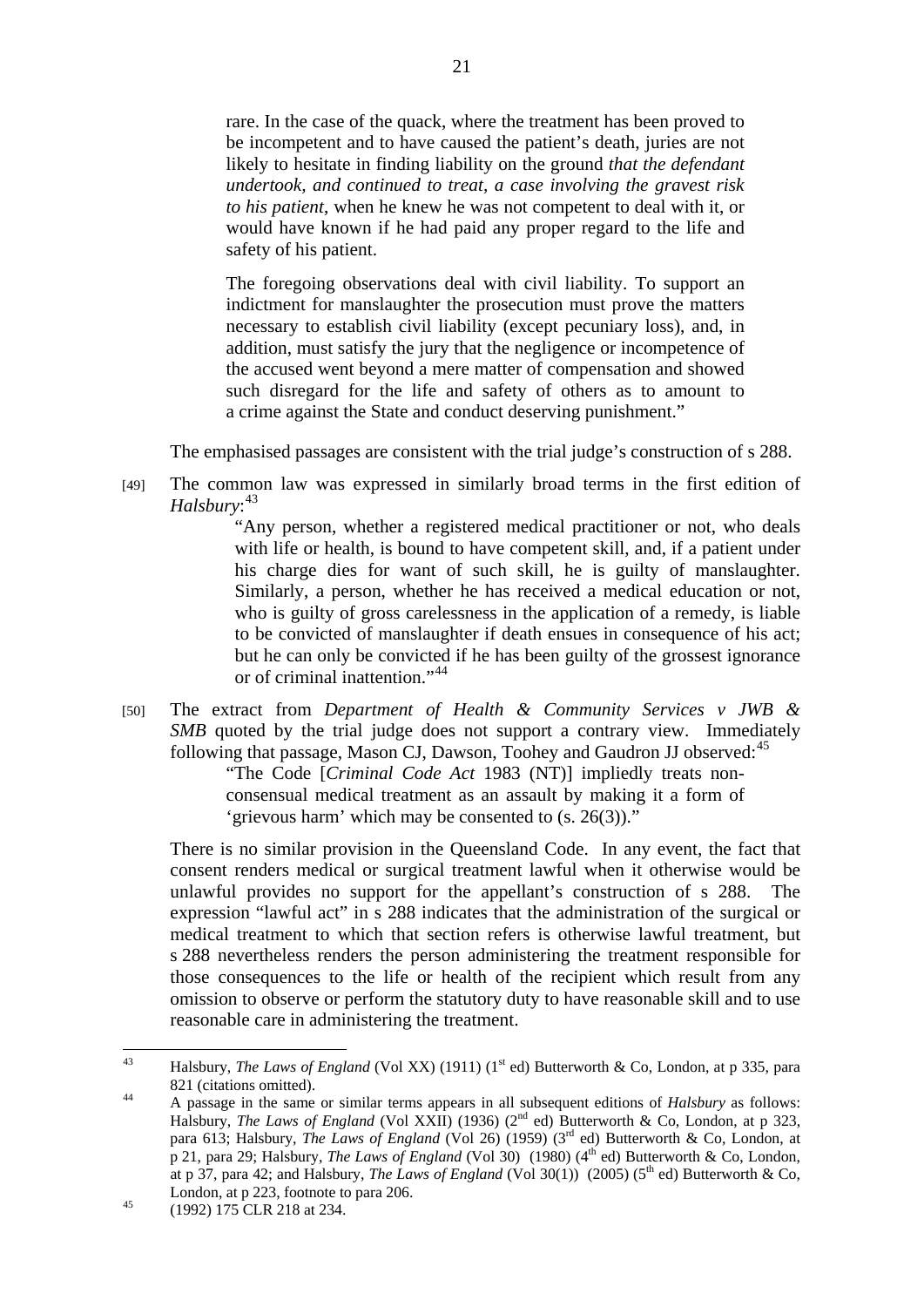- [51] The reference in article 217 of Stephen's *Digest* to a surgeon's duty "to employ in doing it [administering surgical treatment] a common amount of such knowledge, skill, attention and caution"46 comprehends a duty both in proceeding with the treatment and in the course of it, for much the same reasons that such a duty is comprehended by the text of s 288. That article, like the later versions of it discussed by the trial judge, was intended to incorporate the common law duty to use skill and care in administering treatment. In none of the material to which the trial judge referred was there any indication of a legislative policy to exclude from the scope of s 288 criminal negligence in embarking upon treatment. The Court was not referred to any evidence to that effect.
- [52] Accordingly, reference to the antecedent common law provides further support for the trial judge's construction of s 288.

*Conclusion: the proper construction of s 288* 

[53] The rule that statutes creating offences are to be strictly construed applies only where the statute remains doubtful or ambiguous after applying the ordinary rules of construction.<sup>47</sup> There is no such residual ambiguity in s  $288$ . It applies both in relation to criminally negligent acts or omissions in the course of performing surgery and criminally negligent acts or omissions in performing surgery at all. The trial judge's construction of s 288 should be affirmed.

# **3. Ground 3 - The evidence relating to the appellant's treatment of the patient Grave should have been excluded.**

**Ground 5 - The evidence of the appellant's conduct relating to the securing of a ventilator for the patient Kemps should have been excluded.** 

**Ground 7 - The trial judge erred in law in dismissing the appellant's application for the jury to be discharged on 6 April 2010 (the tenth day of the trial) on the basis that the appellant was being denied a fair trial as a result of new medical evidence being called by the Crown during the trial.** 

**Ground 8 - The trial judge erred in law in dismissing the appellant's application for the jury to be discharged on 8 June 2010, at the effective end of the prosecution case, on the basis that the change in the prosecution particulars at that stage denied the appellant a fair trial.** 

## **Ground 9 – A miscarriage of justice was produced by the amendment of the particulars of the prosecution case at the effective end of the prosecution case, which resulted in a volume of evidence in the trial being rendered irrelevant.**

[54] As grounds 3, 5, 7, 8 and 9 are interlinked, it is convenient to deal with them together insofar as they are discrete grounds of appeal.

*The appellant's submissions* 

[55] The further arguments advanced by counsel for the appellant in respect of these grounds may be summarised as follows. The thrust of the appellant's case was that

 $\overline{AB}$ Stephen, *A Digest of the Criminal Law (Crimes and Punishments)* (1883) (3<sup>rd</sup> ed) Macmillan and Co,

London, at p 150. 47 *Deming No 456 Pty Ltd v Brisbane Unit Development Corporation Pty Ltd* (1983) 155 CLR 129 at 145; *Chew v The Queen* (1992) 173 CLR 626 at 632, 642.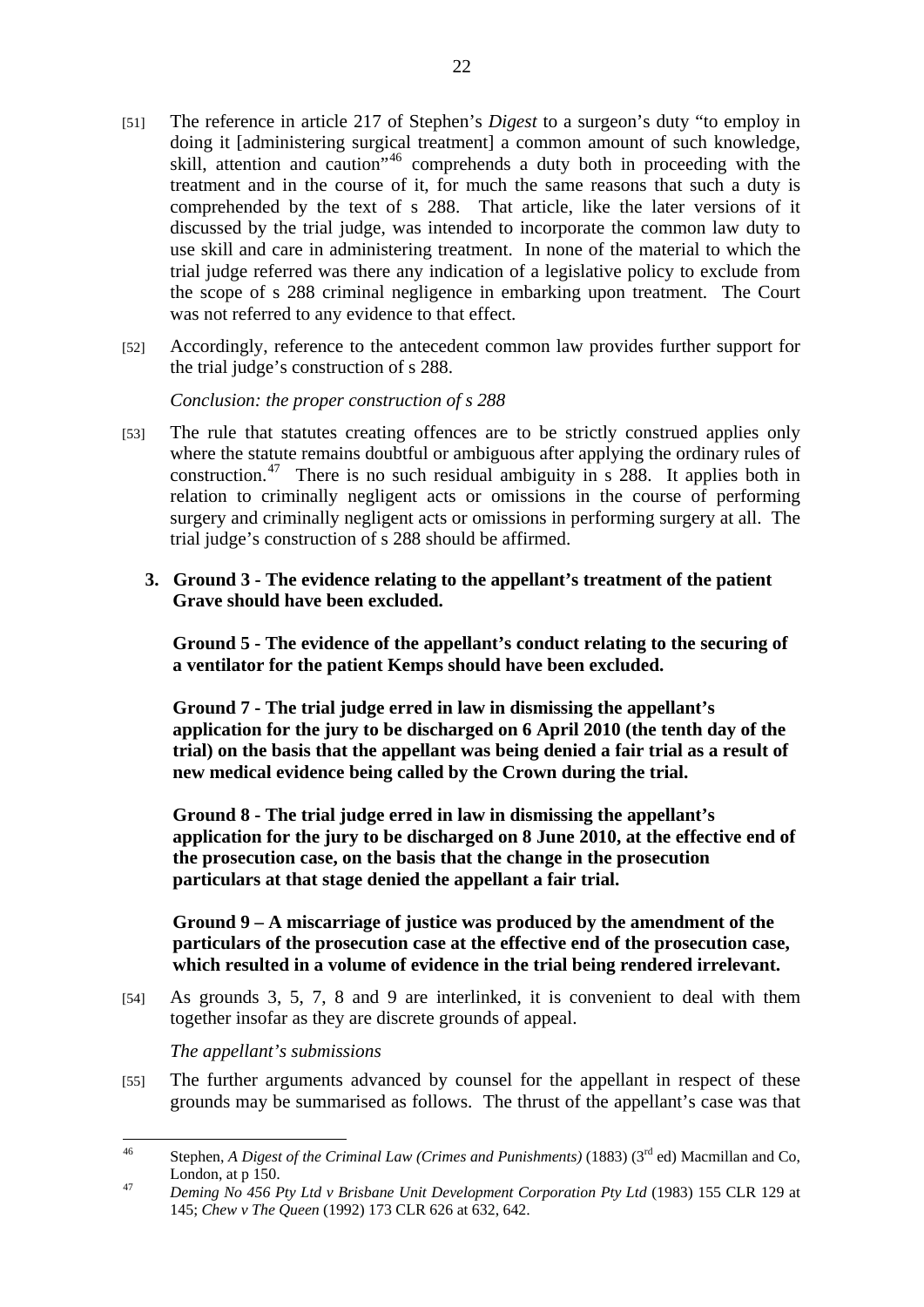the change in "direction to an entirely new case after [the prosecution's] case had closed" necessarily resulted in unfairness. The change was identified as abandoning the case that the surgery was performed negligently, and adopting a new case based on a negligent decision to perform surgery. Much of the evidence which had been led related to proof of the prosecution's negligent performance case. Consequently, when that case was abandoned, a large body of evidence became irrelevant. Much of that evidence was graphic, inflammatory and highly prejudicial to the accused. No direction by the trial judge served, or could have served, to remove that prejudice.

- [56] Another consequence of that body of evidence having been admitted was that the defence was deprived of the possibility of having the evidence excluded by means of *Christie* applications<sup>48</sup> as the trial progressed. The defence's difficulties were compounded by the lack of "clarity or definition" in the particulars provided in the course of the trial.
- [57] The evidence irrelevant to the new case was listed in a schedule to an outline of submissions provided by defence counsel to the trial judge in support of an application for the discharge of the jury on day 44 of the trial. Reference was made to the trial judge's criticism of the old particulars on day 44 and to his reference to defence counsel's failure to object to the admission of evidence and the inadequacy of the particulars.<sup>49</sup>
- [58] Although the trial judge rightly acknowledged the change in direction of the prosecution case from negligent performance of the surgery to a negligent decision to perform surgery, he appeared to be of the view that the prosecution was entitled "to rely upon every little thing that … happened … in whatever circumstances, on the basis that it tends logically to prove that he knew that he was not up to performing these procedures and persisted with them nonetheless, which is said to be, and it must be right in principle, relevant to the question whether if there has been negligence in conducting these procedures, it rises to the level of criminal negligence."
- [59] The observations "ignore(s) the new particulars that it was the recommending of the surgery that would be the basis of the charge."
- [60] Despite the general principle that a party is bound by the way in which his case is conducted by his counsel, the matters set out below show a "failure of process" amounting to a miscarriage of justice:
	- (a) the pre-trial rulings were made on the basis of a case that intended to show that the operations in each of the four cases was done negligently and caused the death or grievous bodily harm;
	- (b) those rulings were made in the absence of any particulars;
	- (c) the provision of particulars at the beginning of the trial, and as the trial proceeded, lacked any clarity or definition;
	- (d) the trial proceeded purely upon the basis of the "botched" surgery case;

 $\overline{AB}$ 48 *R v Christie* [1914] AC 545. Applications for prosecution evidence to be excluded in criminal trials on the basis that the probative value of the evidence is outweighed by the danger of unfair prejudice to the defendant.

 $^{49}$  Transcript – Day 44, pp 7-8.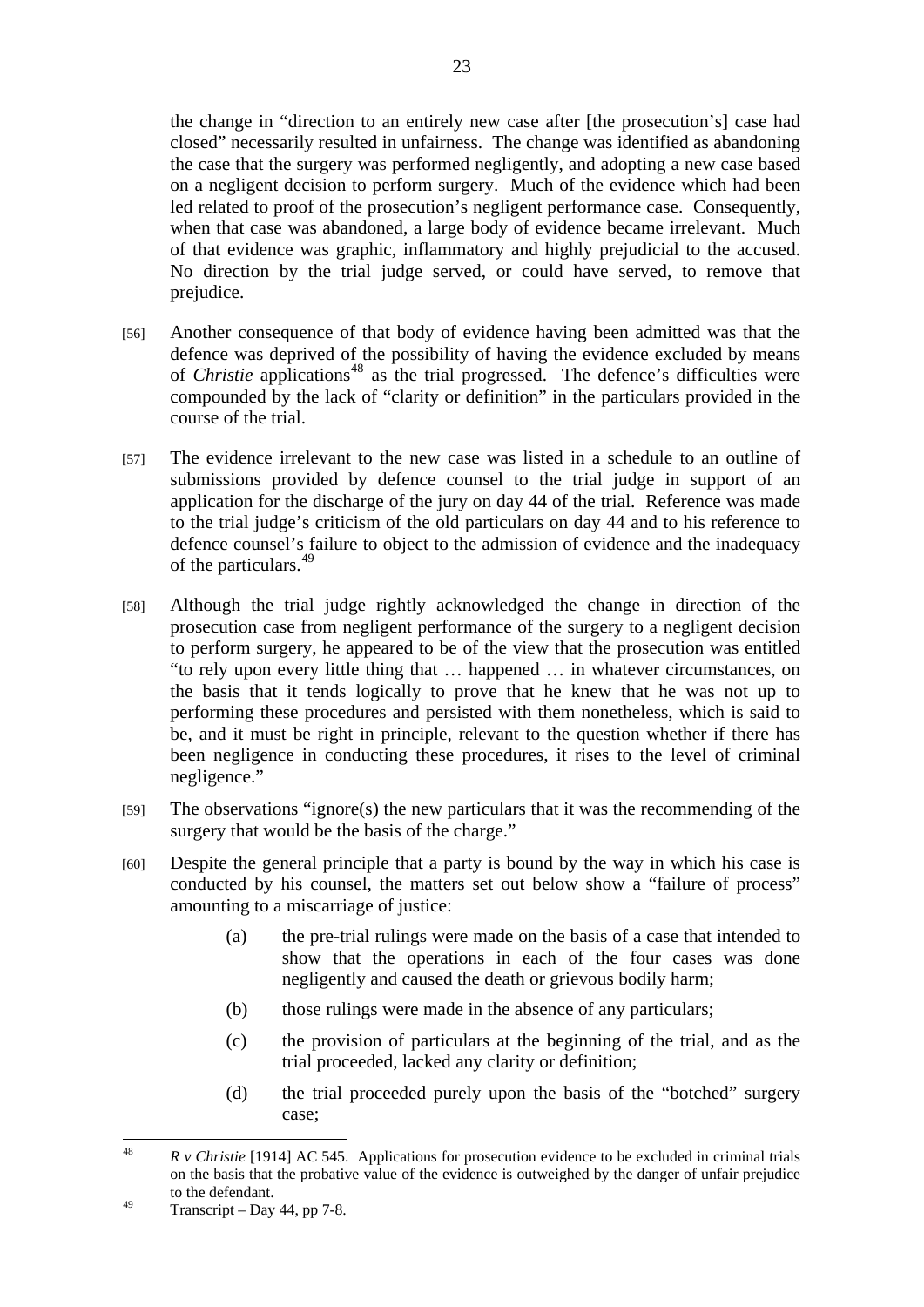- (e) defence counsel argued from time to time in respect of particulars, but made no application pursuant to s 573 of the Code;
- (f) defence counsel did not re-agitate the admissibility of evidence, prior to Ruling 4, upon a *Christie* basis;
- (g) there was no request by either counsel for any redirections, after the trial Judge summed up to the jury.
- [61] In order to determine the merits of these submissions it is necessary to examine the course of the trial and, in particular, the manner in which the prosecution case was particularised.

*The course of the trial up to day 10* 

- [62] The prosecution opening and some relatively brief argument took up the first day and some of the morning of the second day of the trial. Apart from some evidence which was generally applicable to all four patients, the evidence in relation to Mr Morris was then led. It concluded on the eighth day of the trial.
- [63] On 6 April 2010, the tenth day of the trial, defence counsel applied for an order under s 60 of the *Jury Act* 1995 (Qld) that the jury be discharged without giving a verdict. There were two bases for the application: one was the unfairness alleged to flow from the prosecution's failure to particularise its case. Senior defence counsel complained that the particulars provided in respect of the case concerning Mr Morris were more "convoluted" than anticipated and that no particulars at all had been provided in respect of the prosecution cases concerning the other three patients.
- [64] The other ground was that a prosecution witness, Dr Collopy, had given evidence which dealt with matters which were not touched on in his evidence at the committal hearing or in his various reports. The principal complaints in relation to Dr Collopy's oral evidence were that: the new matter had not been tested at the committal hearing; the defence case in relation to the Morris allegations had been conducted by reference to previously disclosed materials; and there were new matters raised in Dr Collopy's oral evidence which had not been put to other expert witnesses. Defence counsel identified 23 such matters.
- [65] The trial judge concluded that many of the 23 matters were not, and were unlikely to become, controversial. He was of the opinion, in any event, that many of them "were sufficiently hinted at by earlier material". To the extent, if any, that matters did not fall into either of these categories, the trial judge considered that any difficulty experienced or prejudice suffered by the defence could be obviated by defence counsel conferring with witnesses or by particular witnesses being recalled. The trial judge noted that not one of the 23 matters relied on was the subject of an objection to its admission into evidence. Nor, he pointed out, was there an attempt to have any of the evidence excluded on discretionary grounds.<sup>50</sup>
- [66] The trial judge dismissed the lack of particularisation ground on the basis that particulars had not been sought "until a very late stage". He concluded, not unreasonably, that this was the result of a "considered tactical decision."<sup>51</sup> The

 $50$  $^{50}$  Transcript – Day 10, pp 46-47.

Transcript – Day 10, p 46.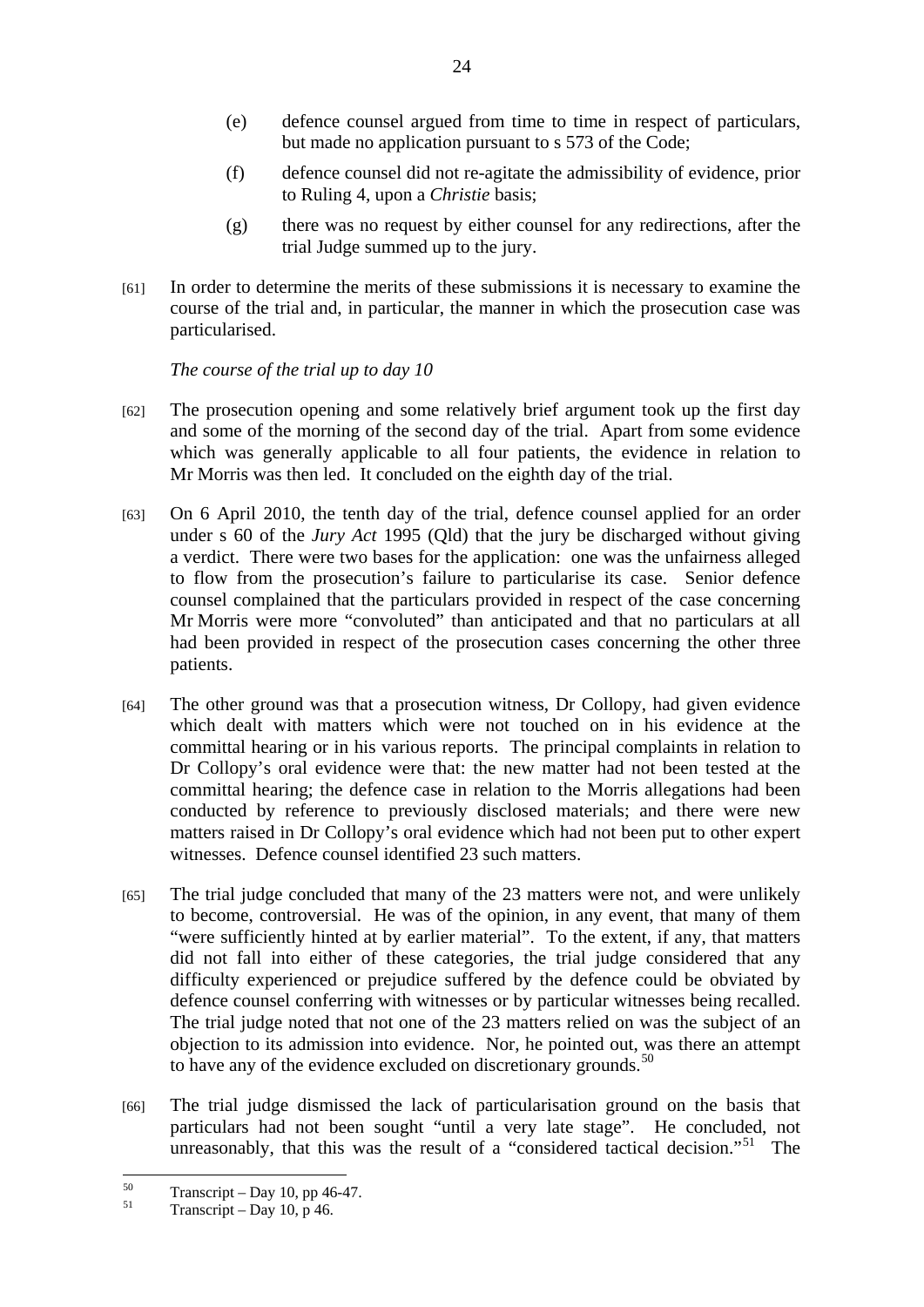primary judge traced the history of the particularisation of the prosecution case in a letter to the Court of Appeal registry dated 13 August 2010 pursuant to r 94 of the *Criminal Practice Rules* 1999 (Qld) and s 671A of the Code. The letter disclosed the following matters which were not controversial on appeal.

- [67] In a hearing two days before the commencement of the trial the primary judge enquired whether there were particulars of the charges. He was informed by prosecution counsel that there were not and that "the defence [were] content for [him] to open the case and provide particulars in the course of that". At the conclusion of the first day of the trial, the trial judge raised a concern about the absence of particulars.<sup>52</sup> Nevertheless, the trial proceeded without the defence complaining about the lack of particulars. Draft particulars in relation to the Morris charge were delivered on the fifth day. The trial judge expressed concern to counsel about the inadequacies of the draft and "also the stance taken by the defence".<sup>53</sup> Particulars of the Morris charge were given on the sixth day of the trial. The trial judge again raised concerns about the particulars<sup>54</sup> but defence counsel made no complaint. On that day, however, defence counsel requested particulars in relation to the Phillips charge.<sup>55</sup>
- [68] The trial judge's rulings on the tenth day of trial in relation to the prosecution's failure to particularise were not challenged on appeal. However, that ruling and the events which led to it, need to be understood in order to evaluate properly grounds 8 and 9. The ruling in relation to the consequences of Dr Collopy's allegedly new evidence was the subject of ground 7, and it is thus convenient to address that ground now.

## *Consideration of ground 7*

- [69] Ground 7 was used by counsel for the appellant, not as a ground in its own right which would warrant the verdicts being set aside, but as an aspect of the contention under ground 10 that a miscarriage of justice was produced by the aggregation of faults complained of in grounds 3, 4, 5, 6, 7, 8 and 9.
- [70] In the written submissions of counsel for the appellant it was fairly conceded that there was "some equivocation about what was sought" by defence counsel in the course of argument before the trial judge. It was mentioned that in the course of argument it was requested "that the trial should be halted at this stage and that there be put in place a tightly controlled Court managed schedule to achieve and ensure fairness by having orders or directions such that particulars, final particulars could be supplied."<sup>56</sup> Another submission about the giving of "appropriate directions to manage [the] matter" so that the prosecution and defence would know precisely what was alleged on a resumed trial was made late in defence counsel's oral submissions.<sup>57</sup> Ultimately, however, defence counsel's submission was that the jury should be discharged.
- [71] Counsel for the appellant, in their outline of argument, made reference to the trial judge's reliance on the fact that the subject evidence had not been objected to by

<sup>52</sup>  $\frac{52}{53}$  Transcript – Day 1, p 53.

 $^{53}$  Transcript – Day 5, pp 25-31.

 $\frac{54}{55}$  Transcript – Day 6, p 5.

 $\frac{55}{56}$  Transcript – Day 6, p 8.

 $^{56}$  Transcript – Day 10, p 4.

Transcript – Day 10, p 33.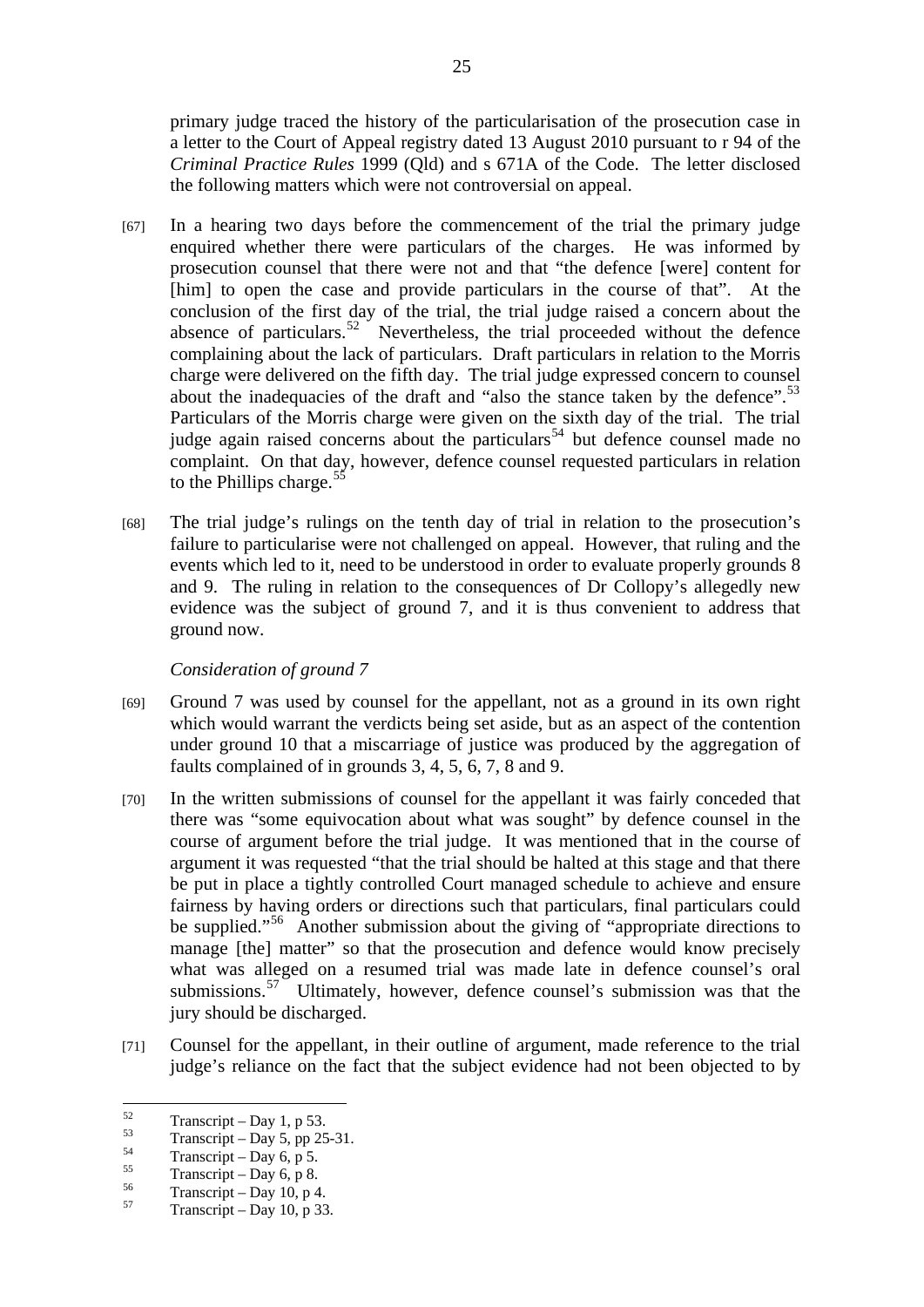defence counsel or sought to be excluded on discretionary grounds. It was then submitted that the trial judge erred in failing to ask whether defence counsel's failure to object, coupled with the other findings of the trial judge which led to his ultimate conclusion, "would lead to a miscarriage of justice, or the failure to obtain a fair trial."

[72] We are not entirely confident that we understand the point being made. Counsels' reference to *R v Lewis* [1994] 1 Qd R 613 and *Nudd v The Queen* (2006) 225 ALR 161 in this part of the written submissions suggests that the argument is that the correct approach in a case such as this, in which it was stated expressly that there was no suggestion that defence counsel were lacking in competence, nevertheless corresponds to the approach in a case where a miscarriage of justice is alleged to have arisen through defence counsel's incompetence. The emphasised words in the following passage from the joint reasons of Gummow and Hayne JJ in *Nudd* were quoted:<sup>58</sup>

> "As four members of this court explained in *TKWJ v R*, describing trial counsel's conduct of a trial as 'incompetent' (with or without some emphatic term like 'flagrantly') must not be permitted to distract attention from the question presented by the relevant criminal appeal statute, here s 668E of the Code. *'Miscarriage of justice', as a ground on which a court of appeal is required by the common form of criminal appeal statute to allow an appeal against conviction, may encompass any of a very wide variety of departures from the proper conduct of a trial. Alleging that trial counsel was incompetent does not reveal what is said to be the miscarriage of justice. That requires consideration of what did or did not occur at the trial, of whether there was a material irregularity in the trial and whether there was a significant possibility that the acts or omissions of which complaint is made affected the outcome of the trial.*" (emphasis added) (citations omitted)

- [73] The submissions also referred to an observation of Gleeson CJ in *Nudd* that where a miscarriage of justice is alleged to have arisen from the failure of process, " … it is the process itself that is judged, not the individual performance of the participants in the process."<sup>59</sup>
- [74] The appellant's argument is misguided. The observation in *Nudd*, directed at the consequence of defence counsel's incompetence, has little bearing on the consequences of indisputably competent defence counsel having made rational and reasonable choices for tactical purposes. As Gleeson CJ explained in *Nudd*:<sup>60</sup>

"Sometimes, however, a decision as to whether something that happened at, or in connection with, a criminal trial involved a miscarriage of justice requires an understanding of the circumstances, and such an understanding might involve knowledge of why it happened. A criminal trial is conducted as adversarial litigation. A cardinal principle of such litigation is that, subject to carefully controlled qualifications, parties are bound by the conduct of their counsel, who exercise a wide discretion in deciding what issues to contest, what witnesses to call, what evidence to lead or to

 $58$  $^{58}$  (2006) 225 ALR 161 at 170 [24].

 $^{59}$  (2006) 225 ALR 161 at 164 [8].

<sup>(2006) 225</sup> ALR 161 at 164-165 [9].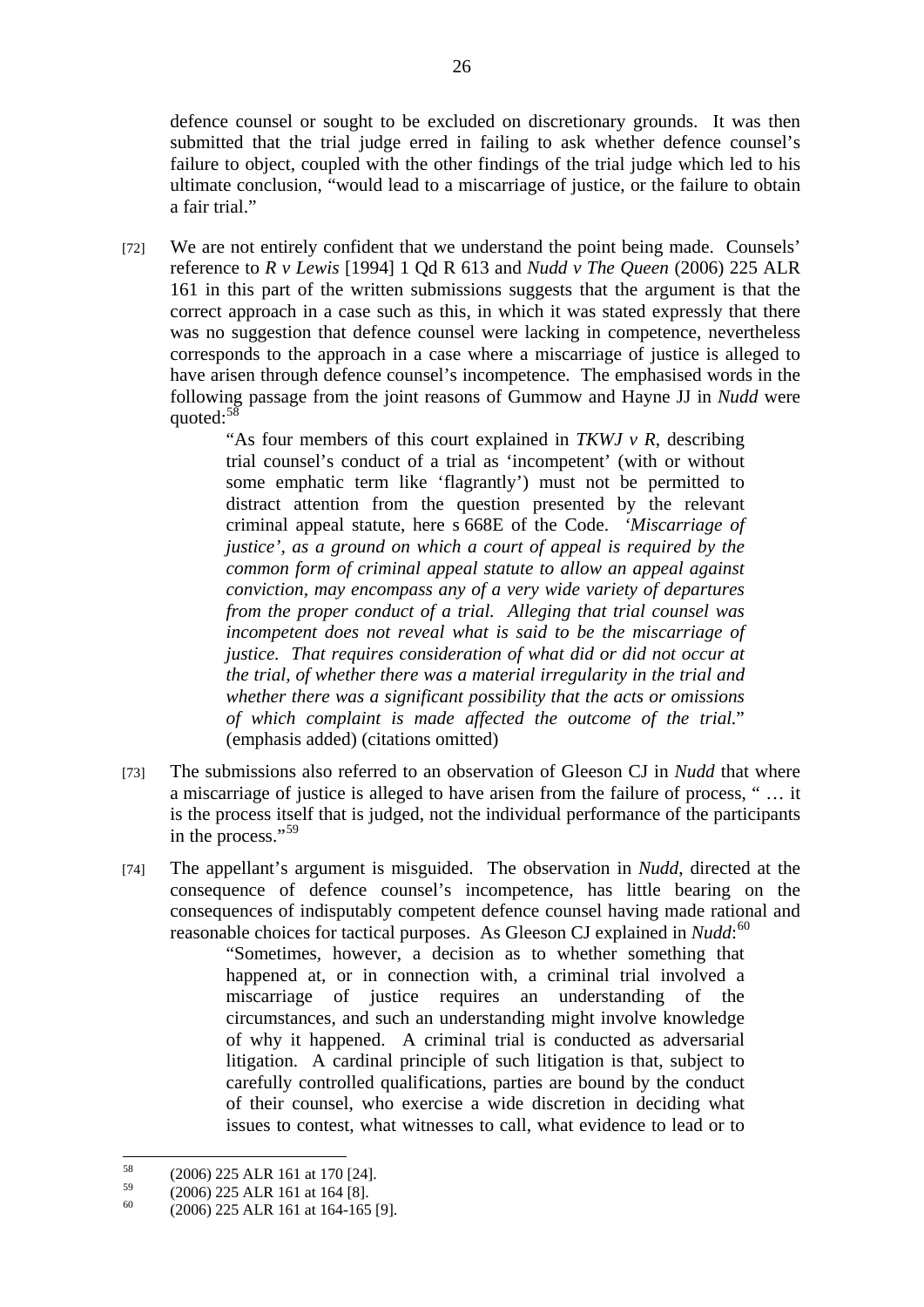seek to have excluded, and what lines of argument to pursue. The law does not pursue that principle at all costs. It recognises the possibility that justice may demand exceptions. Nevertheless, the nature of adversarial litigation, with its principles concerning the role of counsel, sets the context in which these issues arise. Considerations of fairness often turn upon the choices made by counsel at a trial. In *TKWJ*, the appellant complained that evidence of his good character was not led. This, it was said, was unfair. In rejecting that argument, this court said that the failure to call the evidence was the result of a decision by counsel, and that, viewed objectively, it was a rational decision. That, in the circumstances of the case, was conclusive. It is the fairness of the process that is in question; not the wisdom of counsel. As a general rule, counsel's decisions bind the client. If it were otherwise, the adversarial system could not function. The fairness of the process is to be judged in that light. The nature of the adversarial system, and the assumptions on which it operates, will lead to the conclusion, in most cases, that a complaint that counsel's conduct has resulted in an unfair trial will be considered by reference to an objective standard, and without an investigation of the subjective reasons for that conduct." (citation omitted)

[75] In *TKWJ v The Queen*, Gleeson CJ said:<sup>61</sup>

"Decisions by trial counsel as to what evidence to call, or not to call, might later be regretted, but the wisdom of such decisions can rarely be the proper concern of appeal courts … The appellate court will rarely be in as good a position as counsel to assess the relevant considerations. And, most importantly, the adversarial system proceeds upon the assumption that parties are bound by the conduct of their legal representatives."

[76] These remarks are also relevant to other decisions made by counsel such as a decision not to press for particulars, a decision not to object to evidence and a decision not to seek a particular direction or re-direction by the trial judge. Later in his reasons Gleeson CJ gave a further explanation of why a tactical decision considered by an appellate court with the advantage of hindsight to have worked to the disadvantage of the accused would not result, necessarily, in unfairness to the  $accused:62$ 

> "It is undesirable to attempt to be categorical about what might make unfair an otherwise regularly conducted trial. But, in the context of the adversarial system of justice, unfairness does not exist simply because an apparently rational decision by trial counsel, as to what evidence to call or not to call, is regarded by an appellate court as having worked to the possible, or even probable, disadvantage of the accused. For a trial to be fair, it is not necessary that every tactical decision of counsel be carefully considered, or wise. And it is not the role of a Court of Criminal Appeal to investigate such decisions in order to decide whether they were made after the fullest possible examination of all material considerations. Many decisions as to the

<sup>61</sup>  $^{61}$  (2002) 212 CLR 124 at 128 [8].

<sup>62 (2002) 212</sup> CLR 124 at 130-131 [16].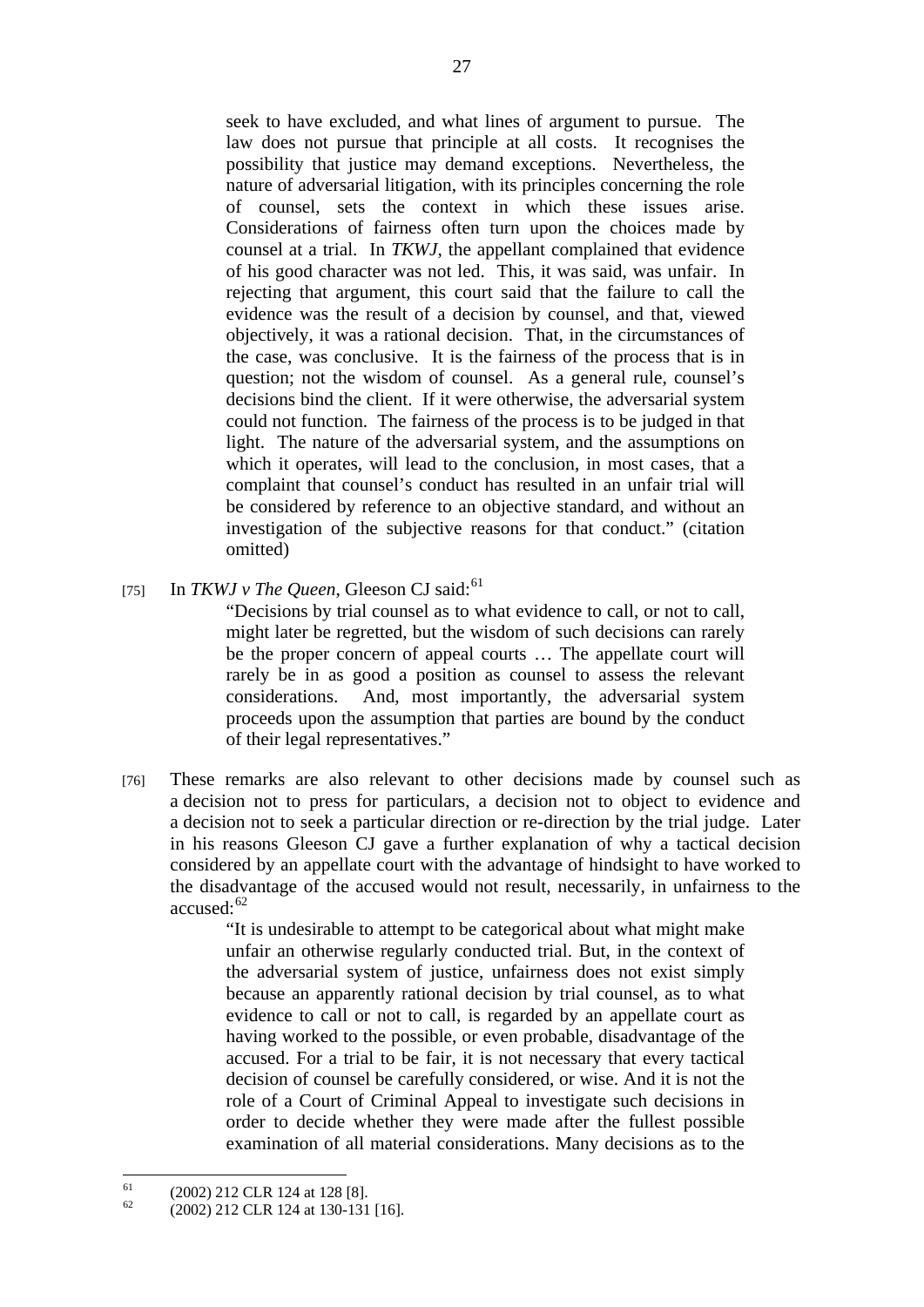conduct of a trial are made almost instinctively, and on the basis of experience and impression rather than analysis of every possible alternative. That does not make them wrong or imprudent, or expose them to judicial scrutiny. Even if they are later regretted, that does not make the client a victim of unfairness. It is the responsibility of counsel to make tactical decisions, and assess risks."

[77] In the same case McHugh J also discussed the bearing of the role of an accused's counsel on the question of whether a miscarriage of justice arose from the manner in which counsel conducted the case:  $63$ 

> "The critical issue in an appeal like the present is not whether counsel erred in some way but whether a miscarriage of justice has occurred. However, 'whether counsel has been negligent or otherwise remiss ... remains relevant as an intermediate or subsidiary issue'. That is because the issue of miscarriage of justice in such cases ordinarily subsumes two issues. First, did counsel's conduct result in a material irregularity in the trial? Second, is there a significant possibility that the irregularity affected the outcome? Whether a material irregularity occurred must be considered in light of the wide discretion that counsel has to conduct the trial as he or she thinks best and the fact that ordinarily the client is bound by the decisions of counsel. Accordingly, 'it is not a ground for setting aside a conviction that decisions made by counsel were made without, or contrary to, instructions, or involve errors of judgment or even negligence'. The appellant must show that the failing or error of counsel was a material irregularity and that there is a significant possibility that it affected the outcome of the trial.

> … Where the appellant can show that counsel has conducted the trial with flagrant incompetence, it is likely that the appellant will have established a material irregularity in the conduct of the trial that will provide the stepping stone to a finding of a miscarriage of justice. …

> But as  $R$  v *Igniatic*<sup>64</sup> shows, an accused will find it difficult to establish a miscarriage of justice when the alleged errors of counsel concerned forensic choices upon which competent counsel could have differing views as to their suitability … In *Ignjatic*, the appellant's case was not made easier by reason of the defence having been conducted on the advice of senior counsel, experienced in the criminal law, after a 'substantial' conference and on instructions from the accused.

> It will be even harder for the appellant to succeed where counsel has made the choice because of a perceived 'forensic advantage'…" (some citations omitted)

[78] The decision of defence counsel not to object to the "new medical evidence" is readily explicable as a reasonable tactical decision. That is particularly so as many of the 23 matters complained of, as the trial judge found, were not and were unlikely to become, controversial. There was then every reason why counsel would

 $\overline{a}$ 

 $^{63}$  (2002) 212 CLR 124 at 149 [79]-150 [82].

<sup>64 (1993) 68</sup> A Crim R 333.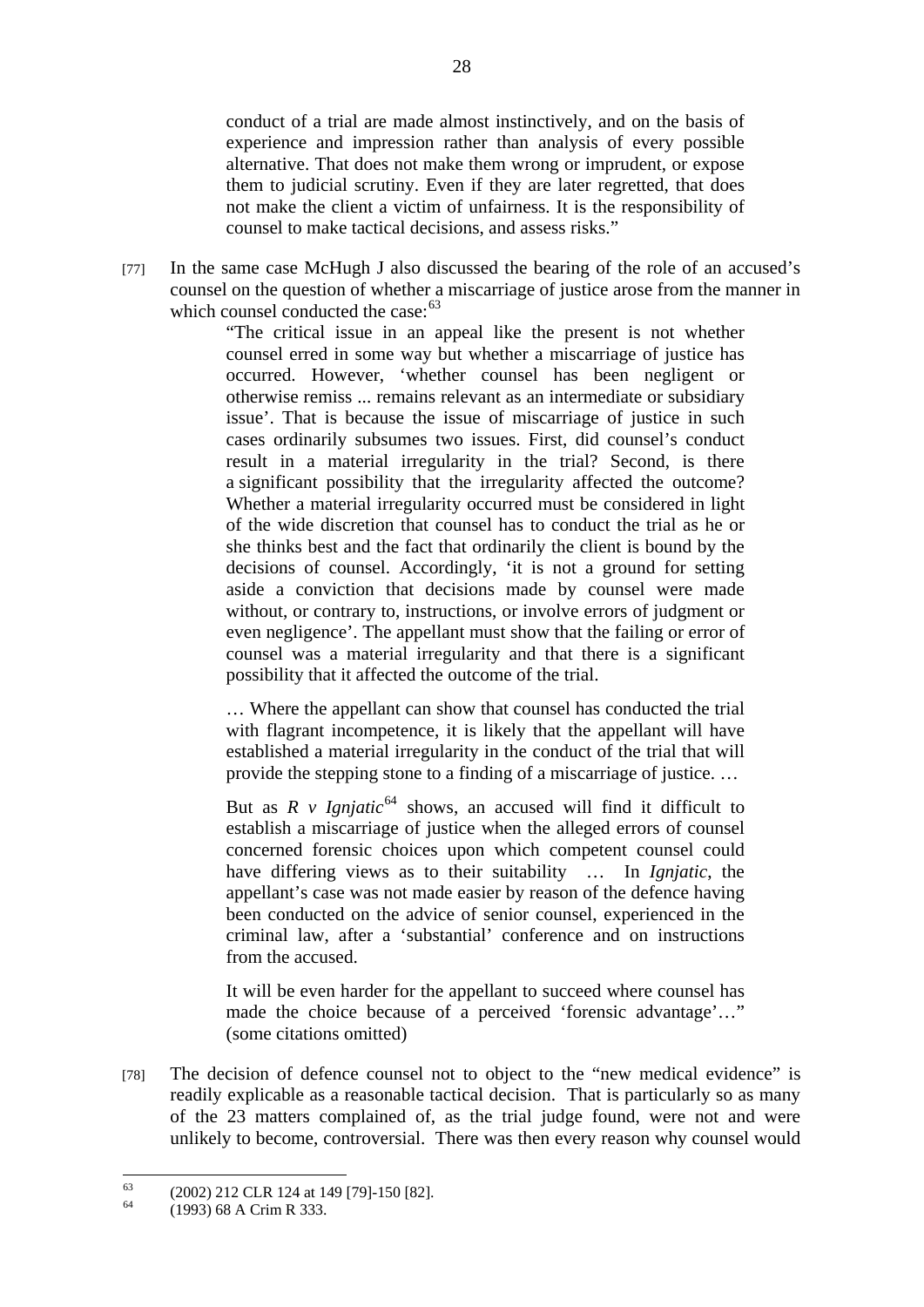not wish to have been seen taking objections which may have been viewed as pedantic or trivial in nature. No issue was taken by counsel for the appellant with the trial judge's conclusion that if any of defence counsel's 23 matters had substance any prejudice could be obviated by defence counsel conferring with witnesses and them being recalled if necessary. It was not suggested that any application was made by defence counsel to pursue any such course. Nor did defence counsel claim at any subsequent time during the trial that prejudice of any kind had flowed from the alleged new evidence. Counsel for the appellant did not refer the Court to any particular evidence within the 23 matters which was said to have resulted in prejudice, irretrievable or otherwise.

[79] It is plain from the foregoing discussion that there is no substance in ground 7 and that if ground 10 is to succeed it must do so without assistance from ground 7.

*Matters relevant to the particularisation of the prosecution case between days 10 and 44* 

- [80] It is necessary now to resume the narrative of events at the trial so far as it concerns grounds 8 and 9. Particulars in respect of the Phillips case were provided on day 12. The original Kemps particulars were provided on or about day 30 and the original Vowles particulars on day 38. In each case the particulars were provided before the prosecution commenced to lead evidence which related specifically to the particularised case. The defence made no complaint about the particulars throughout this period. On day 38 the trial judge informed counsel in the course of discussion about the management of the case that he remained concerned about the state of the particulars. He then said that he had borne in mind the prosecutor's optimism "that by the time the case is left it will be considerably narrowed."<sup>65</sup>
- [81] On day 39, the trial judge again raised the state of the particulars. He queried whether the particulars in the Vowles case were intended to be more than another pro forma document. The prosecutor responded by intimating that there was "every prospect of a reduction in that material". The trial judge then made specific criticisms of the particulars. He referred to paragraph  $6^{66}$  which made general allegations of injury to the patient in terms of the definition of "grievous bodily harm" in s 1 of the Code. His Honour stated that "some definition" would need to be given to the allegations.
- [82] The trial judge then referred to paragraph 7 which provided: "The accused knew that the surgical procedure referred to in 3 above was unnecessary and dangerous as alleged in 4 above."
- [83] The trial judge expressed concern that the allegation went beyond an allegation of incompetence and involved "an imputation on character." Reference was made to an allegation in paragraph 11 that the surgical procedure was not performed in good faith. A brief debate took place in the course of which the trial judge said that he was hoping "that on reflection, these imputations will go".
- [84] Particular 12, which was that "[t]he surgical procedure was not for the patient's benefit", was then discussed as was particular 9. The basis of the criticism of particular 12 was a perceived lack of legal and evidentiary support. Particular 9 was

<sup>65</sup>  $^{65}$  Transcript – Day 38, p 47.

<sup>66</sup> Of MFI "U".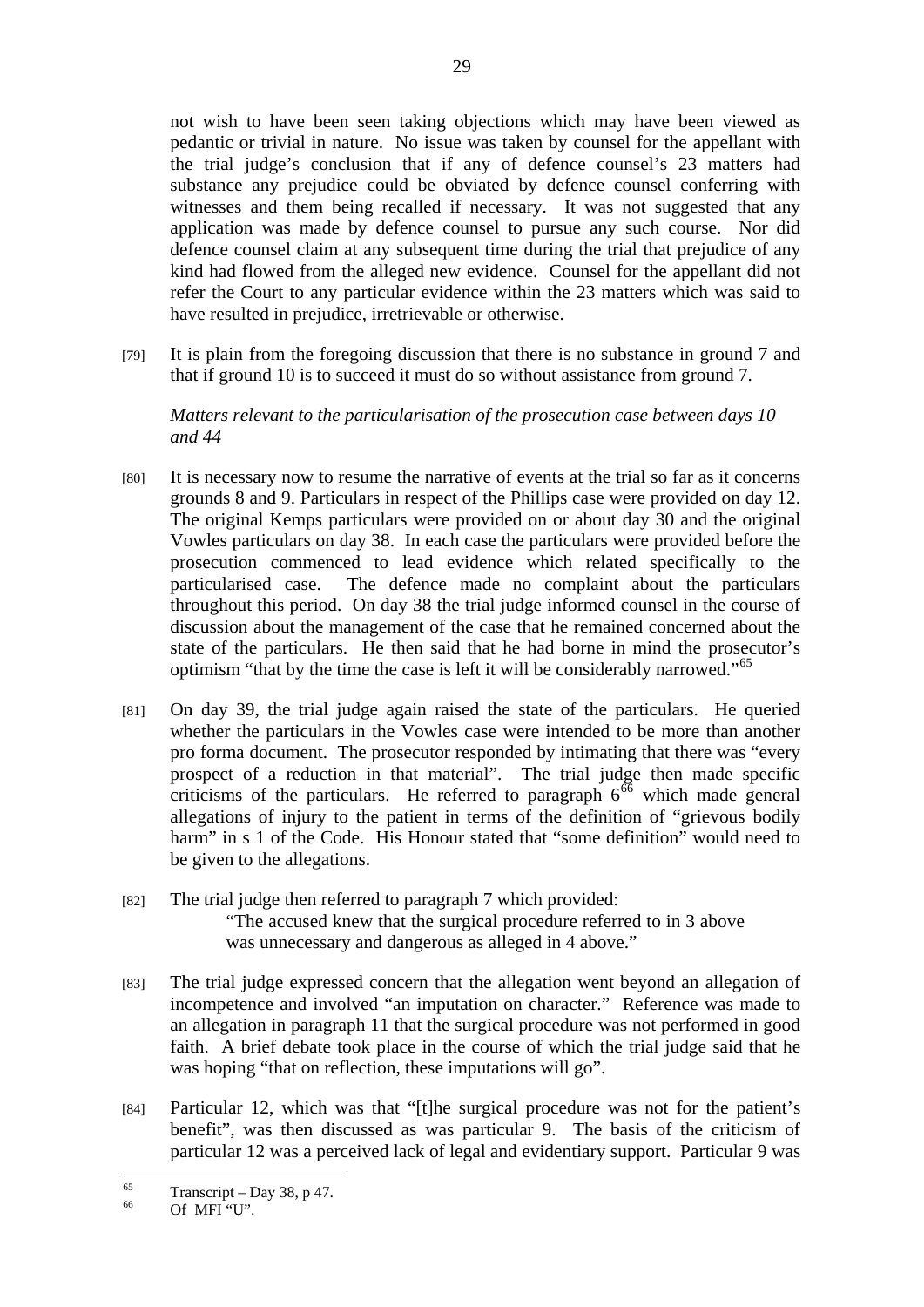said by the trial judge, in effect, to embody a non sequitur. He said that if it had been "a civil pleading, it would [have been] struck out as not disclosing a reasonable cause of action, at least in the absence of an assertion that no particulars could be provided of it."

- [85] Revised particulars of all four charges ("final particulars") were provided on day 43. The trial judge observed that they were a "vast improvement". Defence counsel said that they had not been able to analyse the new particulars in the time available but offered some criticisms as did the primary judge. The debate progressed into a discussion of how the jury should be directed in the summing up in relation to the evidence to which they should or should not have regard. There was an assumption on the part of defence counsel, seemingly shared initially by the trial judge, that the new particulars would render a substantial part of the evidence irrelevant. The prosecutor rejected that view.<sup>67</sup>
- [86] In response to the question by the trial judge:  $68$ "What should I - what should I tell them, Mr Martin, that all the evidence is admissible in respect of all the charges and then leave you to sustain it in the Court of Appeal if there is a conviction?"

The prosecutor said:

"Your Honour asks the wrong person. We have been at crosspurposes for much of the trial, largely because my friend hasn't actually been making any objections, for good reasons, and hasn't actually put forward any criticisms, and so we have been speaking in the abstract. So it is now my friend's turn to articulate what he says are the pieces of evidence that have limited probative value and so forth."

[87] After further brief discussion the matter was adjourned until 10.00 am the following morning when an application was made by the defence for the discharge of the jury on the grounds that the appellant could not secure a fair trial.

*The application on day 44 to discharge the jury* 

[88] Defence counsel supported their application for the discharge of the jury with a brief written outline of submissions. It complained that evidence had been led in the course of the trial "based upon very wide particulars which were supplied, piecemeal, throughout the trial." It was asserted that the new particulars for each charge which had just been provided were substantially different from those previously provided and that a "great deal of evidence" admitted whilst the previous particulars applied was not relevant to the prosecution case under the final particulars. It was submitted that once particulars had been given the issues in a proceeding were limited to those within the particulars.<sup>69</sup> Reliance was placed on the following observations of Evatt J in *Johnson v Miller*: 70

> "It is an essential part of the concept of justice in criminal cases that not a single piece of evidence should be admitted against a defendant unless he has a right to resist its reception upon the ground of

 $67$  $^{67}$  Transcript – Day 43, pp 21-22.

 $^{68}$  Transcript – Day 43, pp 22-23.

<sup>69</sup> *McClintock v Noffke*; *ex parte Noffke* [1936] St R Qd 73 at 79. 70 (1937) 59 CLR 467 at 497-498.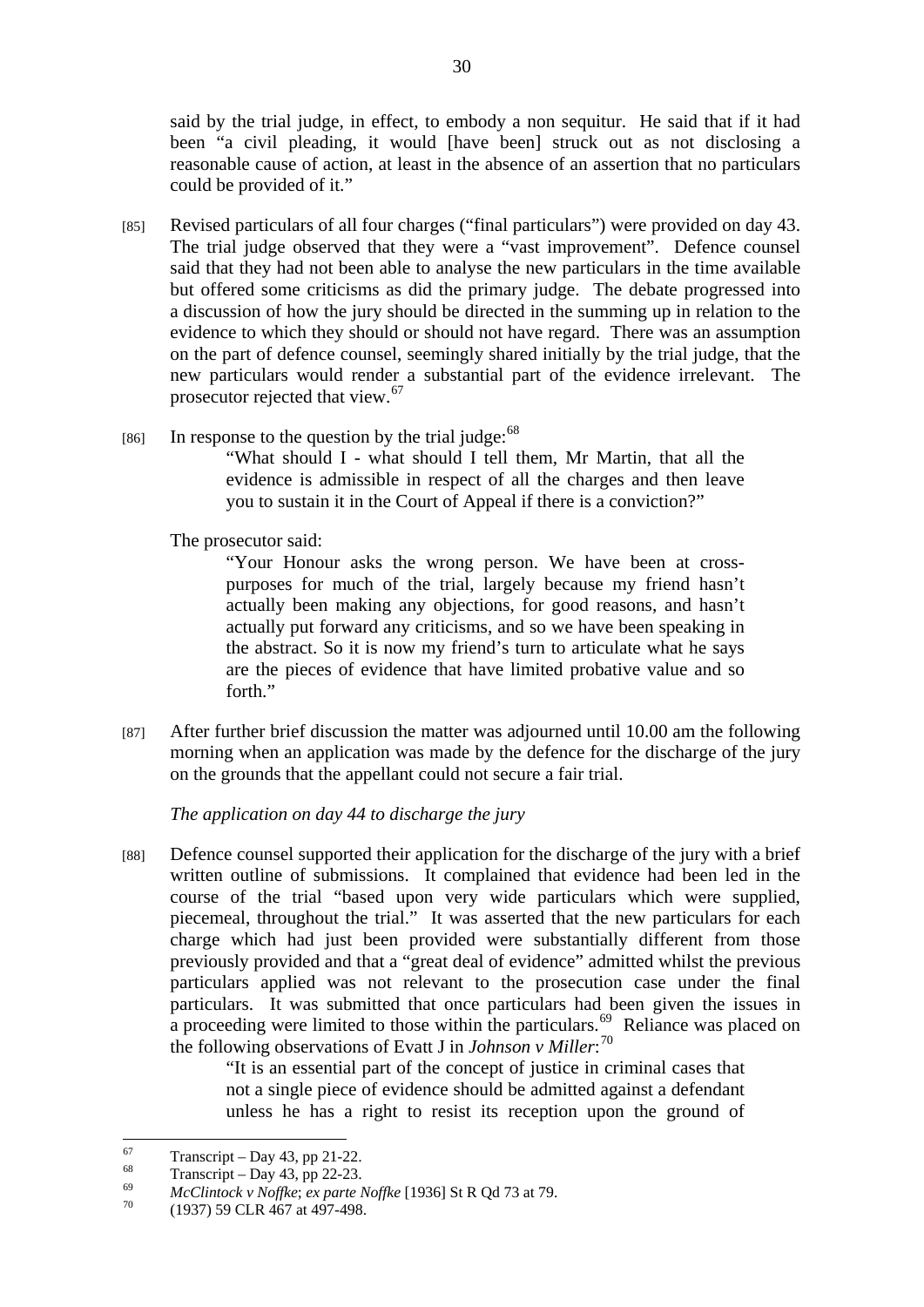irrelevance, whereupon the court has both the right and the duty to rule upon such an objection. These fundamental rights cannot be exercised if, through a failure or refusal to specify or particularize the offence charged, neither the court nor the defendant (nor perhaps the prosecutor) is as yet aware of the offence intended to be charged."

Counsel also relied on the reasons of Dixon J in that case: $71$ 

"In my opinion [the prosecutor] clearly should be required to identify the transaction on which he relies and he should be so required as soon as it appears that his complaint, in spite of its apparent particularity, is equally capable of referring to a number of occurrences each of which constitutes the offence the legal nature of which is described in the complaint. For a defendant is entitled to be apprised not only of the legal nature of the offence with which he is charged but also of the particular act, matter or thing alleged as the foundation of the charge."

- [89] Accompanying the written outline was a schedule of the evidence said to have been rendered irrelevant by the substitution of the particulars. In the course of argument the prosecutor stated, in effect, that if the consequence of the withdrawing of the old particulars and the narrowing of the prosecution case was that the jury would be discharged, the prosecution would restore the old particulars. The primary judge invited submissions from defence counsel in relation to the prosecution stance. In the course of so doing, he observed that he would be surprised if the final particulars were not "all embraced by the old in one way or another" so as to permit the prosecution to propound the case to the jury on the new particulars without formally relying on them.<sup>72</sup> The point was not addressed by defence counsel beyond stating that the defence declined to "argue in the theoretical" and that it was a question for the trial judge, given the volume of the evidence which had become irrelevant, whether appropriate directions could be given and whether the admissible evidence in respect of each charge would need to be identified in the summing up.
- [90] The prosecutor argued that the evidence concerning the way in which the operations were performed, in cases involving death, was relevant to proof of the cause of death. In other cases, such evidence was said to be relevant to the assessment of whether the operation should have been performed, whether the appellant knew it should not have been performed and his degree of moral culpability. He submitted that, with the exception of the Grave procedures, there was widespread evidence of lack of skill on the part of the appellant. He submitted also that what transpired in the earlier operations was relevant to the later because the appellant should have become aware of his inadequacies having performed the earlier operations. Another submission was that the change in the particulars was "a consequence of historical decisions which lead us here, which would move [the trial judge] against exercising [his] discretion."<sup>73</sup>
- [91] The trial judge held that the case intended to be propounded by the prosecution on the final particulars was embraced by the old particulars. He observed that the old "particulars largely lacked legal coherence" and that in contrast, "the new are

<sup>71</sup>  $^{71}$  (1937) 59 CLR 467 at 489.

 $\frac{72}{73}$  Transcript – Day 44, p 15.

Transcript – Day 44, p 28.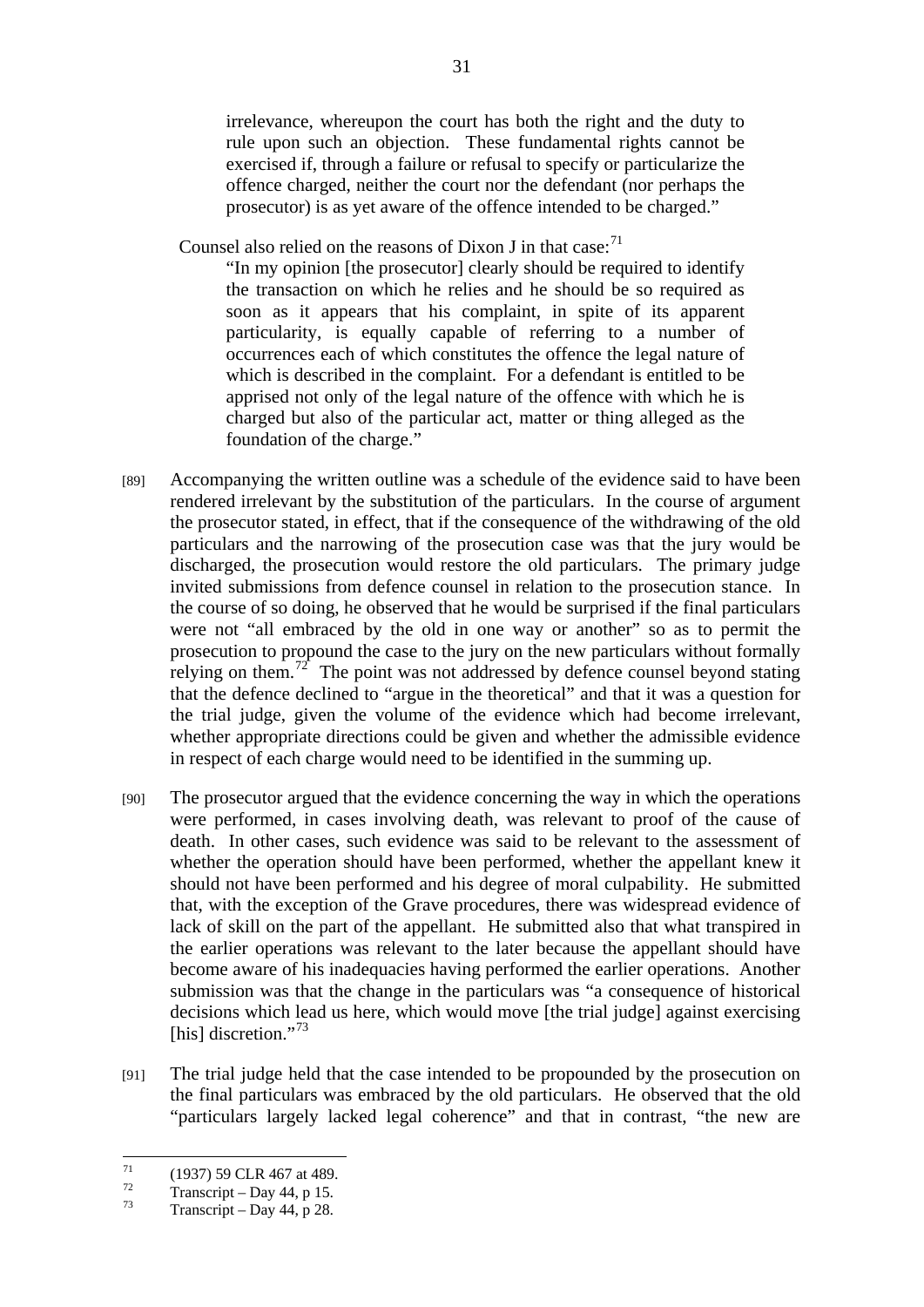sensible enough." The trial judge accepted the prosecutor's submissions that the evidence as to the way in which the operations were conducted had the potential to bear on whether the appellant knew facts which should have caused him not to operate on the subject patients and that evidence of mistakes in operations on other patients, at least where those mistakes known to the appellant, had potential probative value in connection with "such issues as whether embarking on surgery as major as an oesophagectomy was so reprehensible as to constitute criminal negligence".

[92] The trial judge considered whether some of such evidence may have had a potential prejudicial effect which far outweighed its probative value. In that regard, his Honour said<sup>-74</sup>

> "These kinds of risks might be thought to arise here. But the fact of the matter is that the evidence which is now said to be inadmissible in the light of the particulars was, with very limited exception, not objected to. There are one or two instances of evidence which has been admitted in accordance with pretrial rulings that invoked the Christie discretion, but there has been no attempt to re-agitate them in the light of the way in which the evidence has emerged at the trial.

> Given the way in which the trial has been conducted, a discharge of the jury would present as an extraordinary outcome. In any event, however that may be, it is not, I think, needed to secure a fair trial. If some evidence is only admissible in respect of a particular charge or charges, or may only be used for a limited purpose, that ought to be able to be addressed by suitable directions in the summing-up - at least, if counsel can be persuaded or, if need be, prevailed upon to assist me by identifying the items of the evidence which should be subject to such a direction."

## *The superseded particulars*

- [93] It is necessary to describe the old particulars and to compare them with the new in order to determine whether the appellant's complaints referable to the particulars are justified.
- [94] The particulars given in relation to the Morris charge on day six contained 29 generally short paragraphs. Paragraph three alleged:

"On 14 June 2003 the patient died as a consequence of the surgical procedure [a sigmoid colectomy and colostomy] because the accused did not have reasonable skills and did not use reasonable care."

- [95] The particulars alleged that a surgeon having reasonable skill and using reasonable care:
	- (a) would have taken steps to know the prior health and medical history of the patient before performing the procedure (para 5);
	- (b) would not have performed the procedure by reason of the matters in paragraph 4 (para 6);
	- (c) would not have performed the procedure if he did not know of the prior health and medical history of the patient (para 8);

 $74$ Transcript – Day 44, p 29.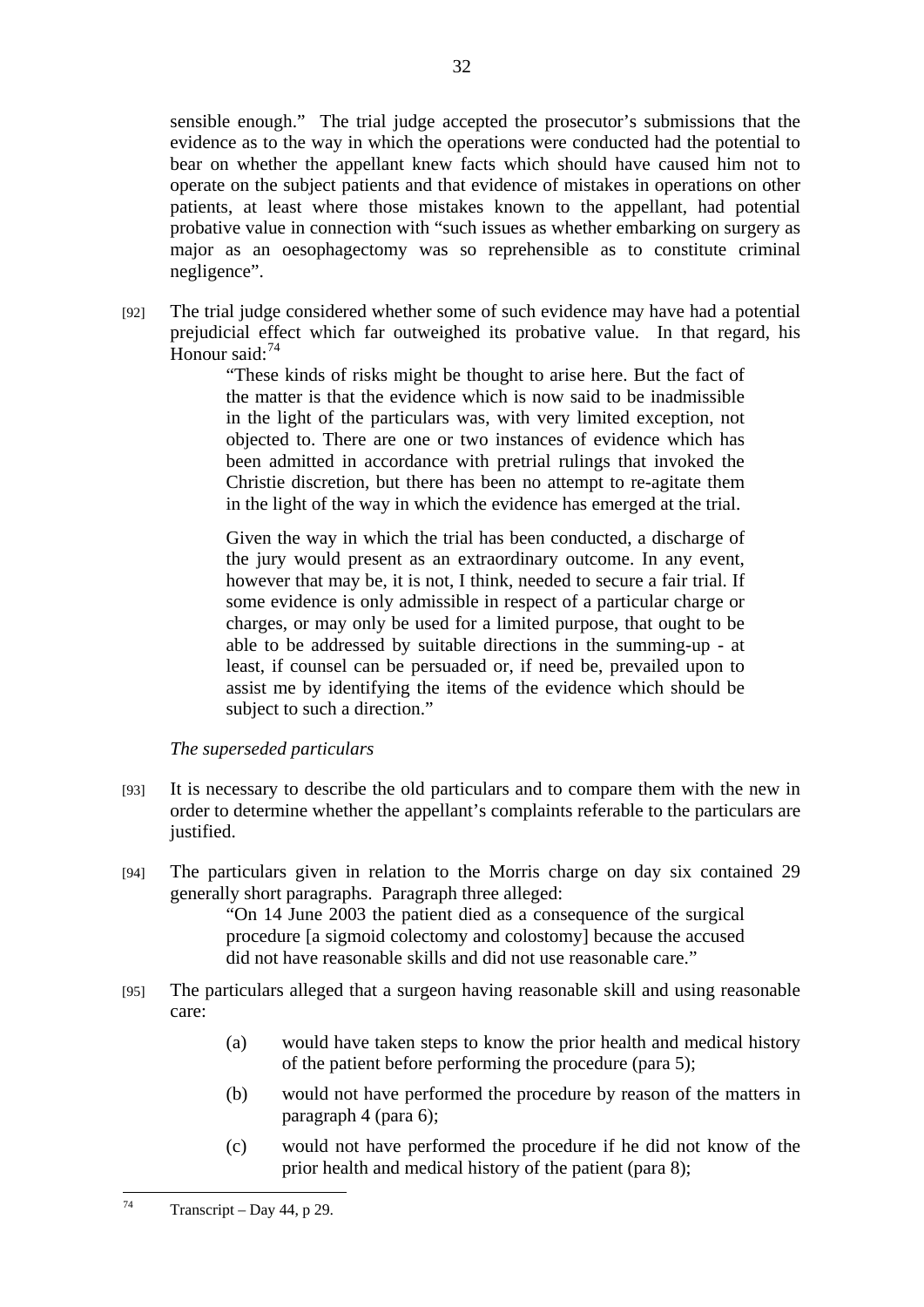- (d) would have known the available treatment options listed in paragraph 9 (para 10);
- (e) would not perform the procedure if he did not know of the available treatment options listed in paragraph 9 (para 12);
- (f) would have known that it was dangerous to the life and health of the patient to perform the procedure at the hospital because of the patient's specified co-morbidities and general health (paras 13 and 14);
- (g) would have known that it was dangerous to the life and health of the patient to perform the procedure without performing further tests to confirm a diagnosis or cause for rectal blood loss where the results would have indicated that the procedure was unnecessary (paras 17 and 18).

Alternatively, it was alleged that in performing the procedure not knowing of the matters in paragraph 17, the appellant failed to exercise due skill and care (para 20).

- [96] Paragraph 21 alleged that the procedure was performed without reasonable skill or care in that:
	- "(i) It was performed or supervised in such a way as to give rise to wound dehiscence which required surgical correction.
	- (ii) It was performed in such a way as to result in the creation of an inadequate stoma.
	- (iii) The inadequate stoma was a cause of a partial bowel obstruction during the post-operative period."
- [97] Paragraph 22 alleged:

"The post-operative care of the patient undertaken by the accused was performed without reasonable skill or reasonable care

#### Particulars

- (i) Inadequate attention was paid to the patient's nutrition.
- (ii) Inadequate attention was paid to the patient's blood proteins.
- (iii) Inadequate attention was paid to the fact that the patient developed a bowel obstruction.
- (iv) Inadequate attention was paid to the placement of a nasogastric tube
- (v) A consequence of the bowel obstruction and/or the inadequate placement of the naso-gastric feeding tube was that the patient vomited and aspirated the vomitus."
- [98] Paragraph 23 particularised the ways in which the death of the patient was said to have been caused by the appellant.
- [99] Other paragraphs alleged that:
	- (a) the appellant lacked reasonable skills to perform the procedure and did not use reasonable care in performing it (para 24);
	- (b) the procedure was not performed in good faith having regard to the matters alleged in paragraphs 7, 8, 11, 12, 15, 16, 19 and 20 and because the appellant was aware of the Oregon Order and did not comply with its terms (para 26);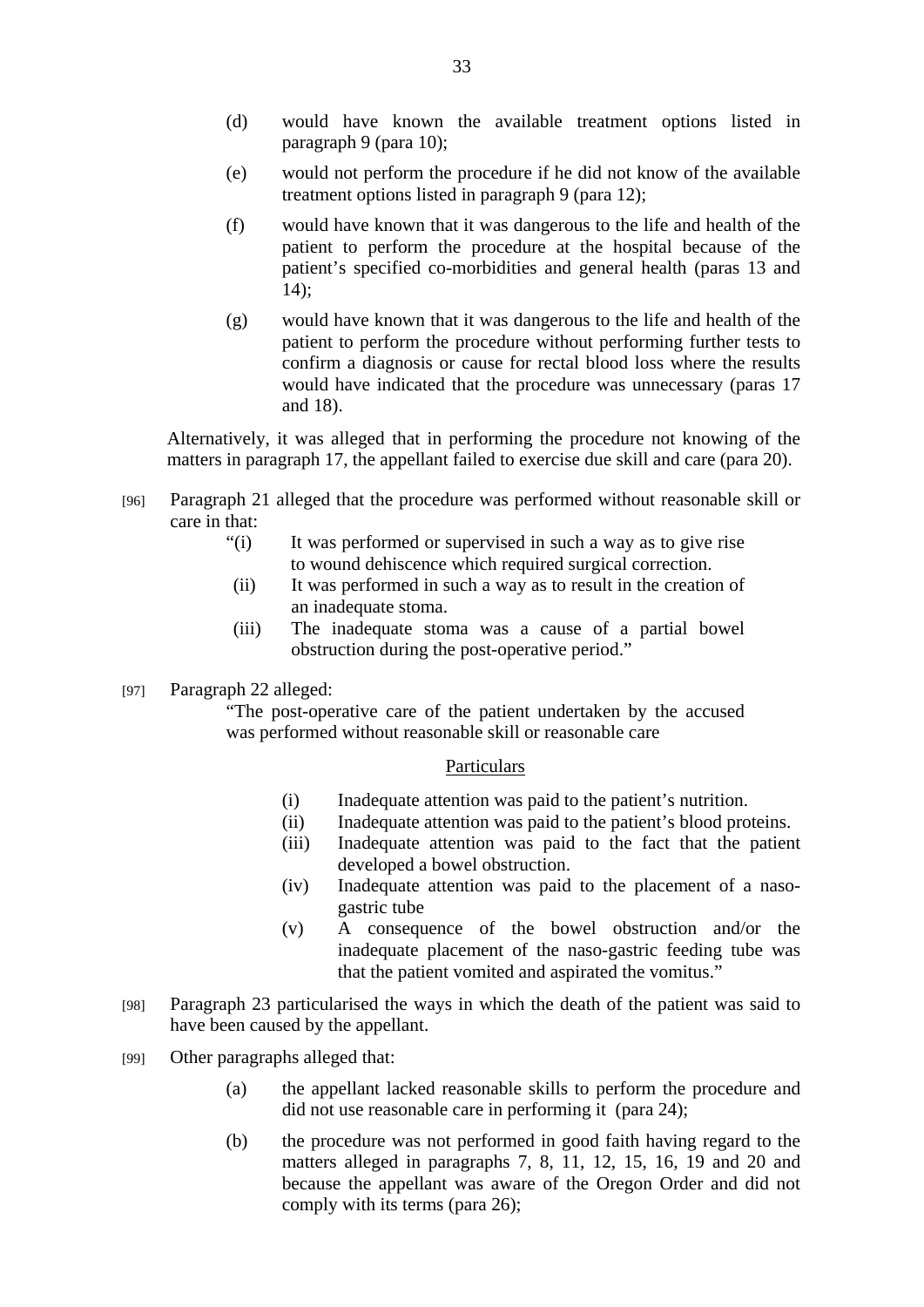- (c) the procedure was not for the patient's benefit by reason of the matters alleged in paragraphs 3, 4, 9, 13 and 17 (para 27); and
- (d) the procedure was not performed by the accused with reasonable care and skill and was not reasonable having regard to the patient's state and the relevant circumstances because of the matters in paragraphs 3 to 24 inclusive (paras 28 and 29).
- [100] The superseded particulars provided in respect of the other three patients each followed the same format as the Morris particulars. The same general allegations were made but the further particulars of the general allegations, for example, a surgeon having reasonable skill and using reasonable care ("a competent surgeon") would have known that the procedure would be dangerous to the life and health of the patient and that there were treatment options available which were less dangerous to the patients' life or health, differed in order to meet the circumstances of the case.
- [101] In the Phillips particulars it was alleged that the oesophagectomy procedure was performed without any prior consultation with Dr Miach (para 19). This was a matter relied on to support the allegations that:
	- (a) the appellant's conduct caused the death of the deceased (para 23);
	- (b) performance of the procedure was not reasonable (para 29); and
	- (c) that the procedure was not performed with reasonable care and skill (para 28).
- [102] Paragraph 22 alleged that the procedure was performed without reasonable care or skill "in that the performance of the operation caused the patient to bleed internally at the end of [the] operation or shortly afterwards." This was the sole allegation of negligent conduct by act or omission in the operating theatre. There was no allegation of negligent post-operative care.
- [103] The Kemps charge related to an oesophagectomy and to a second procedure conducted with a view to locating the source of and stemming "uncontrolled internal bleeding". The greater length of these particulars (45 paragraphs as opposed to 29 in the case of Mr Morris and Mr Phillips and 14 in the case of Mr Vowles) is largely attributable to the inclusion of allegations in relation to the second procedure in respect of which it was alleged that:
	- (a) At the conclusion of the first procedure the appellant knew or should have known that the patient was suffering from uncontrolled bleeding;
	- (b) The source of the bleeding should have been detected and the bleeding stopped;
	- (c) The appellant delayed too long in commencing the second procedure;
	- (d) The appellant failed in the second procedure to identify the source of the bleeding and stop it;
	- (e) The appellant sought no advice or assistance in relation to the bleeding during either procedure; and
	- (f) In all the above respects the appellant's conduct was not that of a competent surgeon.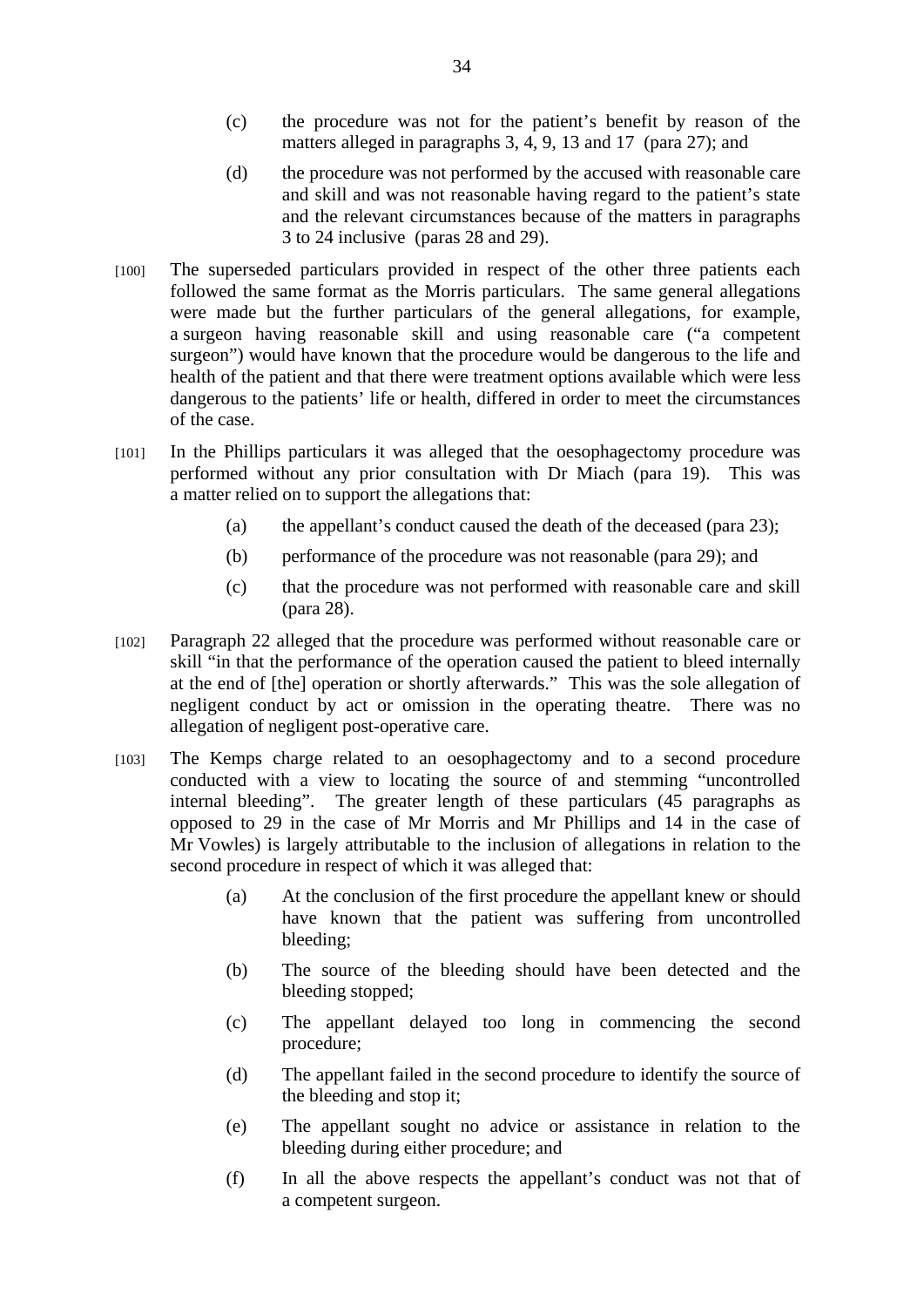- [104] The Vowles procedure was the ileostomy and removal of the large bowel and rectum. Mr Vowles survived. The central allegations in the particulars were that: it was unnecessary to perform the procedure; the procedure was dangerous to life and health; the result of the colonoscopy which preceded the procedure did not indicate that the procedure was warranted; further investigations should have been performed and other less dangerous procedures were available.
- [105] The sole allegation of negligent conduct by act or omission in the operating theatre was that the procedure "resulted in the patient having an inadequate stoma that needed to be rectified" (para 9).

*Procedures and particulars concerning Mr Grave* 

- [106] The prosecution also relied on evidence concerning an oesophagectomy conducted on 6 June 2003 by the appellant on a patient, James Grave, for an invasive carcinoma of the oesophagus.
- [107] The Morris, Phillips, Vowles and Kemps procedures were performed on 23 May 2003, 19 May 2003, 4 October 2004 and 20 December 2004 respectively.
- [108] Mr Grave's post-operative treatment was eventful, and we will digress briefly to summarise the evidence relating to it. He had respiratory problems and the day after the procedure the appellant performed a thoracostomy on him. After the patient had been in the intensive care unit for about a week the appellant had him transferred to a surgical ward in which the patient suffered severe respiratory distress. He was returned to intensive care two days later, on 15 June. That evening the appellant conducted a procedure on the patient to deal with wound dehiscence. On 17 June a junior house officer, Dr Kennedy, after consulting with an anaesthetist attempted to find a bed for the patient in an intensive care unit in Brisbane. The appellant opposed any such transfer, threatening to resign if the patient was transferred.
- [109] The dispute over the transfer was referred to Dr Keating, the Director of Medical Services. He had little medical experience outside of administration. He asked Dr Younis, an anaesthetist, to make the decision. Dr Younis consulted with the appellant who assured him that the patient's condition would rapidly improve. Dr Younis then agreed that the patient could remain another 24 hours. On 18 June there was a leak from the tube which was used to feed the patient. That was rectified in the operating theatre.
- [110] The patient's condition did not improve and he was transferred on 20 June to the Mater Hospital intensive care unit where he remained until 30 June 2003.
- [111] Although the appellant was not charged in respect of Mr Grave's treatment, the prosecution relied on aspects of it in support *inter alia* of its allegation that the appellant ought to have known that the hospital lacked the facilities to provide appropriate post-operative care to patients who had undergone an oesophagectomy.
- [112] The Grave particulars alleged in the course of 14 paragraphs that:
	- (a) The appellant should not have performed the procedure before first performing further tests or examinations to confirm specified comorbidities and assess the risk posed by them;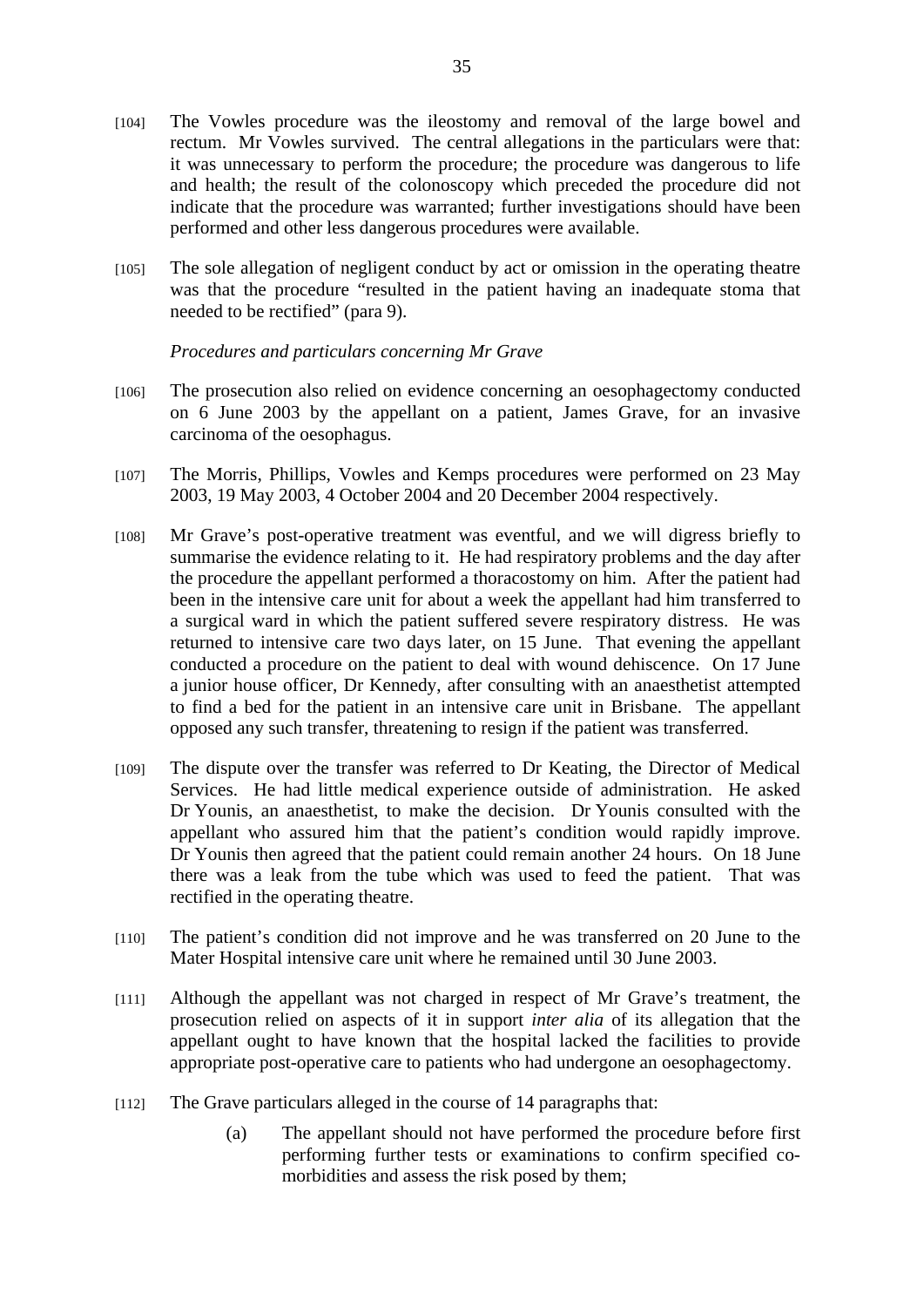- (b) The appellant should have known that he lacked reasonable skill in the "appropriate staging of patients who may have oesophageal cancer";
- (c) It should have been apparent to the appellant from the need to conduct procedures to deal with dehiscence that he "lacked reasonable skill to perform an oesophagectomy";
- (d) It should have been apparent to the appellant from the patient's "long and difficult post-operative period at the hospital" that he lacked reasonable skill in patient selection, care and post-operative management; and
- (e) It should have been apparent to the appellant that oesophagectomies should not be performed at the hospital.

## *The final particulars*

- [113] The final Phillips and Vowles particulars each consisted of 5 paragraphs and the final Morris and Kemps particulars each contained 6 paragraphs. It is, we think, sufficient to show the way the final particulars were structured and their content by referring to the final Phillips and Vowles particulars.
- [114] In the case of Phillips it was alleged that:

…

…

- The patient died as a result of the procedure because the appellant "did not have reasonable skills and did not use reasonable care the details of which are set out below" (para 2);
- "It was grossly negligent to perform the surgical treatment for the reasons set out in 3 and 4 above" (para 5);
- The procedure should not have been performed as "the patient was suffering from severe co-morbidities making it too dangerous to do so and the surgical procedure was not appropriate for the condition … " (para 3); and
- The surgical treatment was "wrongly undertaken for any or all of the following reasons":
	- "(a) the oesophageal cancer which was inside the oesophagus was of such a nature it did not justify the surgical procedure
	- (b) the accused misread the CT scan and as result failed to investigate what might have been metastatic spread (which would have made the operation pointless)
	- (c) the patient had a medical history and severe comorbidities making such an operation extremely dangerous
	- (d) there were treatment options available to the patient other than the surgical [sic] that were less dangerous to the patient's health
	- (e) the accused performed the surgical procedure at a hospital which he knew or should have known would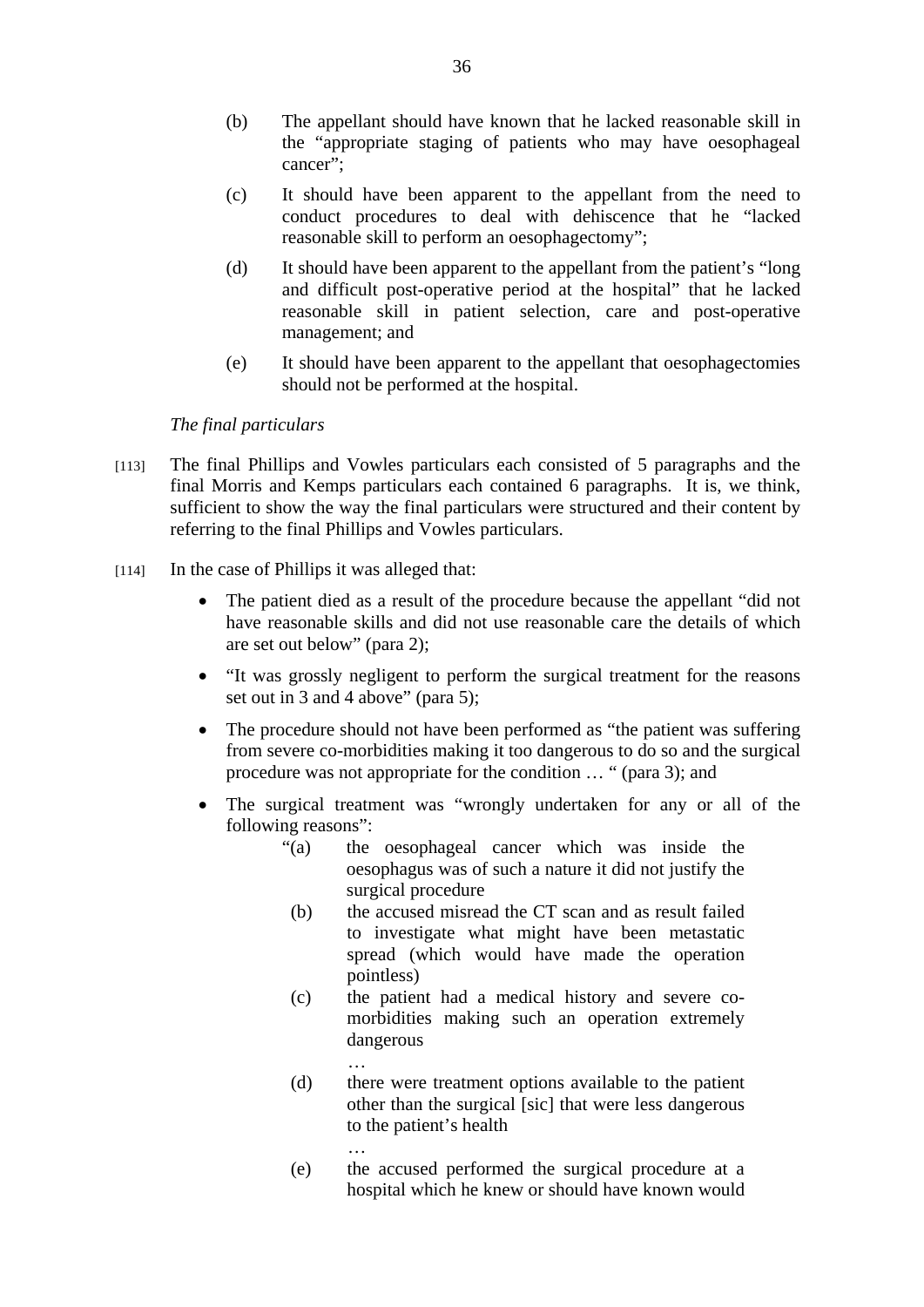have difficulties dealing with the post-operative problems that could be anticipated for this type of surgery

- (f) the accused performed the surgical procedure without consulting the patient's renal physician
- (g) the accused caused the patient to bleed internally at the end of the operation or shortly afterwards
- (h) the accused was subject to and consented to an order of the Oregon Board of Medical Examiners which required him to obtain a second opinion from a surgeon before performing this type of surgical procedure and the accused did not do so" (para 4).
- [115] It was alleged in paragraph 2 of the final Vowles particulars that the patient suffered grievous bodily harm. The balance of the particulars is:
	- "3. The surgical procedure was negligent because it was unnecessary in that the patient was not suffering from bowel cancer.
	- 4. In addition the surgical treatment was wrongly undertaken for any or all of the following reasons:-
		- (a) the [appellant] performed a colonoscopy upon the bowel of the patient and discovered a polyp which was non-malignant but proceeded to perform the surgical procedure
		- (b) there were further investigations that should have been performed before any decision to operate
	- 5. It was grossly negligent to perform the surgical treatment for the reasons set out in 3 and 4 above."

## *The differences between the superseded and final particulars*

…

- [116] The principal substantive differences between the superseded and final Phillips particulars are the abandonment in the latter of the allegations: of absence of good faith; that the procedure was not for the patient's benefit; and that the appellant did not know the prior health and medical history, or alternatively, that he knew and nevertheless performed the procedure.
- [117] The principal focus of the prosecution case concerning Mr Phillips, at least as particularised, remained, not on showing that the actual procedures were negligently performed but that they should not have been performed at all. The allegations which directly supported the latter contention were: the perilous state of the patient's pre-procedure health including the existence of specified co-morbidities; the nature and extent of the condition being treated; the existence of other less dangerous treatments; and the limitations on the post-operative care available at the hospital.
- [118] The allegation that reasonable care was not used in the actual performance of the procedure remained. However, only the particular that the appellant caused the patient to bleed internally would appear to relate to that allegation. In the superseded particulars the matters in paragraphs 3 to 22 were alleged to show that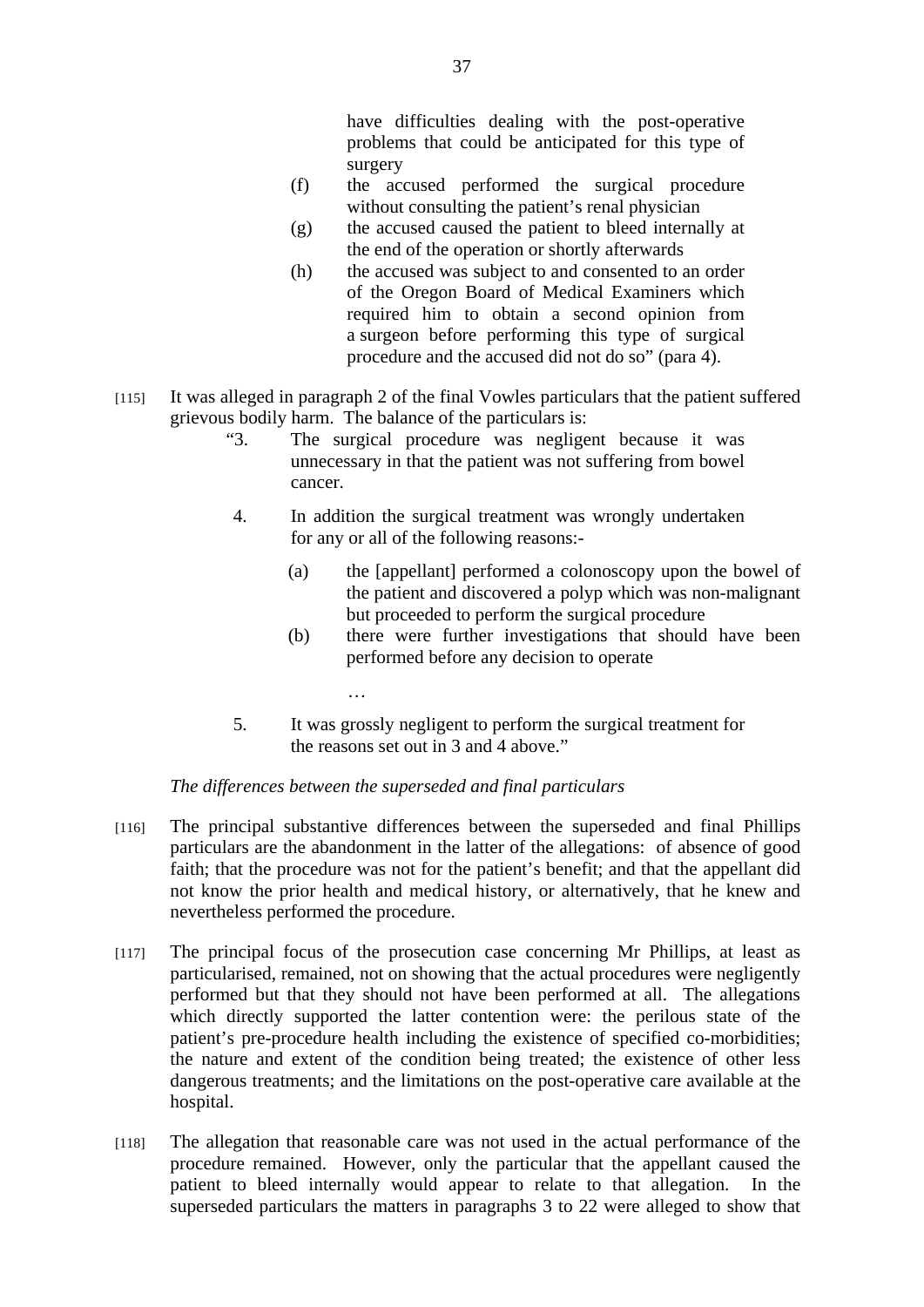the procedure was not performed with reasonable care and skill but paragraph 22, which referred to internal bleeding, was the only allegation which directly concerned the actual conduct of the procedure. The foregoing discussion of the nature and effect of the changes brought about by the final particulars is generally applicable to the Morris and Kemps particulars.

- [119] Much of the reduction in the length of the particulars was achieved by the avoidance of duplication and prolixity. That observation applies to all sets of particulars including the Vowles particulars. In the final Vowles particulars the allegations that the procedure was not for the patient's benefit and was not performed with reasonable care and skill were abandoned as was the related allegation that the provision of an inadequate stoma which needed to be rectified showed a lack of reasonable care and skill.
- [120] The allegation in paragraph 4(d) of the final Vowles particulars that the appellant knew or ought to have known of his limitations as a result of earlier procedures on other patients is echoed in the final Kemps particulars which retained allegations of negligent acts or omissions in the actual performance of the relevant procedure.

*Consideration of grounds 3, 5, 8 and 9* 

- [121] The above analysis of the particulars provided in the course of the trial shows that much of the appellant's argument in respect of ground 9 was based on the false premise that the prosecution case before the final particulars was solely that the four subject operations were performed incompetently and that, after the final particulars, the prosecution case was confined to establishing that it was too grossly negligent to have performed the surgery at all.
- [122] The superseded particulars particularised the cases on both of these bases. It was only the Vowles final particulars which contained no allegation of negligent acts or omissions in the actual conduct of the procedure or procedures. But even in that case, it was alleged that the appellant did not have reasonable skills and did not use reasonable care and that the appellant knew or ought to have known of his limitations as a result of his treatment of the patients, Messrs Phillips, Morris and Grave.
- [123] The final particulars in the cases of Mr Morris and Mr Kemps (in the case of Mr Grave, there was only one set of particulars delivered) each alleged that the appellant lacked reasonable skills and knew or ought to have known of his limitations. The final Phillips particulars merely alleged lack of reasonable skills and failure to exercise reasonable care.
- [124] Consequently, evidence of the way in which the procedures were actually carried out was relevant to the prosecution cases concerning Mr Morris and Mr Kemps that the appellant lacked reasonable skills and knew or ought to have known that. Such evidence was relevant also to the differently particularised Phillips allegations. The Kemps particulars made relevant the procedures performed on the patients, Messrs Phillips, Morris, Grave and Vowles. The Vowles particulars made reference to the treatment of Messrs Phillips, Morris and Grave.
- [125] When pressed to identify specific parts of the evidence which were prejudicial to the appellant and either made irrelevant by the final particulars or which may have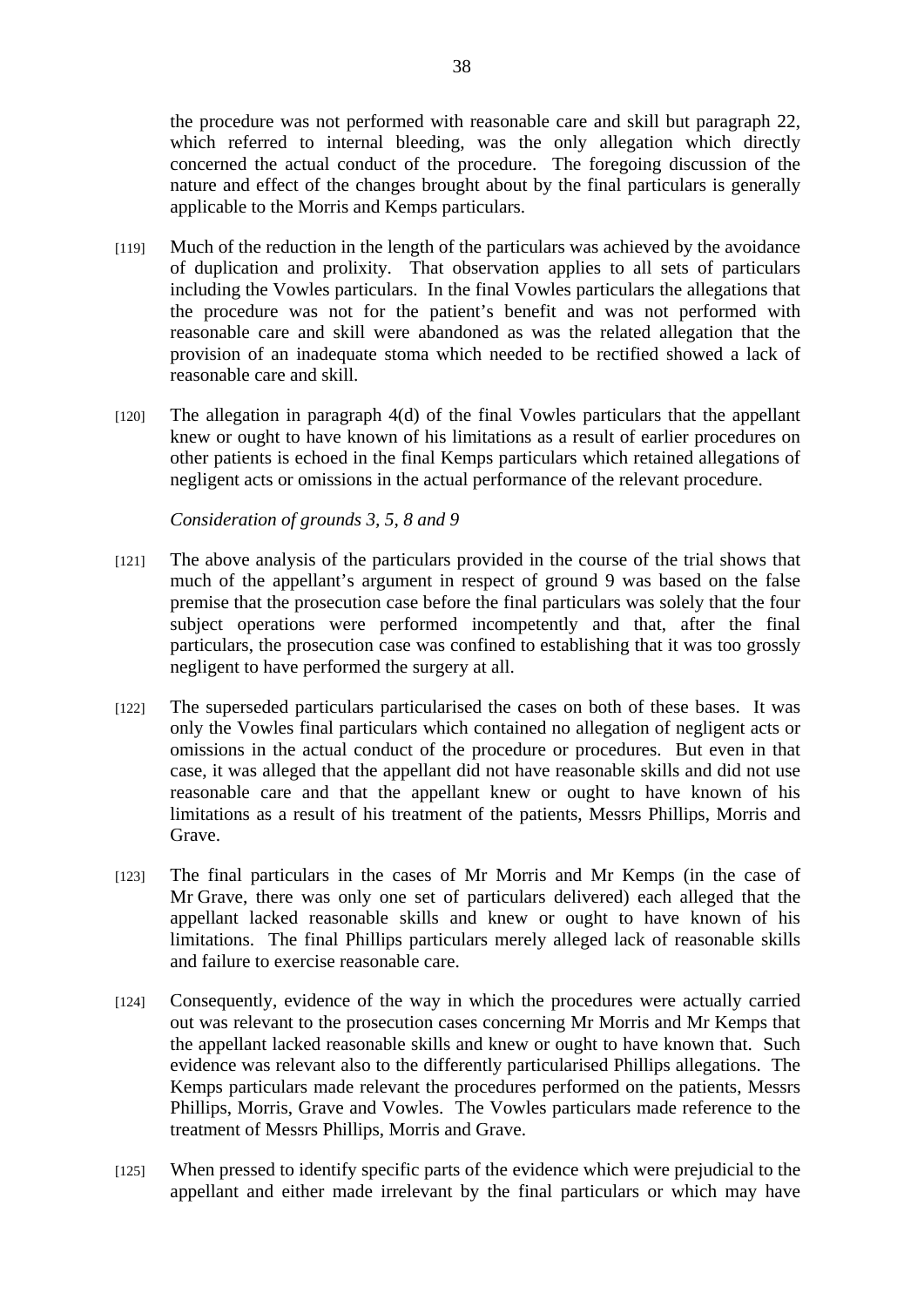warranted exclusion on the grounds that their probative value was outweighed by their prejudicial effect, senior counsel for the appellant referred to the schedule to defence counsel's submissions on day 44. The schedule identified a number of witnesses who had given evidence in the Kemps case whose evidence mentioned or related to a terminally ill patient on a ventilator. This evidence was the subject of ground 5.The thrust of some of that evidence was as follows.

- [126] The appellant had to ensure that a ventilator was available for Mr Kemps before he could operate. There was no ventilator immediately available but there was a patient then on a ventilator who was not expected to survive. The appellant left instructions with a nurse in the intensive care unit on 19 December 2004 that the ventilator be turned off at about 10.00 pm that night. Protocols relating to the taking of that action had not been followed. A resident working in the unit that night consulted an anaesthetist who was not prepared to have the ventilator switched off. The following day the appellant demanded to know why the ventilator had not been switched off and was told that protocols had not been followed. The appellant said that he had to do the operation on Mr Kemps that day as he was due to go on holidays in a few days time. The evidence did not suggest that, apart from the failure to follow protocols, it was not appropriate for the patient to be taken off life support and that that course was not duly authorised by an anaesthetist.
- [127] The prosecutor defended the admissibility of the evidence at first instance on the basis that it showed that Mr Kemps' operation was rushed and that normal preoperation procedures were neglected. He submitted that these things spoke "powerfully to moral guilt".<sup>75</sup> It is possible that they may have but complaints of haste and neglect of pre-operative procedures were not within the case concerning Mr Kemps as particularised by the final particulars. The evidence was relevant and therefore admissible in the case as earlier particularised. It was then alleged that the first procedure was performed recklessly, indifferent to other specified treatment options and that the procedures were not performed in good faith or for the patient's benefit.
- [128] Defence counsel had failed in an attempt to have the ventilator evidence excluded on discretionary grounds in a pre-trial hearing pursuant to s 590AA of the Code and did not apply to the trial judge for leave to re-open the ruling under s 590AA(3). It was well open to defence counsel to make an application to have the evidence excluded or confined on account of its potential prejudicial impact as the ruling had been made in the absence of particulars and without the benefit of the evidence which had been led and the discussion and debates concerning the prosecution case over the 29 or so days of the trial which preceded the leading of the subject evidence. Nor did defence counsel, having failed to object to the evidence, seek a direction in relation to it. The evidence was not mentioned in the summing up except when the trial judge, summarising counsels' addresses, said that senior defence counsel had "commented upon the circumstances surrounding Dr Carter's decision to turn off a ventilator for a person suffering irreversible brain damage."<sup>76</sup>
- [129] The other evidence pointed to by counsel for the appellant was the evidence concerning the operation on Mr Grave (ground 3) discussed earlier in [107] to [113]. It was submitted that evidence to the effect that the appellant was being

<sup>75</sup>  $^{75}$  Transcript – Day 44, p 11.

Transcript – Day 53, p 69.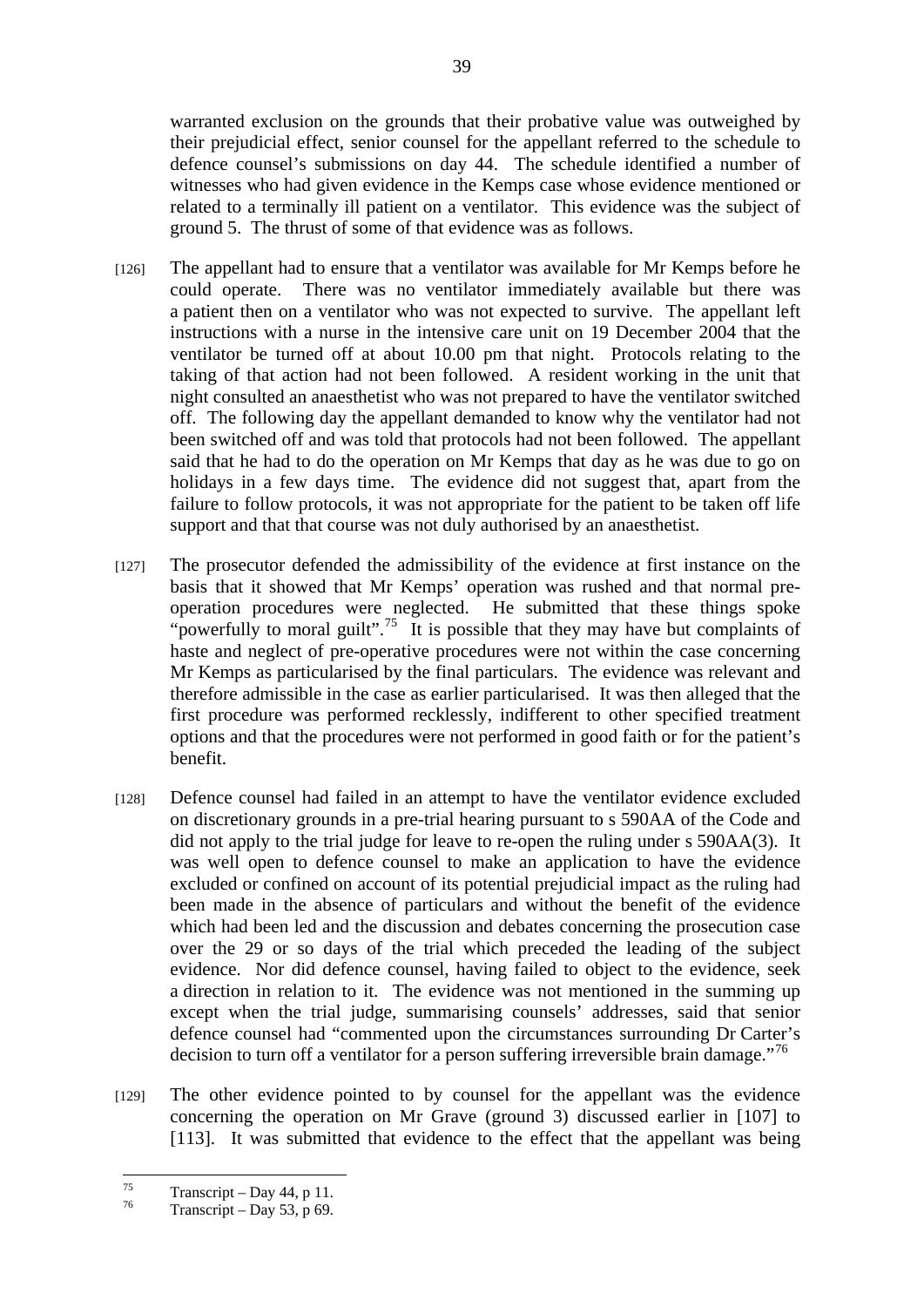petulant and threatening to resign if he did not get his own way, and evidence concerning the patient's transfer to Brisbane, including the appellant's objection to the transfer, was particularly prejudicial.

- [130] Dr Joiner's evidence in relation to the transfer incident was to this effect. He was a medical practitioner who worked as an anaesthetist in the hospital. He was concerned about the condition of Mr Grave after the relevant procedure and took steps to arrange an intensive care bed for him in Brisbane. He told the appellant that the patient should be transferred to Brisbane as he was going to require long term ventilation. The appellant was unhappy about that and said that if it happened, he would resign. The matter was then discussed with the Director of Medical Services and it was decided that the patient would be kept in Bundaberg for another 24 hours to see how things would develop. Dr Joiner did not agree with the compromise. In cross-examination, the doctor accepted that in the conversation he had with the appellant, the appellant may have said "without my permission" after being told by the doctor that he had arranged for the patient to be transferred. That concession provided an explanation for a reaction which, without the explanation, would have appeared somewhat extreme.
- [131] The evidence concerning the retention of Mr Grave in Bundaberg and his transfer to Brisbane after his condition failed to improve was made relevant in the Kemps case by the allegation that the surgical treatment was wrongly undertaken by reason that "the Accused knew or ought to have known of his own limitations because of the outcomes of the surgical treatment of Phillips, Morris, Grave and Vowles and of the limitations of the hospital because of the outcomes of the surgical treatment of Phillips and Grave". The Vowles final particulars alleged that the surgical treatment was wrongly undertaken for reason that the appellant knew or ought to have known of his limitations as a result of the treatment of Messrs Phillips, Morris and Grave.
- [132] The appellant thus failed to make good the contention that the evidence concerning Mr Grave of which he complained (ground 3) became irrelevant. Like the evidence in relation to the ventilator, there was no objection in the course of the trial to its admission into evidence and no request for a direction in relation to it. Any application to exclude the evidence on discretionary grounds would have been unlikely to succeed as it shed light on what the appellant knew and ought to have known about the suitability of the intensive care facilities at the hospital for the post-operative care of patients who had undergone major surgery. The detail of the discussions was relevant to proving that the appellant was aware of relevant medical opinion. Ground 3 is not made out.

#### *Summary of conclusions on grounds 3, 5, 8 and 9*

- [133] As has been explained, these grounds are based on the false premise that the prosecution case changed from one concerned entirely with proving that the appellant had performed the actual surgery negligently, to one concerned only with proving that the appellant should not have operated.
- [134] There was, in fact, little difference in the evidence admissible in each of the prosecution cases under the different sets of particulars.
- [135] The principal way in which the prosecution cases were affected by the final particulars was the reduction in their scope by the abandonment of the allegations referred to in [116] and [120] hereof.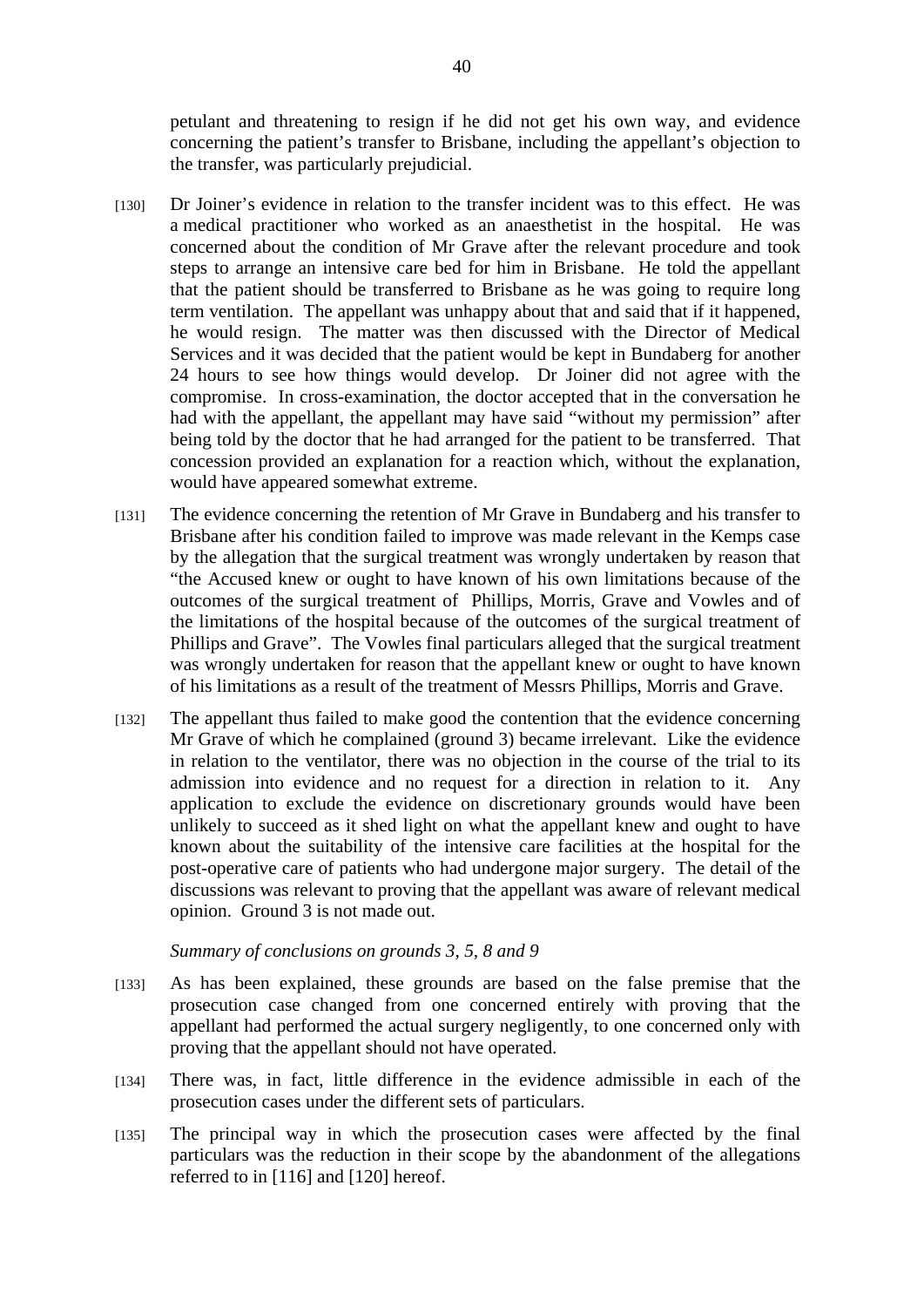- [137] The evidence in relation to the ventilator was a relatively small body of evidence led in a 58 day trial in which evidence was led over approximately 39 days. That piece of evidence was thus unlikely to have had prominence in the jury's deliberations, either in respect of the count concerning Mr Kemps or the other counts.
- [138] Defence counsel did not consider the ventilator evidence of sufficient concern to justify an application that it be excluded on discretionary grounds or an application to the trial judge to deal with the evidence in a particular way in his summing up. A request by the primary judge on day 44 of the trial for submissions identifying evidence for the purposes of directions concerning the evidence relevant to the final particulars was met with the response that defence counsel did not "wish to make any submissions on this point."<sup>77</sup>
- [139] There was no criticism of the summing up. It fairly summarised the evidence in relation to each of the counts informatively, with lucidity and precision. It is reasonable to conclude that the jury would have drawn heavily from it in their deliberations. It is relevant also that the trial judge was careful to draw to the attention of the jury evidence and considerations favourable to the accused. Indeed, the case left to the jury by the primary judge was narrower than that encompassed by the final particulars. The jury was informed: $^{78}$

"It is critical to appreciate that this trial is not about botched surgery.

Instead, it is about surgery performed competently enough.

There may have been an imperfection or two in some of the procedures. If so, the mistakes did not, it seems, adversely affect patients.

It is not how the Accused performed surgery that matters in these four cases.

What matters is his judgment in deciding to commend the surgery to a patient and, having obtained patient's consent, in taking the patient to theatre to perform it.

The prosecution contends that the operations were unnecessary or inappropriate."

- [140] As noted earlier, the appellant's counsel abandoned ground 1 as a discrete ground of appeal. They have not submitted to this Court that any of the four convictions, including that concerning Mr Kemps, was "unreasonable, or cannot be supported having regard to the evidence".<sup>79</sup>
- [141] Defence counsel were content between day 10 and day 43 to proceed with the case as particularised by the prosecution. They were aware that the trial judge was not

<sup>77</sup>  $\frac{77}{78}$  Transcript – Day 46, p 2.

 $^{78}$  Transcript – Day 52, pp 59-60.

Code, s 668E(1).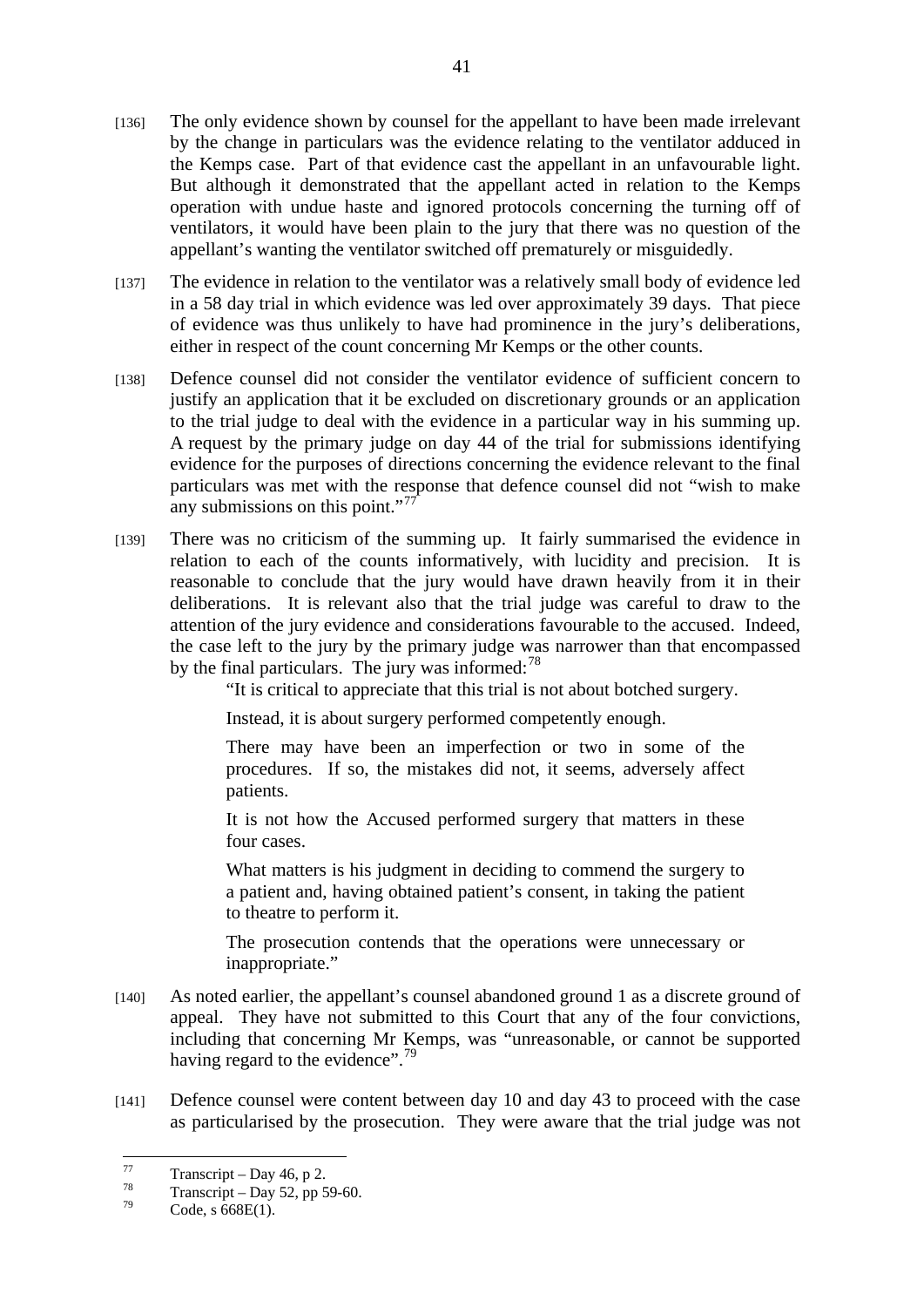comfortable with the way the prosecution case had been particularised. Defence counsel also made no applications during this period for evidence to be excluded in the exercise of the trial judge's discretion. It is reasonable to conclude that defence counsel had no difficulty in understanding the case their client had to meet. That is understandable. The great bulk of the prosecution expert opinion evidence was in the form of reports and the defence had had ample time to consider it. When it was thought by defence counsel that the evidence-in-chief went beyond the written material, as in Dr Allsop's case, defence counsel protested vigorously.

- [142] The failure to press for further particulars, viewed objectively, is readily explicable as a tactical decision. It is often not in the interests of the defence to have the prosecution case stripped of unnecessary distractions and fully focused. There is also good reason to suppose that, viewed objectively, defence counsel's failure to seek a particular direction in relation to the ventilator evidence was linked with the decision not to assist the trial judge in the identification of irrelevant evidence.
- [143] By reference to the principles discussed earlier, there was no material irregularity or unfairness in the conduct of the trial. Grounds 3, 5, 8 and 9 have not been made out.

## **4. Ground 10 – The aggregate of faults complained of produced a miscarriage of justice.**

- [144] This ground relied on the complaints raised in grounds 8 and 9 and also on the complaints the subject of grounds 3, 4, 5, 6 and 7. Grounds 3, 4, 5 and 6 related to pre-trial hearings. Grounds 3, 5 and 7 have already been discussed. Ground 4 contended that the prosecution witness Dr Allsop was not properly qualified to give certain expert evidence in the trial. Ground 6 was that the trial judge erred in ruling on 20 March 2010 that the Oregon order should not be excluded.
- [145] Although the error alleged in grounds 4, 5 and 6 was that the trial judge erred in ruling that the subject evidence should not be excluded, a different argument was advanced on the hearing of the appeal. The appellant's outline of argument explained:

"These grounds relate to pre-trial hearings.

Those hearings were held before any particulars had been provided by the Crown.<sup>80</sup>

Second, those determinations were made when the case was formulated in respect of surgical procedures, and s288 was treated in that way. $81$ 

They therefore constitute a further plank in respect of Ground 10."

[146] It was not contended on the appeal that the pre-trial rulings were erroneous when made. Nor was it contended that when the subject evidence was led and admitted without objection it was inadmissible. It emerged in the address of senior counsel for the appellant, at least inferentially, that the point being made about these matters was that the evidence, although admissible initially became inadmissible by virtue of the new particulars, or had the new particulars been provided at the outset, that, in some unexplained way, would have facilitated the success of an application to exclude the evidence on grounds that its prejudicial effect outweighed its probative value.

<sup>80</sup>  $\frac{80}{81}$  Transcript – Day 44, p 15, L 38.

<sup>81</sup> *R v Patel* [2010] QSC 68.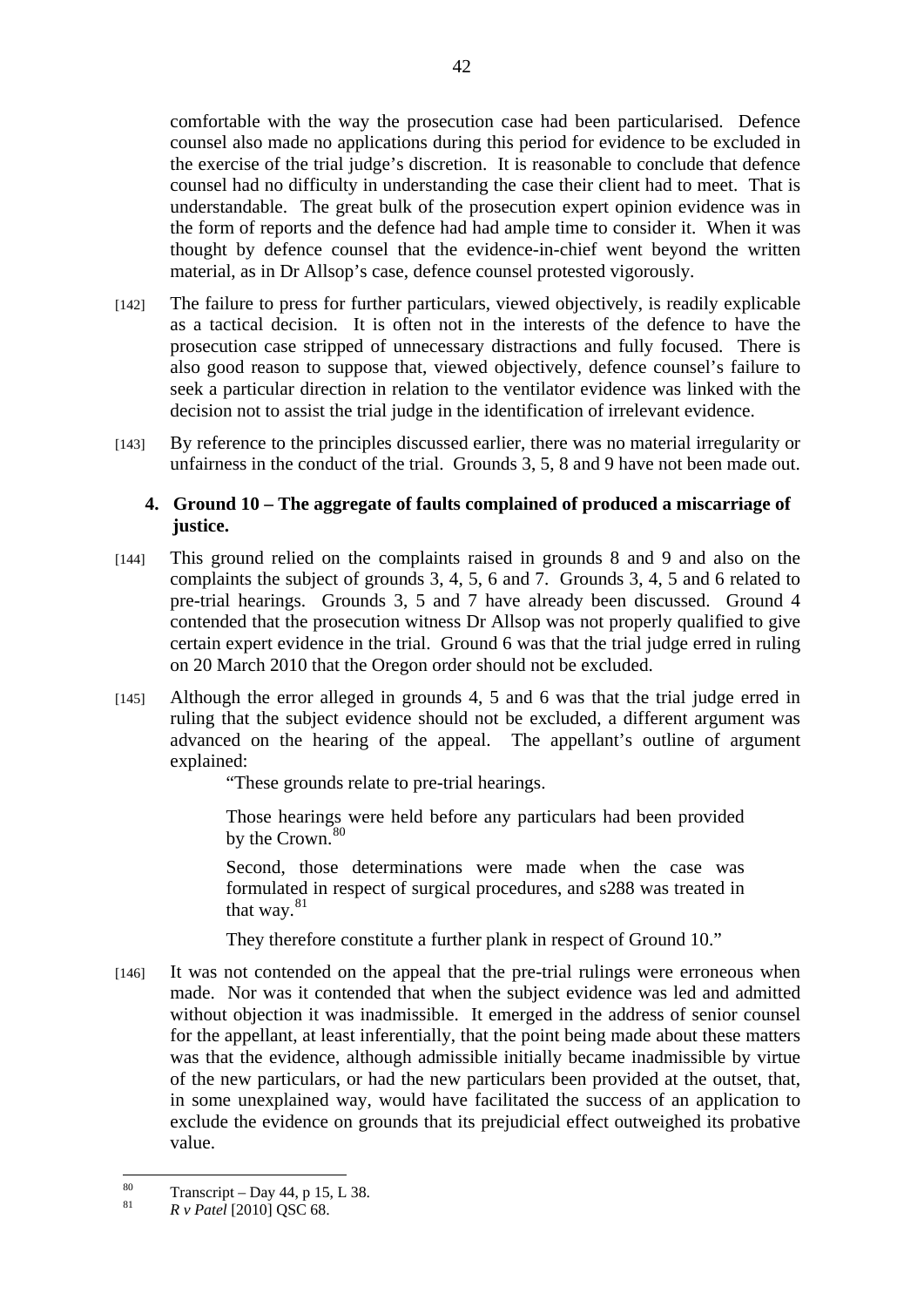[147] As for ground 4, in a pre-trial hearing under s 590AA of the Code a judge was requested to rule that the whole of the evidence of Dr Allsop was inadmissible on the grounds that the doctor lacked relevant expertise. The judge noted in his reasons that "[t]he objection is a general objection to the evidence of Dr Allsop", and that he was not asked to rule "with respect to any specific question … [if] it was beyond Dr Allsop's expertise."<sup>82</sup> The judge declined to find that the whole of the doctor's evidence should be ruled inadmissible. The judge, with respect, was plainly right. As Gleeson CJ observed in *Festa v The Queen*: 83

"If evidence is of some, albeit slight, probative value, then it is admissible unless some principle of exclusion comes into play to justify withholding it from a jury's consideration. It is not enough to say that it is 'weak', and, as already mentioned, whether it is weak might depend on what use is made of it."

- [148] Dr Allsop, as the judge found, was a general surgeon who had retired from clinical practice in 2002 but had continued some professional activity after that. It was found also that he had extensive experience in conducting surgery and had performed oesophagectomies with a thoracic surgeon on ten occasions in a period of three to four years from 1978. His surgical qualifications were substantial. In 1974 and 1975 he lectured in surgery at Oxford University. He was a clinical and research fellow in surgery at Harvard University in 1976 and 1977 and senior lecturer in surgery at the University of Melbourne between 1978 and 1981. He was, for the most part, in practice as a general surgeon from 1978 to 2002.
- [149] The judge noted that on a number of occasions "in respect to rather specific questions, Dr Allsop expressed the view that those questions were better answered by a 'committed oesophageal surgeon'." The judge ruled that "as Dr Allsop plainly recognised, some of the questions asked of him may be at or beyond the boundaries of his expertise." Later in his reasons the judge referred to Dr Allsop's "expressed reluctance to deal with some topics which he recognised he was not qualified to express an opinion about".<sup>84</sup>
- [150] Plainly, the ruling in respect of Dr Allsop's evidence was made on a limited basis and left open the possibility of challenging the doctor's expertise to give evidence on matters not within his expertise. It was therefore open to defence counsel when Dr Allsop gave his evidence on days 34 and 35 of the trial to object to parts of his evidence on the basis that he lacked expertise sufficient to enable him to give expert opinion evidence. There were no such objections.
- [151] No attempt was made on appeal to identify any evidence given by Dr Allsop which was beyond the scope of his expertise and thus objectionable. Nor was any attempt made to identify any prejudice to the appellant which might have resulted from the admission into evidence of any part of Dr Allsop's evidence. There is no substance in this ground. It cannot assist ground 10.
- [152] In the case of ground 6, the Oregon order was an order of the Board of Medical Examiners of the State of Oregon made on 7 September 2000 with the appellant's consent. Paragraphs 3 and 4 of the order provided:

<sup>82</sup> 

<sup>&</sup>lt;sup>82</sup><br><sup>83</sup> *R v Patel* [2010] QSC 68 at [36].<br>(2001) 208 CLR 593 at 599 [14].

<sup>84</sup> *R v Patel* [2010] QSC 68 at [35], [36], [38].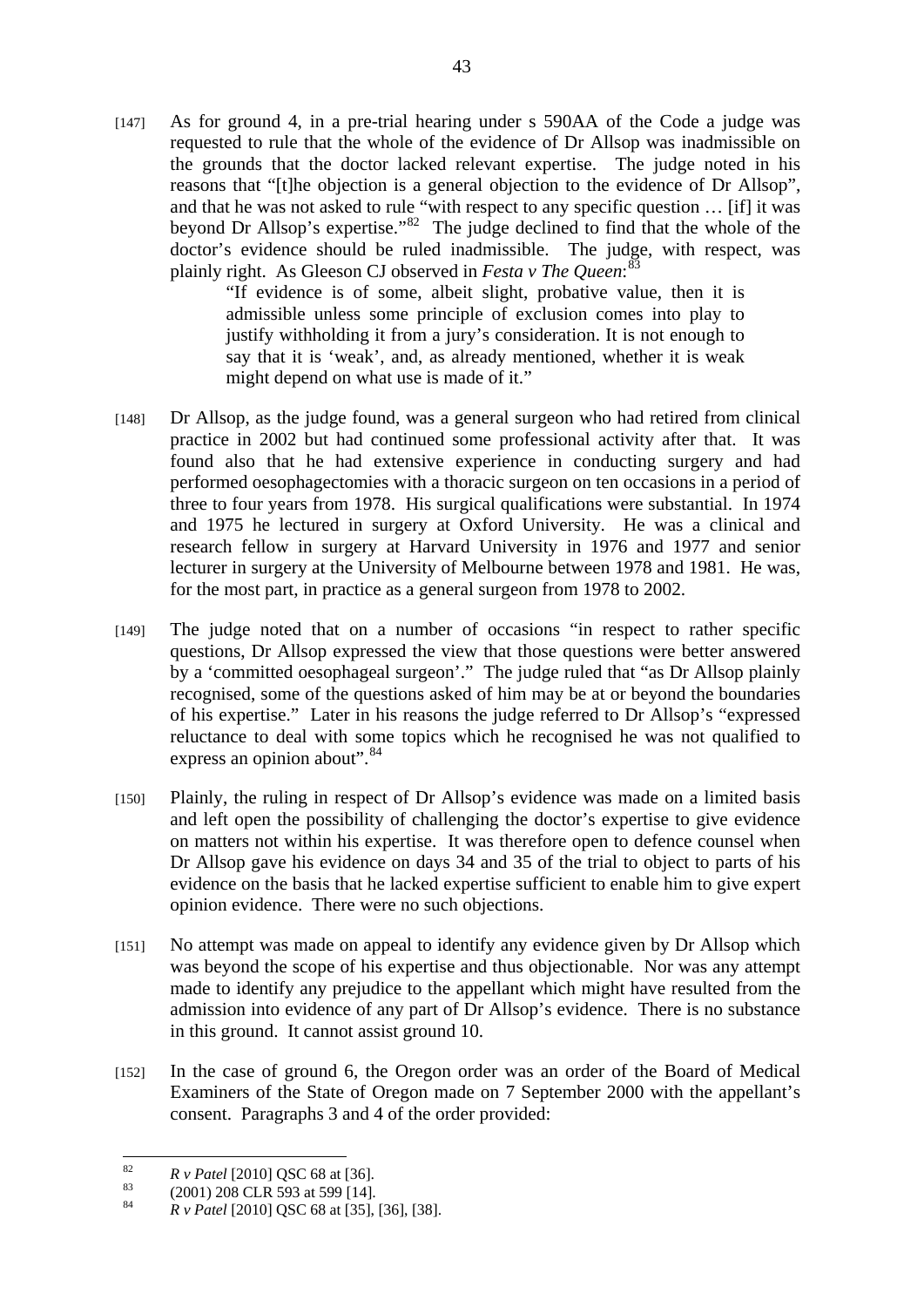"3. Licensee [the appellant] and the Board desire to settle this matter by the entry of this Stipulated Order. Licensee understands that he has the right to a contested case hearing under the Administrative Procedures Act (chapter 183), Oregon Revised Statutes and fully and finally waives the right to a contested case hearing and any appeal therefrom by the signing of and entry of this Order in the Board's records. Licensee stipulates that he engaged in the conduct described in paragraph 2 and that this conduct violates ORS  $677.190(1)(a)$ unprofessional conduct, as defined in ORS 677.188(4)(a) and ORS 677.190(14).

4. Licensee [the appellant] and the Board agree to resolve this matter by the entry of this Stipulated Order. By signing this Order, Licensee agrees to the following:

- 4.1 Licensee's scope of practice will exclude surgeries involving the pancreas, any resections of the liver, and any constructions of ileoanal pouches.
- 4.2 Licensee will obtain a second opinion preoperatively on complicated surgical cases from surgeons approved by the Board's Investigative Committee. This second opinion will be documented in the patient charts. Complicated surgical cases are defined in Attachment A."
- [153] The "surgical cases requiring second opinions" in Attachment A were: "Major Surgeries are defined as:
	- Abdominal-perineal resections, esophageal surgeries, and gastric surgeries.
	- Soft tissue malignancies.

High-Risk Patients with:

- Severe co-morbidities, including uncompensated heart failure, severe chronic obstructive pulmonary disease, and renal failure, or
- Classification of 4 or 5 in accordance with the American Society of Anesthesiologists.

Post-operative Patients with:

- More than two-days stay in the Intensive Care Unit, or
- More than eight-days stay in the hospital, or
- Onset of clinical deterioration."
- [154] In ruling the Oregon order admissible the trial judge observed:<sup>85</sup>
	- "The significance of the order for present purposes is at least that it demonstrates that the accused was aware, through the terms of the order to which he had consented, that there was a respectable medical opinion (entertained by himself as well as the Board of

 $\overline{85}$ Transcript (pre-trial hearing) – 20 March 2010, p 3.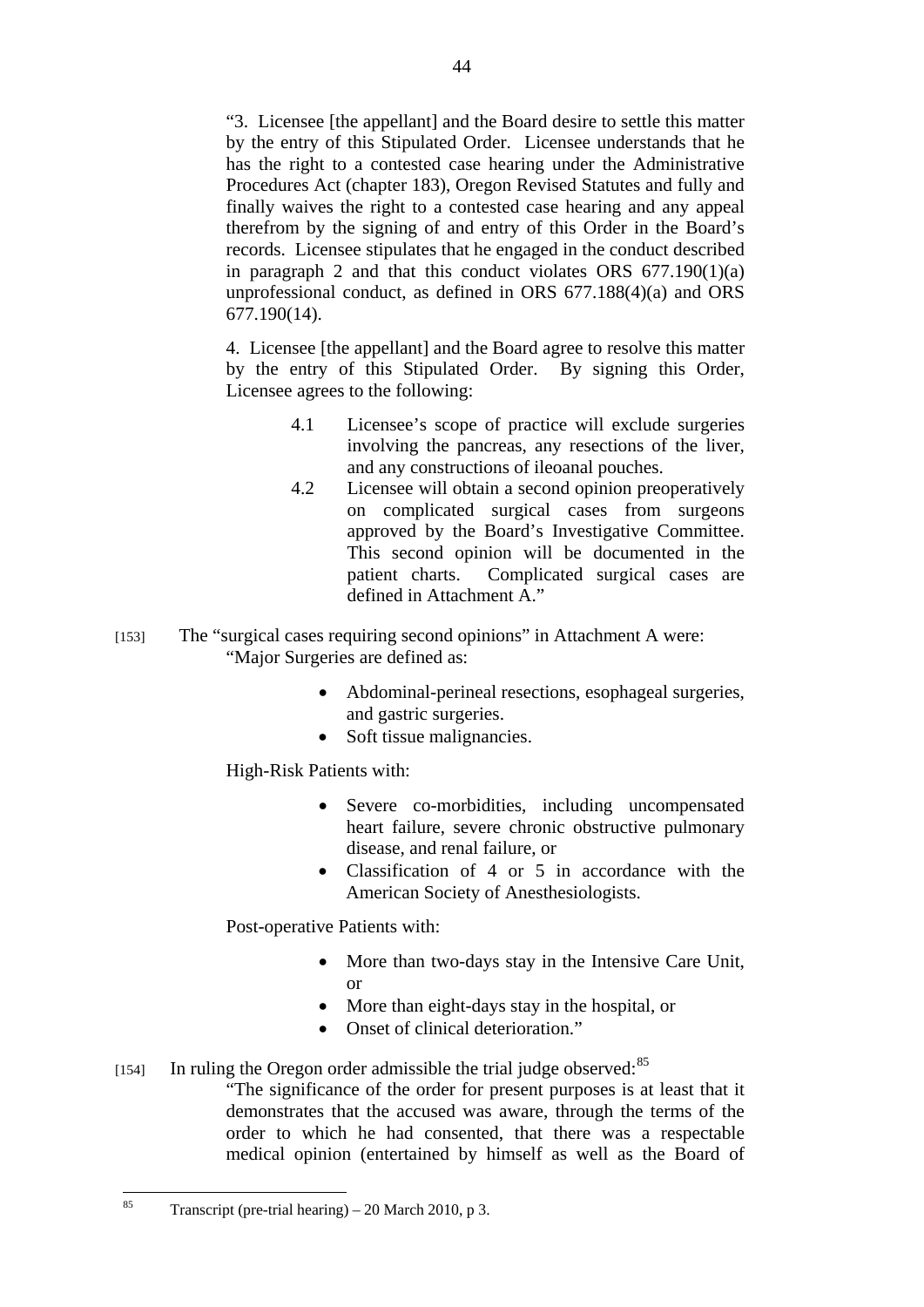Medical Examiners of Oregon) that his level of surgical competence was such as to require the restrictions stated in the order in the public interest."

- [155] The Oregon order was plainly relevant under the prosecution case as finally particularised. The existence of the order was a further particular in the final particulars of the allegation that the surgery had been wrongly undertaken. Under the final particulars the appellant's limitations as a surgeon and his understanding of those limitations were relevant, and in each of the final particulars there is also an allegation that the appellant "did not have reasonable skills".
- [156] As was the case in relation to grounds 4 and 5, it was not explained in respect of ground 6 why an application could not have been made to exclude the evidence on discretionary grounds during the trial. Nor was it explained why, if the evidence was so prejudicial as to warrant its exclusion on discretionary grounds, the primary judge was not asked to give any directions to the jury in relation to it.
- [157] Also the Oregon order was relevant to the question of whether the conduct of the appellant as particularised involved "grave moral guilt"<sup>86</sup> or negligence which "... went beyond a mere matter of compensation between subjects and showed such disregard for the life and safety of others as to amount to a crime against the State and conduct deserving punishment".<sup>87</sup>
- [158] The appellant also benefited from the trial judge's favourable direction that the terms of the order could only be used by the jury:
	- $\ddot{ }$  (1) in considering the weight to be attached to a patient's choice to undergo a procedure; and
		- (2) its requirements might be thought to suggest that the Accused had reason to reflect, before commending major surgery … on any pertinent deficiencies there may have been in his knowledge and aptitude."
- [159] For the reasons we have given, the complaints outlined in grounds 3 to 9, either alone or in combination, have not caused a miscarriage of justice in this case. It follows that ground 10 has not been made out.

## **5. Appeal against convictions: conclusion**

[160] None of the grounds of the appeal against convictions has merit. That appeal should be dismissed.

## **ATTORNEY-GENERAL'S APPEAL AGAINST SENTENCE AND THE APPELLANT'S APPLICATION FOR LEAVE TO APPEAL AGAINST SENTENCE**

- [161] The Attorney-General has appealed against the seven year concurrent terms of imprisonment imposed on each of the three manslaughter convictions and the three year concurrent term of imprisonment imposed on the grievous bodily harm conviction. The appellant has also applied for leave to appeal against his sentence.
- [162] The Attorney-General contends in his grounds of appeal that the sentences failed to reflect adequately the gravity of the offences generally and, in this case in

<sup>86</sup> <sup>86</sup>*Callaghan v The Queen* (1952) 87 CLR 115 at 124. 87 *R v Bateman* (1925) 19 Cr App R 8 at 11-12.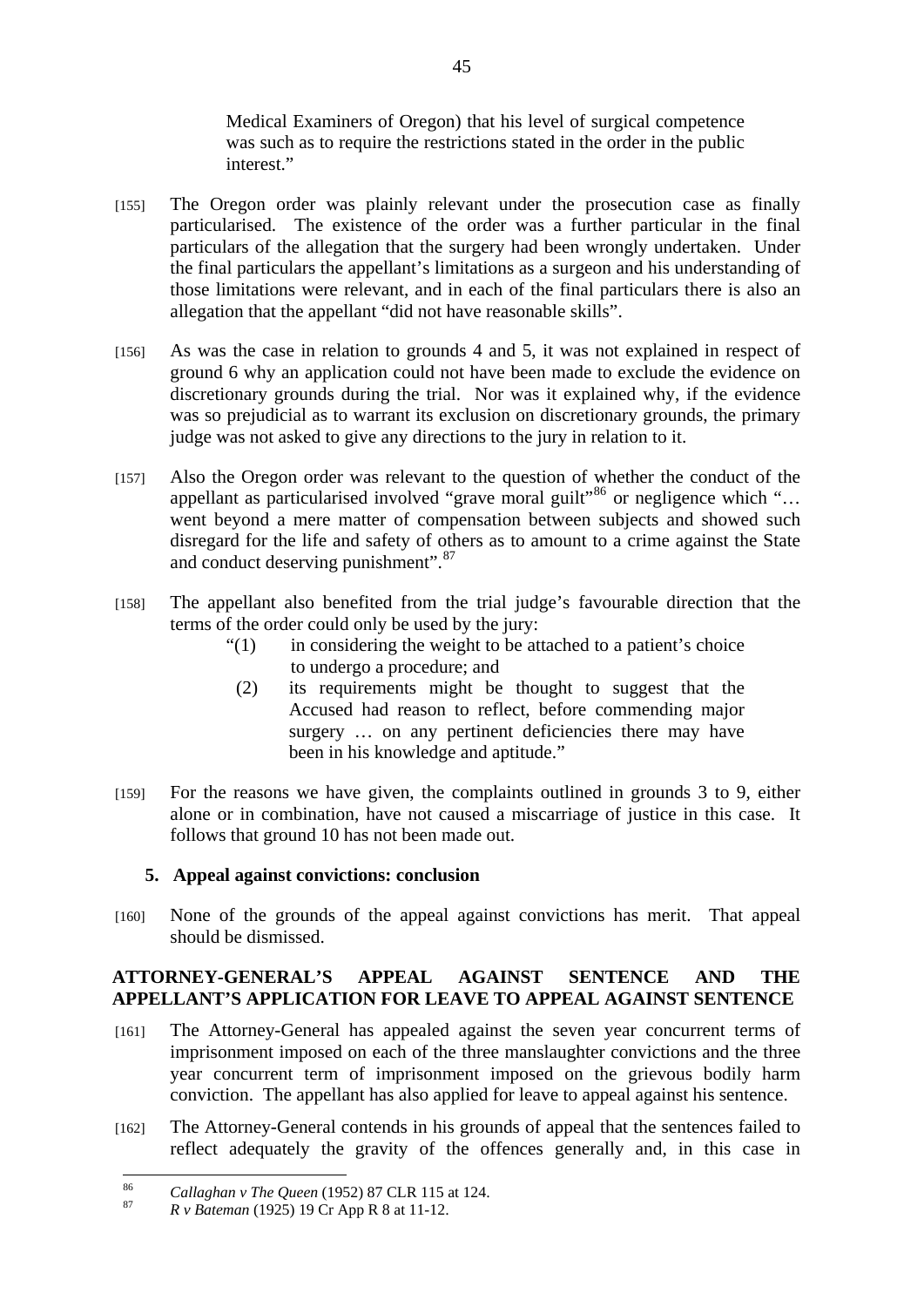particular; the sentences failed to take sufficiently into account the aspect of general deterrence; the sentencing judge gave too much weight to factors going to mitigation; and the sentencing judge failed to exercise his discretion to declare the appellant to be convicted of a serious violent offence.

- [163] The appellant contends in his proposed grounds of appeal that the sentences were manifestly excessive and that the sentencing judge gave insufficient weight to the circumstances in which the appellant was living in the period between his extradition and conviction.
- [164] Before returning to deal with these competing grounds of appeal, it is necessary to comprehend the sentencing proceedings and, after a 58 day trial, the factual basis on which the appellant was sentenced.

## *The prosecutor's submissions at sentence*

- [165] Mr Martin SC made the following submissions at sentence on behalf of the prosecution. The appellant was aged between 53 and 54 at the time of his offending and 60 at sentence. He trained as a doctor, first in India and then in New York, where he became licensed to practise medicine in May 1980. He had no criminal convictions but he had a history of medical professional disciplinary orders.
- [166] After working in hospitals in Rochester, New York, he was dealt with on four counts of professional misconduct including "gross negligence". His name was removed from the roll of New York medical practitioners for six months but that removal was suspended immediately. Additionally, he was fined \$5,000 and placed on a probationary order for three years, effective from March 1984. He was next employed at a hospital in Buffalo, New York.
- [167] He became qualified as a surgeon in November 1988. In 1989,  $88$  he obtained a licence to practise medicine in Oregon, where he then worked for some years for Northwest Permanente PC (later known as Kaiser Permanente). We will refer to this institution as "Permanente". When he applied for a position with Permanente, he wrongly informed them that he had not been subject to professional disciplinary action. Permanente placed limitations upon the type of surgery the appellant could perform and his method of undertaking it, because of the appellant's "trends in malpractice and quality concerns".<sup>89</sup> He failed to comply with these limitations and in July 1999 was placed on a probationary order which he successfully completed in August 2000.
- [168] Meanwhile, the Oregon Board of Medical Examiners ("the Board") had commenced an independent disciplinary investigation of the appellant in 1998. Permanente provided the Board with a list of 79 patients whom they considered were detrimentally affected by the appellant's treatment. At the request of the Board, this was reduced to the nine most serious matters representative of the issues associated with the appellant's restricted scope of practice. The Board had an eminent surgeon investigate these nine complaints and the appellant's response to them. The

<sup>88</sup> 88 Transcript – Day 60, p 4 states that the appellant obtained a licence to practise medicine and surgery in the state of Oregon in 1999. It is unclear whether this date was stated in error or was a transcription error.

 $89$  Transcript – Day 60, p 4 states that these limitations were placed on the appellant in May of 1988. It is unclear whether this date was stated in error or was a transcription error.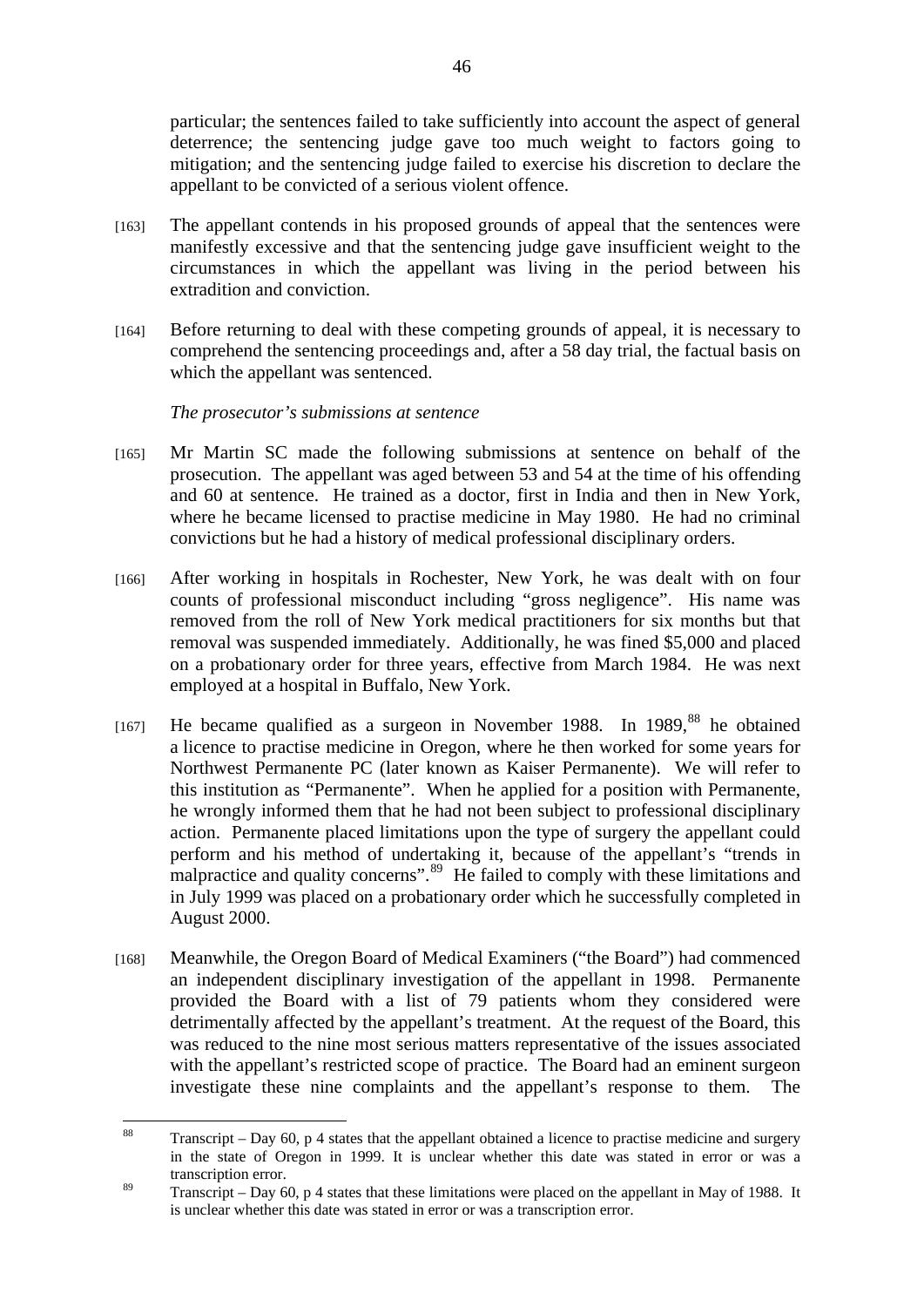surgeon's conclusions were mostly adverse to the appellant. The investigation ultimately resulted in the Oregon order in September 2000, relevantly set out in [152] to  $[153]$ .<sup>90</sup> The practical effect of the Oregon order was to make the appellant's employment as a surgeon economically unviable. In June 2001, Permanente notified him of its intention to initiate involuntary termination of his employment. He resigned effective from 20 September 2001.

- [169] The appellant admitted through his counsel at trial that as a result of the Oregon order he did not perform any major surgery from December 2000 to February 2001.
- [170] New York disciplinary proceedings were also brought against him. In 2001, he agreed not to contest these proceedings and surrendered his New York licence to practise medicine. From that time, he had difficulty in finding professional employment until obtaining his position with Queensland Health in Bundaberg. His application for that position was supported by references from doctors, at least some of whom knew about the restrictions on his practice in Oregon but who made no mention of them.
- [171] Although the appellant was obliged to tell the Board if he worked as a medical practitioner elsewhere, he did not tell them about his employment in Bundaberg. Proceedings against him for that failure remain outstanding in Oregon. In practical terms, he has no prospect of having his medical licence re-instated in Oregon.
- [172] Mr Martin handed up victim impact statements from Mr Vowles, the complainant in the grievous bodily harm charge, who referred simply but eloquently to the debilitating effect of the appellant's unnecessary, radical and invasive surgery upon his quality of life. Other victim impact statements were provided by relatives of Mr Morris, Mr Phillips and Mr Kemps, the deceased in the three manslaughter charges. Understandably and unsurprisingly, they felt anger and distress at the appellant's conduct towards their deceased loved ones.
- [173] The appellant was held in custody, from his arrest in the United States of America on 11 March 2008 until his release on bail in Australia on 21 July 2008, a period of 131 days. He was also in custody after his conviction on 29 June 2010 until his sentence on 1 July 2010. The earlier period was not able to be declared as time served under the sentence as it also related in part to other charges.
- [174] The key aggravating features of the appellant's offending were as follows. First, the appellant knew he was subject to the Oregon order which placed limits on the surgery he could perform. He both ignored the order and failed to tell his Bundaberg peers or patients about it. His reprehensible professional behaviour in Oregon was similar to his present offending. Second, he became a surgeon in 1988 and began working in Bundaberg in 2003. For two of these 15 intervening years, he did not work as a surgeon. Third, he undertook remarkably difficult operations, including oesophagectomies. Fourth, he regularly made errors during his surgery. Fifth, and most significantly, his offending resulted in multiple victims.
- [175] The appellant's failure to inform staff or patients about the limitations placed on him under the Oregon order demonstrated that he was not motivated by altruism in operating on his victims. He was acting in a self-centred way in trying to redeem his own reputation as a surgeon.

 $90^{\circ}$ Trial exhibit GEN093. The order was amended on 1 November 2000 but for present purposes the amendment is not of significance: see trial exhibit GEN096.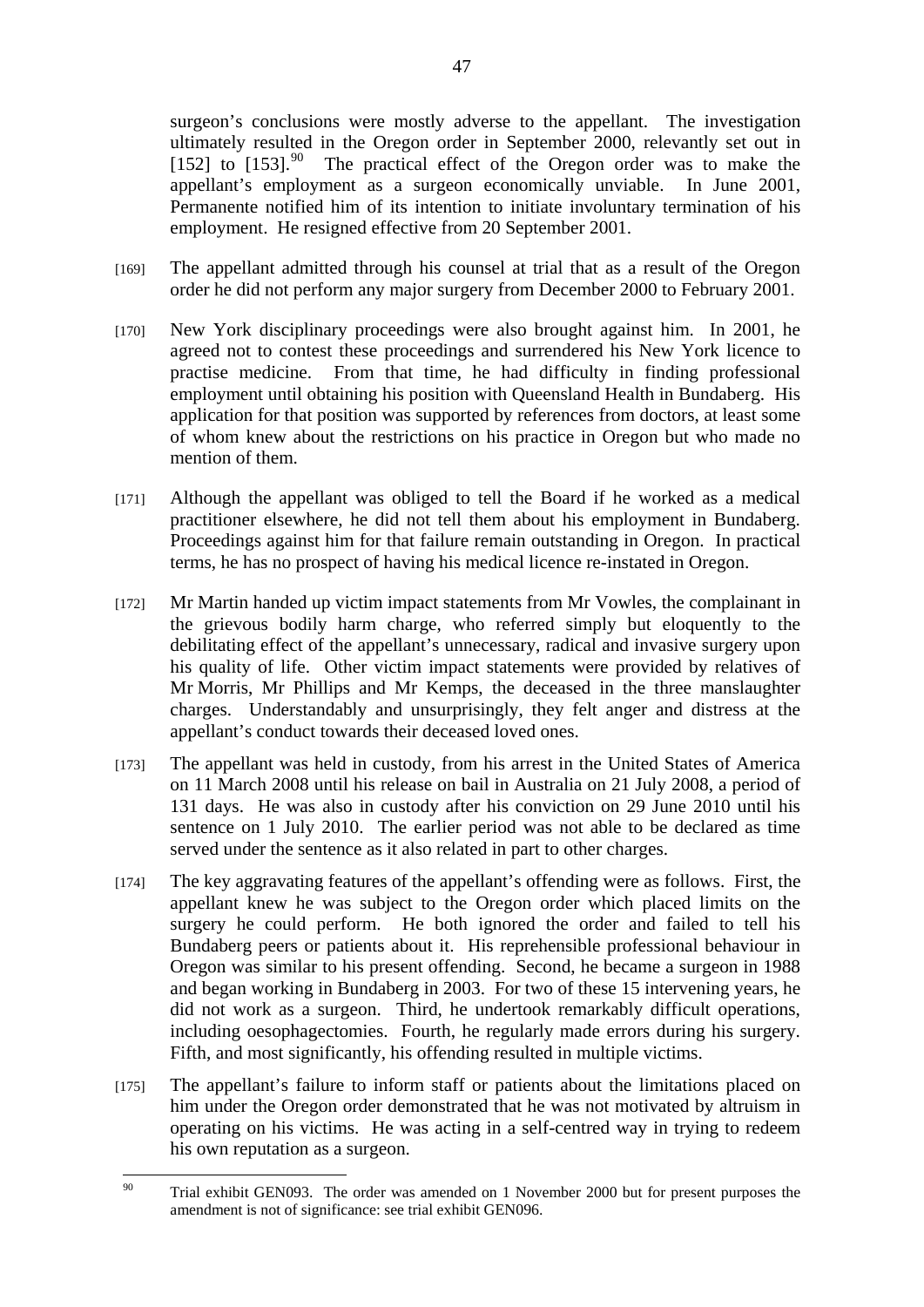[176] Mr Martin tendered a schedule of medical negligence manslaughter convictions, conceding it was difficult to find truly comparable cases, especially where, as here, there were multiple victims. The closest cases, he submitted, were *R v Thomas Sam; R v Manju Sam (No. 18)*,<sup>91</sup> and *R v Pearce*,  $92$  which suggested the appropriate sentence in the present case was well over 10 years imprisonment. The appellant's period in pre-sentence custody should be taken into account by deducting about six months from the head sentence. There were few mitigating features. Although the appellant returned voluntarily to Australia, he could have come back much earlier than he did. His return meant that he had much greater prospects of obtaining bail pending trial. The delay in bringing the appellant to trial was "a consequence of the strictures of the extradition process". Since the appellant's committal for trial in February 2009, the prosecution had been ready to proceed to trial; any delay from that time was not the fault of the prosecution.

## *Defence counsel's submissions at sentence*

- [177] Defence counsel made the following submissions at sentence. The appellant comes from a high-achieving family. His sister is a gynaecologist in India and his two brothers are retired engineers living in the USA. He married in 1972. His wife is an internal medicine physician in Oregon. Their daughter, born in 1977, also an internal medicine physician, is training in a sub-speciality of oncology. She is married to a radiologist and they have a son born in 2007. The appellant did his basic medical training in India, obtaining a Master of Surgery in 1976. He migrated to the USA in 1977 as a permanent resident and trained in surgery between 1978 and 1984. He also trained in endoscopy at the Teikeo University of Japan in 1982. He undertook research in immunology at the University of Buffalo between 1985 and 1988. He obtained certification with the American Board of Surgery in 1988 and again in 1996. He became a Fellow of the American College of Surgeons in 1994. He worked as a staff surgeon for Permanente in Portland, Oregon between 1989 and 2001 where he held responsible positions. He was a training doctor for 10 years and was the program director for the surgical training program at Emanuel Hospital between 1992 and 1996. In 1996, he became an approved examiner for the American Board of Surgery.
- [178] In 1981, he received the Pennwalt Award from the Rochester Academy of Medicine for the best scientific paper by a surgical trainee. In 1983, he received an award for the best paper presented by a resident at the University of Buffalo, New York. In 1990-1991 and 1991-1992, he received the Teacher of the Year Award for teaching surgery in Portland. In November 1992, he received a Recognition of Excellence in Quality Management award. In 1995, he received a Distinguished Physician Award; and in 1996 an Outstanding Leadership Award; and in 1999 an award for paediatric surgery, all from Permanente. Defence counsel tendered a list of specialised medical publications which the appellant had co-authored.<sup>93</sup>
- [179] The appellant was now 60 years old and without previous convictions. He had been subject to a lengthy period of public shaming and humiliation as a result of these charges, not just in Queensland but throughout Australia and in his home town of Portland, Oregon. Whilst on bail, he was personally abused in the streets of Brisbane. He had lost his career. The public shaming and adverse publicity had

Ex 7 at sentence.

 $91$  $^{91}$  [2009] NSWSC 1003; [2011] NSWCCA 36.

Unreported, Queensland Supreme Court, Indictment No 96 of 2000, 15 November 2000, Holmes J.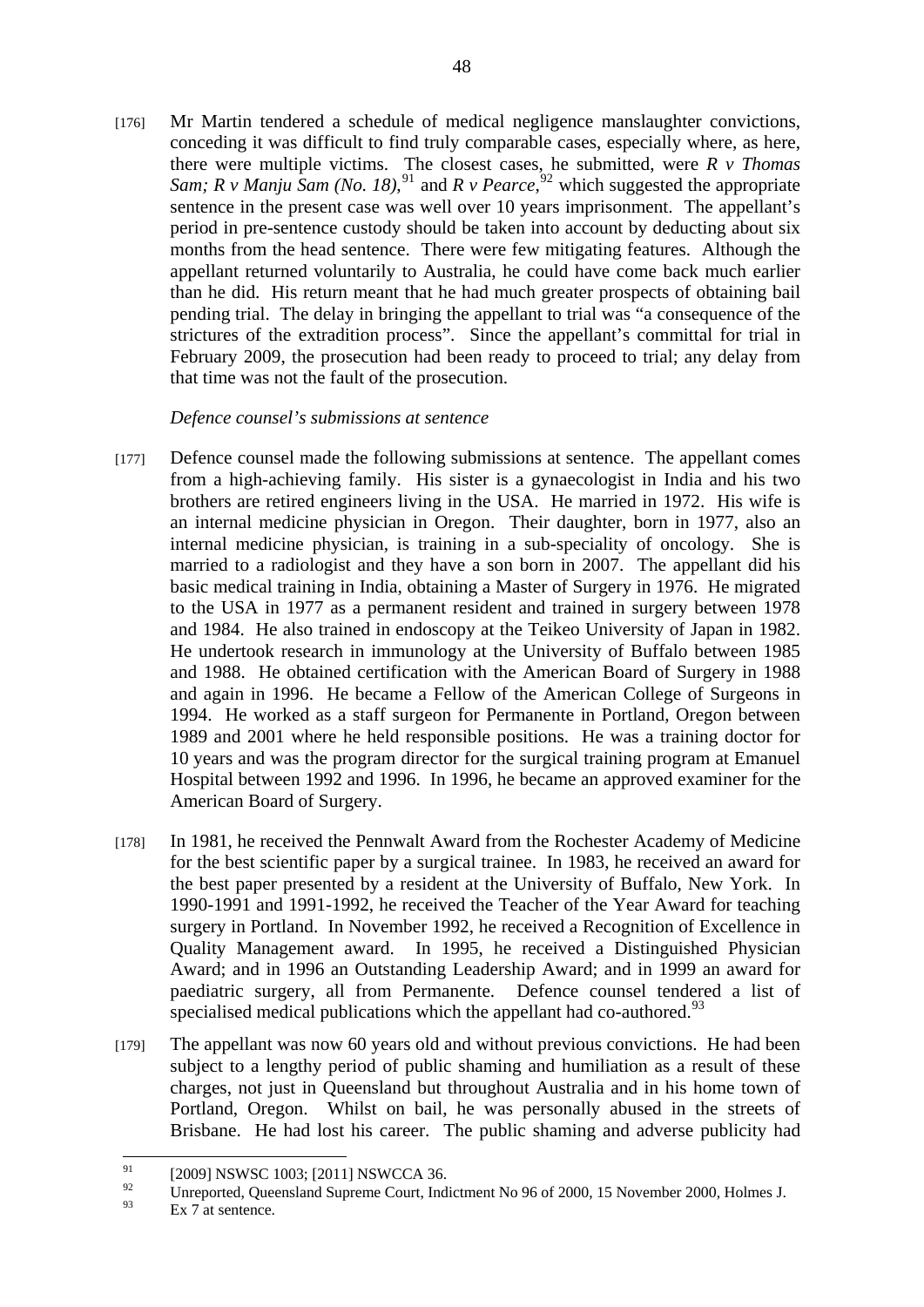also taken away his reputation as a human being. Following his extradition, he lived alone in Brisbane for about two years awaiting trial, apart from occasional visits from his wife. She had taken unpaid leave to spend about three months with him. Otherwise, he had no family or other support during the almost two year bail period. He had been unable to see his daughter or his grandson, or to visit his ailing 92 year old mother in India.

- [180] The cases of *Pearce* and *Sam* were distinguishable and were of no assistance in establishing the appropriate sentence in the present case. The judge should find on the evidence that the appellant knew there were real threats pre-operatively to the lives of the victims so that he had to make decisions as to their treatment quickly. The appellant did consult with other specialists within the Bundaberg Hospital about the surgery, but in reality there was no other surgeon from whom he could obtain a second opinion as required by the Oregon order.
- [181] The schedule of medical criminal negligence manslaughter cases relied on by the prosecution showed that the appropriate sentence for one offence after a trial was no more than five years imprisonment.
- [182] There were very significant mitigating features. The appellant was arrested in Portland on 11 March 2008 and held in detention until 21 July 2008, a period of 4 months and 11 days. During his detention in the USA, he was locked in his cell for 22 hours each day. He did not oppose extradition and came to Brisbane on 21 July 2008. He was granted bail but not released until the following day. After his conviction and prior to sentence, he spent a further two days in custody. He was on bail prior to and during his trial for almost two years, during which time he was subject to a surety and required to report to police thrice weekly. This was akin to home detention: he was in a foreign country, without friends and family, and was vilified when out in public. Any future time spent in prison serving a sentence will be especially onerous because of his notoriety and unpopularity, and because of the inability of his family to visit from overseas. An appropriate head sentence to reflect all the offending was four to five years imprisonment. The mitigating features made it appropriate to wholly suspend that sentence, or to suspend it after a short period of actual custody.

*The judge's sentencing remarks* 

- [183] The judge made the following findings and observations in his sentencing remarks. In September 2000, the appellant consented to the Oregon order after the Board found he had violated the Oregon Medical Practice Act. The order required him, as part of an improvement plan regime, to obtain a second opinion before undertaking a complicated surgical case. The result was that from December 2000 the appellant's practice was effectively limited to performing outpatient surgeries and seeing patients in a clinic. The appellant ceased medical practice in February 2001 and did not perform surgery again until he began his employment at Bundaberg Hospital on 1 April 2003. The Oregon order did not have effect in Queensland but it was significant in determining the appellant's sentence.
- [184] All the surgeries the subject of the present charges were complicated surgical cases within the meaning of that term in the Oregon order. The appellant must have known that there was respectable medical opinion that his level of surgical competence required, in the interests of patients, the obtaining of a second opinion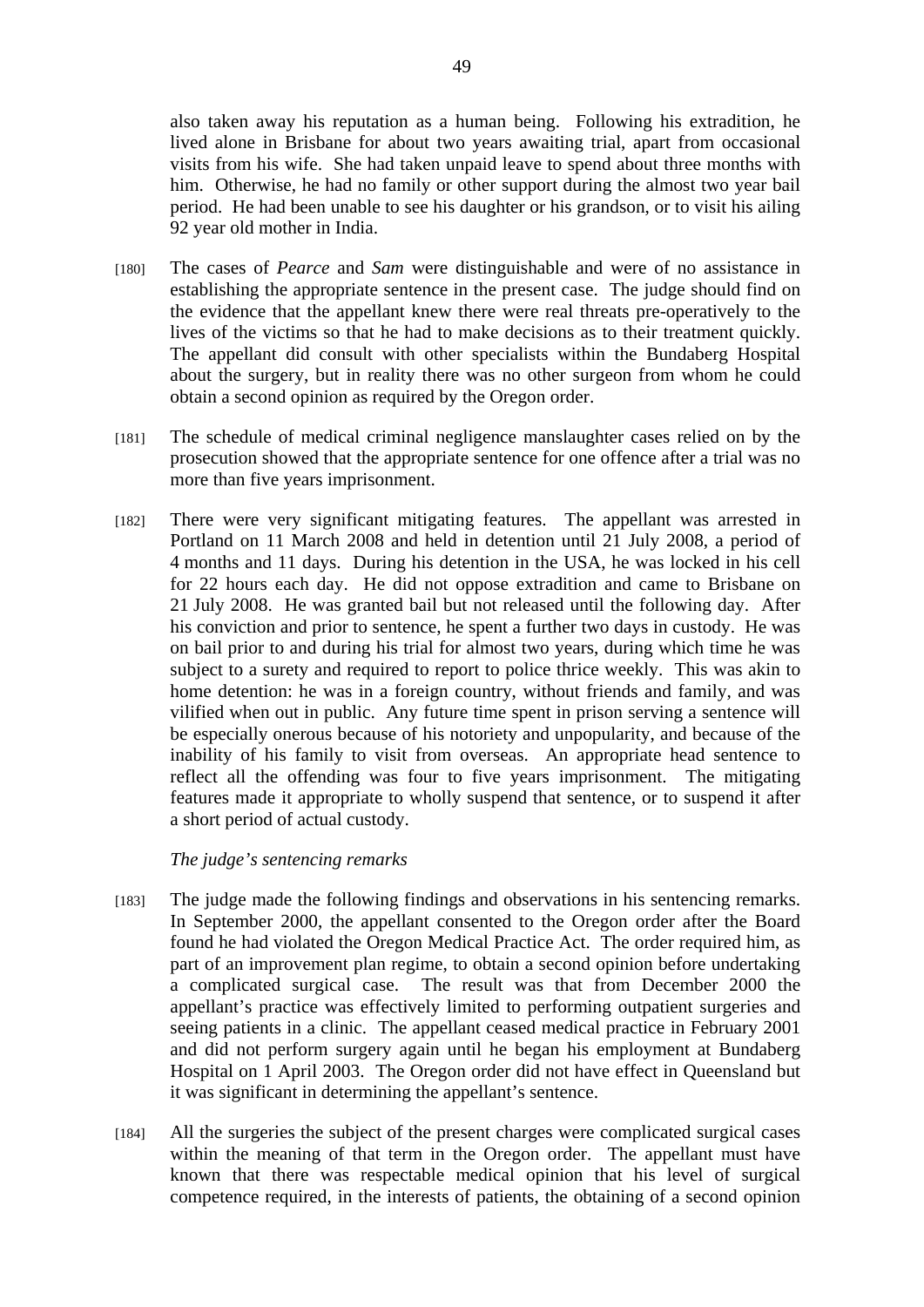before embarking on major surgery. The Oregon order and the appellant's surgical misadventures there should have given him reason to reflect on his capabilities before commencing major surgery on the victims of his present charges. The appellant told no-one at Bundaberg Hospital about the Oregon order.

- [185] The manslaughter of Mr Morris occurred in this way. The 75 year old Mr Morris suffered from intermittent rectal bleeding. His medical history included acute myocardial infarction, prostate cancer that had been managed with radiotherapy, a right total hip replacement and gall bladder removal. He had complained for more than two years of rectal bleeding. The bright rectal blood loss was probably attributable to radiation proctitis following treatment for prostate cancer. A rectal examination by sigmoidoscope did not locate a bleeding site. The appellant conducted a colonoscopy which disclosed multiple diverticula, especially in the sigmoid and descending colons, but no bleeding point was found. Mr Morris was told to return if the bleeding continued. It did, but a subsequent digital rectal examination revealed no abnormality. He was assessed as having rectal bleeding with an unidentified cause. No proctoscopic examination was done. A barium enema revealed "localised segment of diverticulosis involving sigmoid". The appellant made a note in the medical file stating: "[i]f continues to bleed will need surgical colectomy and colostomy". The following morning there was a small amount of bleeding. The appellant noted in the patient's chart: "Bleeding diverticulosis". The appellant determined to perform the sigmoid colectomy and colostomy to arrest the bleeding.
- [186] When the appellant operated on 23 May 2003, no bleeding point was found. He removed the sigmoid colon and replaced it with a colostomy bag. The operation was straightforward and without complication. The patient's progress was satisfactory in the first week following surgery. But on 30 May, when the surgical staples were removed there was obvious wound dehiscence. The appellant performed further surgery to repair the dehiscence. That procedure went "well enough". But on 3 June a nurse noted a small rectal bleed. The surgery had been intended to stop the bleeding.
- [187] Poor nutrition was compromising the patient's respiratory function. He was not tolerating a full diet. By 6 June, his abdomen was distended and he looked unwell. He probably had ascites (fluid) in his lungs as well as in his legs and abdomen. On 12 June, he had shortness of breath and ongoing ascites. In the evening, he passed a small amount of fresh looking rectal blood. His condition deteriorated over the following two days. Liver problems may have been contributing to his symptoms, including the ascites. By the early hours of 14 June, he was unable to talk and was suffering respiratory distress. He was transferred to the intensive care unit. He received maximum support to all vital functions but his condition progressively deteriorated. Mr Morris died at 9.45 am on 14 June 2003, three weeks after the competently performed sigmoid colectomy. The jury's verdict meant that the appellant's decision to operate on Mr Morris both caused his death and involved criminal negligence.
- [188] The other three surgical procedures resulting in convictions were also performed "competently enough". The appellant's criminal negligence was his "judgment in deciding to commend the surgery to the patient and, having obtained the patient's consent, in taking him to theatre to perform it." The other manslaughter convictions involved the appellant performing oesophagectomies on Mr Phillips and Mr Kemps in circumstances where their health was too precarious for the procedure.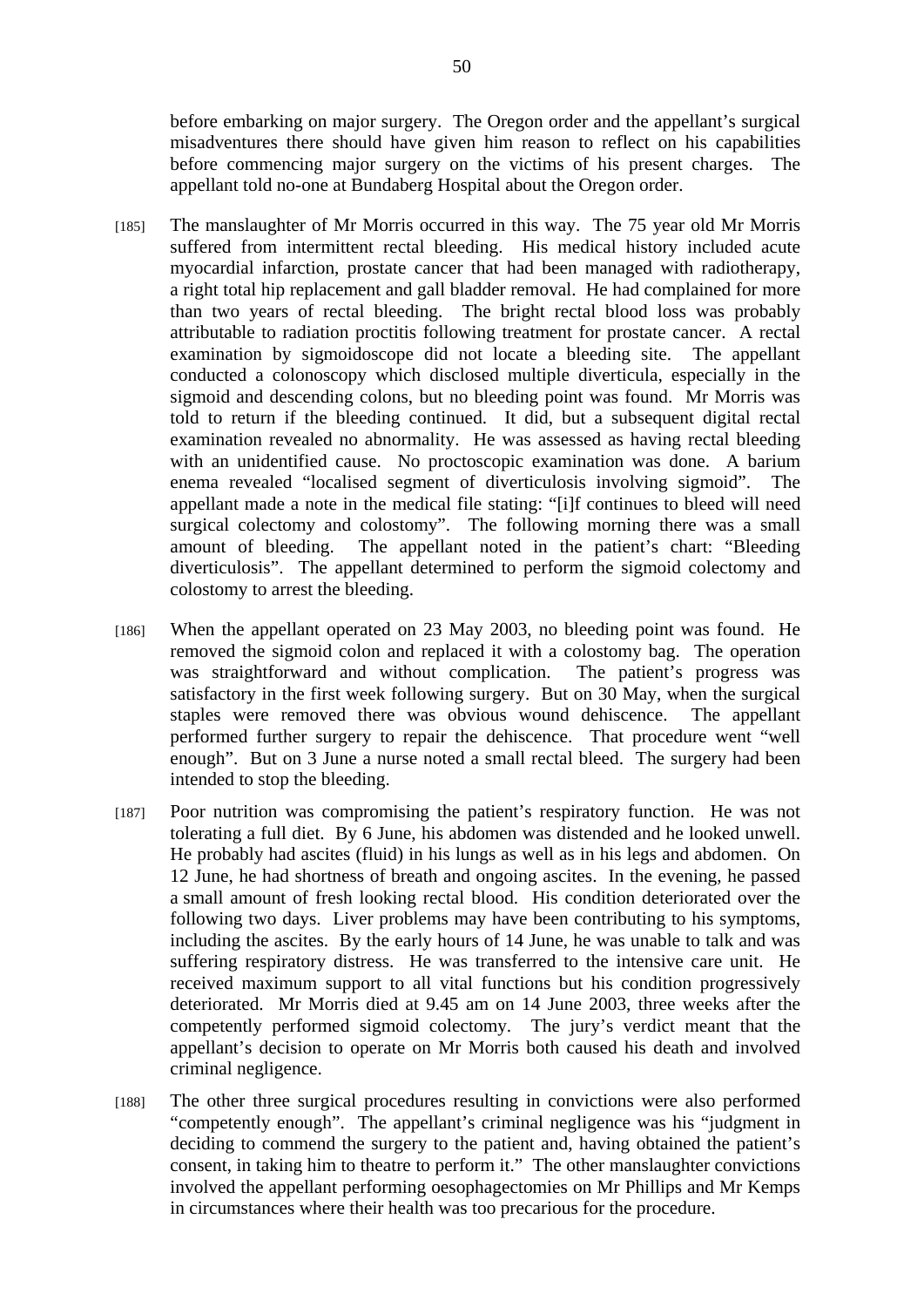- [189] Mr Phillips was born in 1957 and, although not old, was frail, malnourished and unwell. He was an "end-stage renal patient who needed haemodialysis to survive". He had a renal transplant in 1994 which failed about five years later. In 1999, he suffered a heart attack. By June 2000, he had mild myocardial ischaemia. Since January 2003, he suffered from a dangerously high level of potassium (hyperkalaemia). He had his vascular access improved surgically at the Royal Brisbane Hospital and then spent time in intensive care where he experienced serious difficulties including complicated pulmonary oedema. These were distinct indications that he would be at significant risk in any future surgery. Despite this, after Mr Phillips was diagnosed with oesophageal cancer the appellant decided to perform an oesophagectomy on him in Bundaberg.
- [190] The anaesthetist, Dr Carter, who was the head of the Bundaberg Hospital intensive care unit, knew Mr Phillips and his medical history and assessed him as a high risk patient. Even so, he considered him suitable for an oesophagectomy. He was satisfied that his unit could cope with the patient's situation, including postoperative dialysis. The renal unit at the Bundaberg Hospital was well regarded and was familiar with Mr Phillips.
- [191] Two other doctors, one of whom was a specialist anaesthetist, were satisfied with Mr Phillips' suitability for an oesophagectomy which the appellant performed on 19 May 2003. Mr Phillips died two days later from an acute cardiac event caused by potassium overload. The post-operative dialysis regime had not removed sufficient potassium. The dialysis was the responsibility of the renal unit and was not under the appellant's direction. But the jury verdict established that the oesophagectomy caused Mr Phillips' death and that the appellant's decision to perform it was criminally negligent.
- [192] Mr Kemps was born in August 1927. He had been treated for many years for impaired kidney function but was not on dialysis. In 2002, he had an abdominal aortic aneurism repair performed by a vascular surgeon. Post-operatively whilst in intensive care, he developed pulmonary complications. He was transferred to Brisbane for specialist pulmonary care and eventually made a complete recovery. In late 2004, he complained of shortness of breath on exertion, dysphagia and melaena. An endoscopy revealed a cancerous growth at the lower end of the oesophagus. A CT scan showed two enlarged lymph nodes in the mediastinum and at least four focal intrapulmonary lesions lying posteriorly in the right lower lobe, the largest about 12 mm in diameter and showing some spiculation of the margins. This was an indication that the cancer had spread beyond the oesophagus. The CT scan was probably not available to the appellant at the time of the surgery. Physican, Dr Smalberger, planned to send Mr Kemps to Brisbane for treatment. But the appellant decided that he needed an oesophagectomy which the appellant would perform at Bundaberg. Two anaesthetists assessed Mr Kemps as fit for oesophagectomy from an anaesthetic perspective. Mr Kemps died during the surgery from bleeding which the appellant was unable to arrest. It followed from the jury verdict that the appellant was criminally negligent by proceeding to perform the oesophagectomy.
- [193] The grievous bodily harm occurred when the appellant removed Mr Vowles' large bowel, wrongly perceiving that he was most likely suffering from familial colon cancer. Biopsies taken from a polyp in the bowel during an earlier colonoscopy showed the growths were benign. The surgery was completely unnecessary.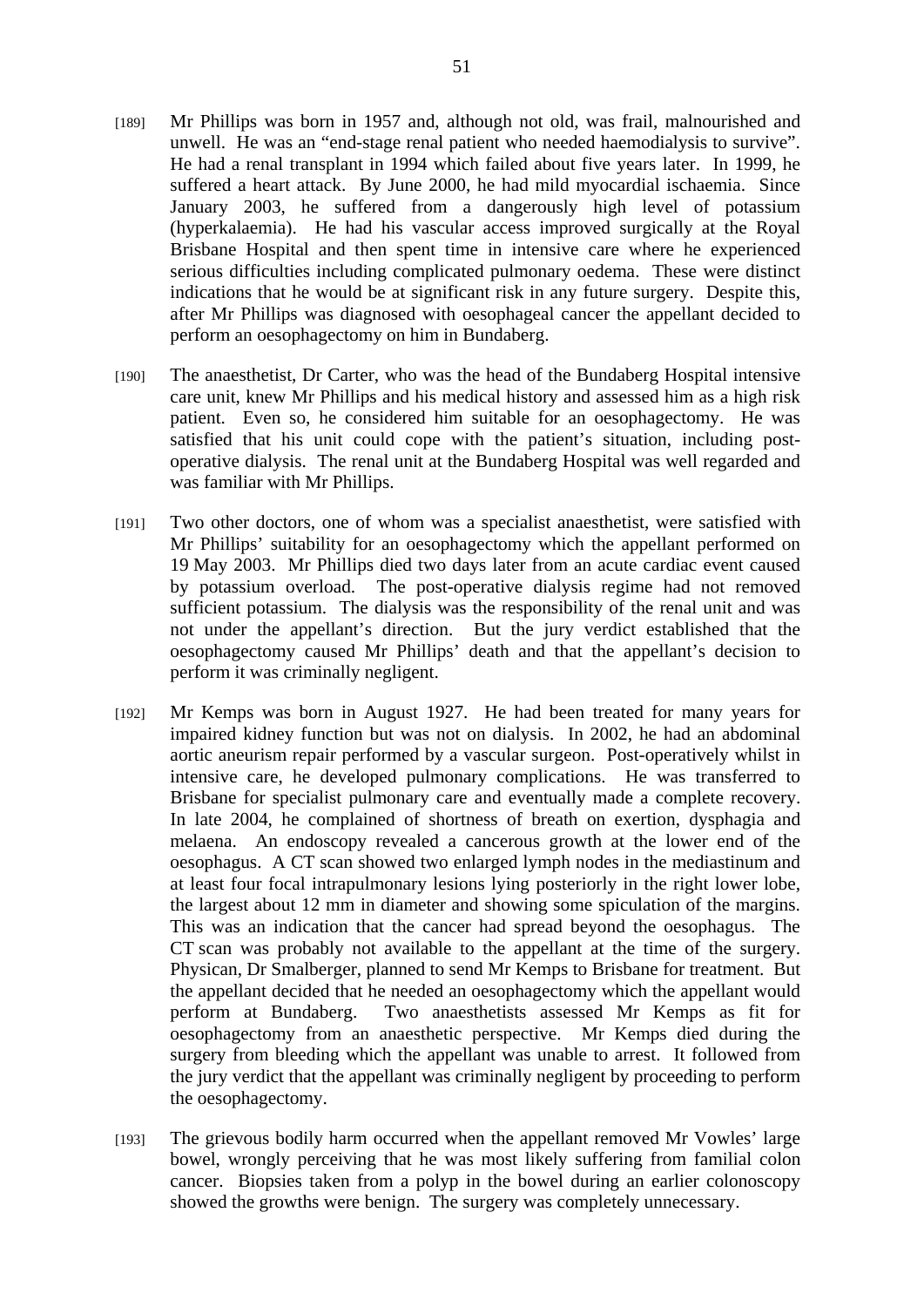- [194] The following considerations affected the sentence. Most importantly, three lives were lost and in the fourth case, the victim will suffer for the rest of his life. Victim impact statements showed the dreadful effects of the appellant's crimes.
- [195] Had the appellant sought a second opinion, another surgeon would likely have advised against the surgery involved in all four counts. As to the manslaughter of Mr Morris, the bleeding point was not identified and other non-invasive treatments were available. As to the manslaughter of Mr Phillips, the patient was frail and had too many complications for an oesophagectomy to be performed on him in Bundaberg. As to the manslaughter of Mr Kemps, the oesophageal cancer was far too advanced, making other palliative treatment preferable. As to the grievous bodily harm done to Mr Vowles, the biopsies showed the polyps were benign and could have been removed without surgery.
- [196] The appellant's offending was grave. Denunciation was an important factor in sentencing. The appellant had shown serious disregard for the welfare of his four patients. He did not intend to cause harm and that was significant. The appellant's judgement in deciding to take each patient to surgery was, however, consistent with the jury verdict, so thoroughly reprehensible and involving such grave moral guilt that he should be punished as a criminal.
- [197] There were factors in mitigation. The appellant had no previous criminal history. Incarceration was likely to be more than usually difficult for him. He was 60 years old. His family resided overseas and would not be in Queensland to support him through his ordeal. His notoriety would also make prison life stressful. He had spent time in prison in connection with the present and other charged offences from 11 March until 21 July 2008. That 131 day period would be fully taken into account by reducing the head sentence otherwise imposed. Some slight credit should also be given for the almost two years during which he reported thrice weekly and was regularly abused in public.
- [198] As already noted, the judge determined that concurrent terms of imprisonment of three years on the grievous bodily harm count and seven years on each of the three manslaughter counts should be imposed.

# *The appellant's contentions in the sentence appeal*

- [199] The appellant's counsel made the following submissions to this Court in support of his proposed grounds of appeal and in response to the Attorney-General's grounds of appeal. The Attorney-General's appeal against sentence should be dismissed. As the appellant's sentence was manifestly excessive, he should be granted leave to appeal, his appeal against sentence should be allowed and this Court should resentence him on each of the three manslaughter counts to concurrent terms of imprisonment of five years.
- [200] The appellant must be sentenced according to the acts or omissions which the judge found made him criminally responsible for the three deaths and the grievous bodily harm. The absence of intention to harm in respect of all four offences is a very significant factor: see *Streatfield v The Queen*.<sup>94</sup> The primary judge placed too much weight on denunciation. In sentencing the appellant under s 9(1) *Penalties and Sentences Act* 1992 (Qld), denunciation (s 9(1)(d)) should not have been the

 $QA$ 94 (1991) 53 A Crim R 320 at 326 per Thomas J (Cooper J agreeing).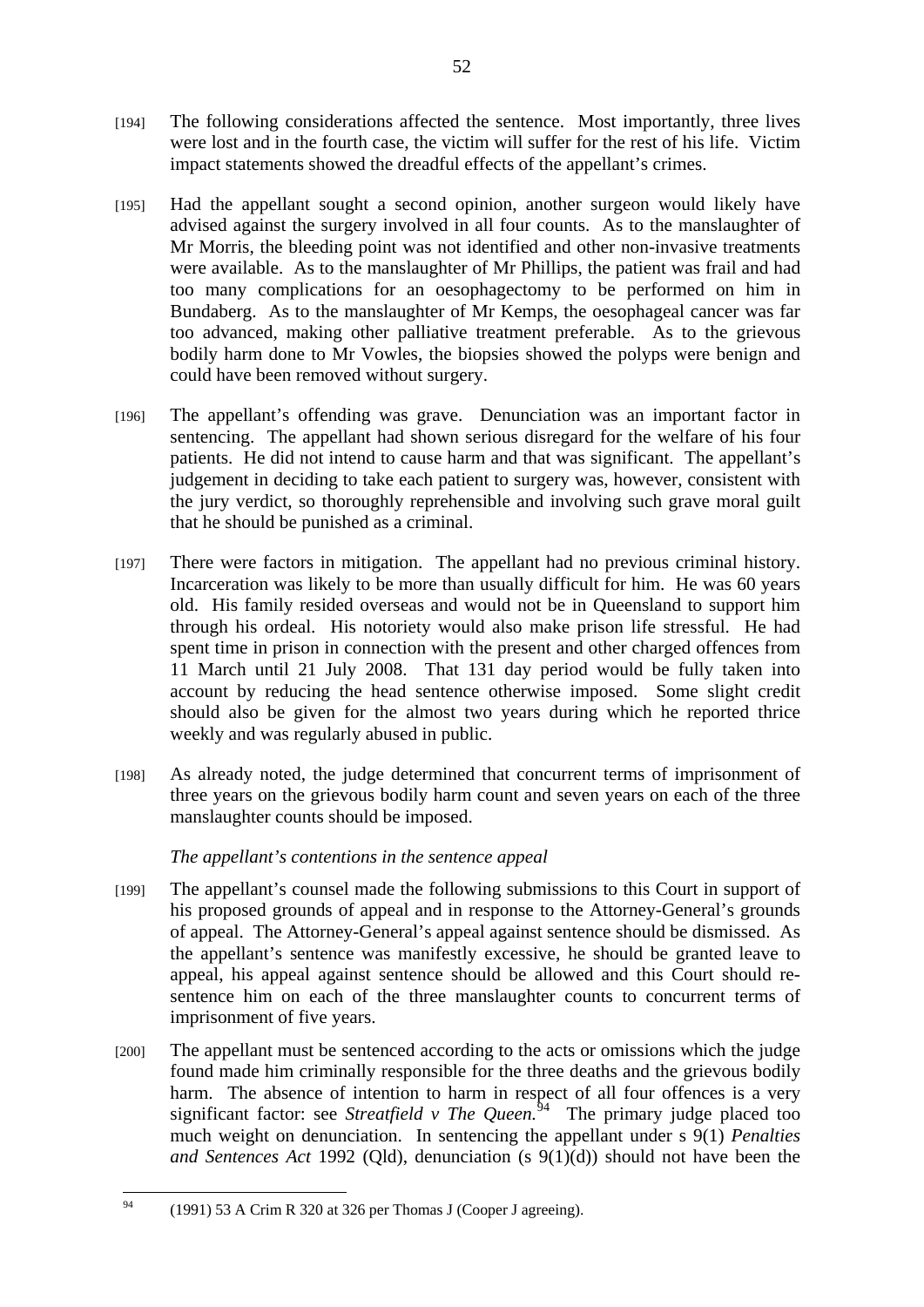primary purpose but rather just punishment (s  $9(1)(a)$ ). A just punishment in this case involved concepts of proportionality as discussed by Jacobs J in *Moyse v The Queen*: 95

"[A] cardinal principle of sentencing, [is] that the court, whenever it can properly do so, should temper justice with mercy by imposing the lowest, rather than the highest, sentence of imprisonment that can be justified."

- [201] The surgery with which each charge was concerned was, the primary judge found, performed "competently enough". The appellant committed these offences in the context of doing his best to treat the sick. His criminal negligence was in his decision to operate. In each case, the victims consented to have the appellant perform the surgery and understood that, as a consequence, they may die. It may be inferred that the appellant intended to assist his victims but harmed them through criminal negligence.
- [202] Further, the appellant had been subjected to adverse publicity because of his notoriety. He had lost his position and his professional standing. The judge should have given more weight to the appellant's humiliating public shaming, not just in Queensland but nationally and internationally. These matters were themselves a significant penalty.
- [203] There was no established sentencing range and no cogent or particularly useful comparable sentences. The reported cases, particularly *R v Watson; ex parte A-G*   $(Qld)^{96}$  and *R v Pesnak & Anor*,<sup>97</sup> suggested that a head sentence for a single count of manslaughter of the kind committed by the appellant was less than five years imprisonment. The gravamen of the appellant's offending was his criminally negligent decision to operate in each case. The judge recognised that the actual surgery in each case was "performed competently enough". This is not a case where the appellant re-offended after conviction. The appellant's sentence did not require an element of protection of the community (s  $9(1)(e)$ ) as the appellant has no prospect of practising medicine again in Queensland. It was not a case which invoked principles of general deterrence or, because of the international adverse publicity, personal deterrence  $(s 9(1)(c))$ .
- [204] In fixing the head sentence of seven years imprisonment, the judge took into account 131 days of pre-sentence custody which could not be declared as time served under the sentences imposed, and gave "slight credit" for the fact that the appellant had been on bail for almost two years under adverse circumstances with thrice weekly reporting. The judge should have mitigated the sentence more significantly to reflect these matters. On the judge's approach, the head sentence was in fact in the range of seven and a half to eight years imprisonment. This was a manifestly excessive sentence in this case. It was a sentence which would have been appropriate where an offender had been acquitted of murder and convicted of manslaughter; or was involved in a brutal attack; or killed with a weapon or a motor vehicle. The appellant's offending did not involve medically negligent acts which caused the deaths and serious injury to his patients; his negligence was in his decision to operate. This factor placed his offending in a much lower category. The sentences on each count of manslaughter should be reduced to five years imprisonment.

<sup>95</sup>  $^{95}$  (1988) 38 A Crim R 169 at 172-173.

 $^{96}$  [2009] QCA 279.

<sup>97 (2000) 112</sup> A Crim R 410; [2000] QCA 245.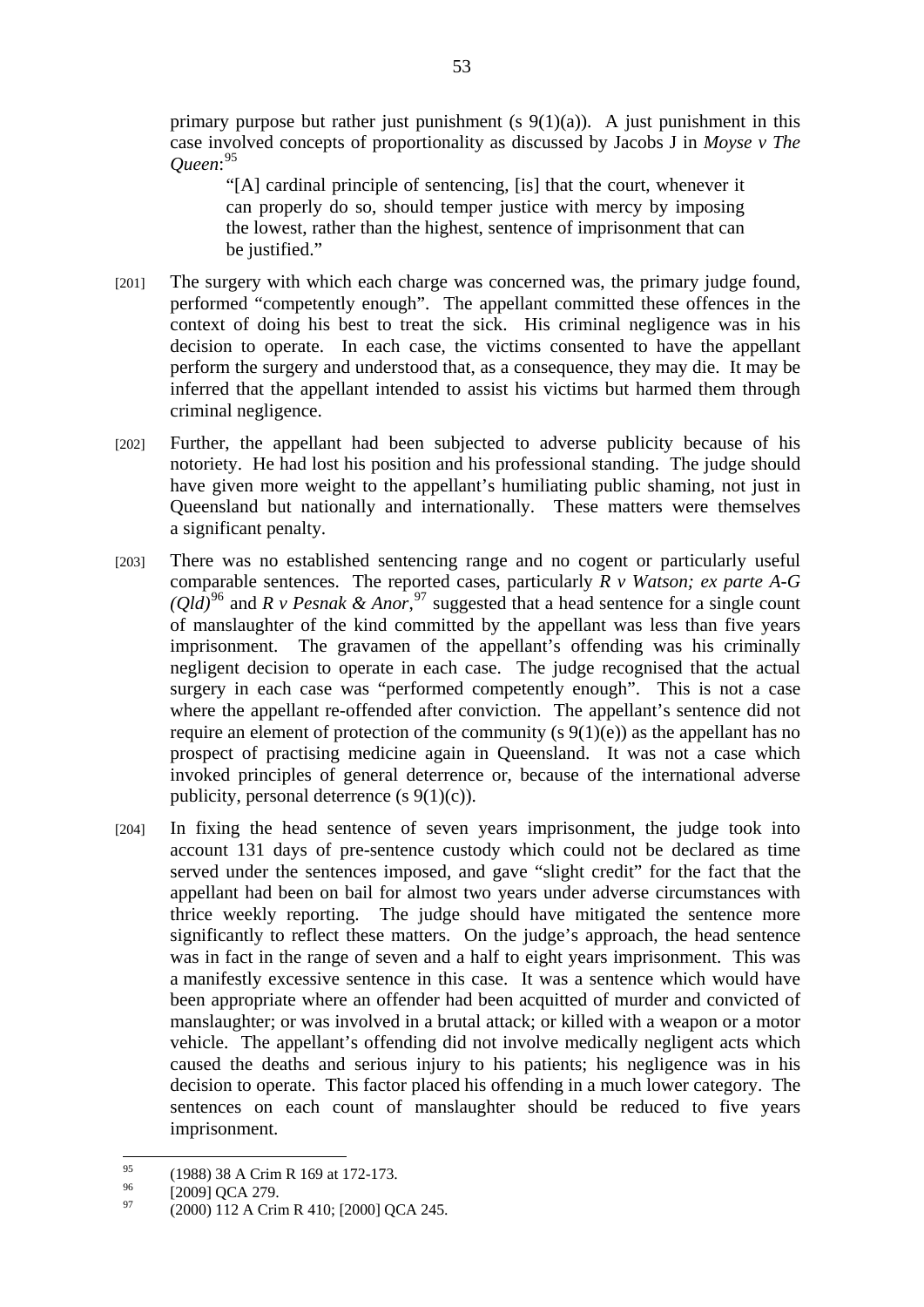#### *The submissions on behalf of the Attorney-General*

- [205] Mr Martin emphasised the following matters in support of the Attorney-General's grounds of appeal and in response to the appellant's proposed grounds of appeal.
- [206] The appellant performed the operations the subject of the four charges despite the Oregon order which restricted his performance of complicated surgery in Oregon without a second opinion. He did not disclose the terms of the Oregon order to Queensland Health or to anyone at the Bundaberg Hospital. His experiences in Oregon should have made him circumspect about undertaking these surgeries. He also had a disciplinary history, including gross negligence, in New York State. He had not performed surgery for two years prior to taking up his appointment in Bundaberg. The appellant's offending was serial. He repeated later surgeries in the face of his earlier failures. Multiple deaths, and in one case serious permanent injury, resulted. The appellant's decisions to perform the surgeries were considered; the surgeries were not performed in an emergency situation. The victims were sick or elderly and in their relationship with their surgeon, the appellant, they were vulnerable. His offending may have been caused by vanity and a desire to perform complex surgery to restore his reputation.
- [207] There were no closely comparable decisions. The present case was unique and the sentencing exercise involved "green fields". The most relevant decisions were *Pearce*, *Sam* and perhaps *Pesnak*. The present case was worse than *Sam*.
- [208] There were a number of New Zealand cases on the schedule of medical criminal negligence manslaughter cases but these were of no assistance. This was because the test for criminal negligence in New Zealand (and some other jurisdictions) was not the criminal test of gross negligence applicable in Queensland but the civil test of negligence. For that reason, suspended sentences for medical criminal negligence manslaughter were common in those jurisdictions.
- [209] Even accepting that the effective sentence imposed on the appellant reflects his period of pre-sentence custody, the sentence was inadequate. It was effectively one of seven years and eight months. The time to be served in custody before parole eligibility (three years and six months) was insufficient in light of the sentences imposed for a single manslaughter offence in *Pearce* and in *Sam*. A sentence of at least 10 years imprisonment should be substituted. The offences should each be declared serious violent offences so that the appellant is required to serve 80 per cent of the sentence imposed in each case.

#### *Conclusion on the sentence appeal and application*

- [210] The maximum penalty for each of the three manslaughter offences is life imprisonment. The maximum penalty for the offence of doing grievous bodily harm is 14 years imprisonment. None of the offences involved an element of intention to harm. This appeal effectively concerns only the sentence of seven years imprisonment imposed on each of the three counts of manslaughter. But it must be appreciated that the seven year sentence imposed on each manslaughter offence was a global one, reflecting the totality of the appellant's criminality in all four offences. This was an entirely legitimate approach for the judge to take and neither party contends otherwise.
- [211] This Court has often observed that the sentences imposed for offences of manslaughter vary enormously, according to the pertaining diverse facts and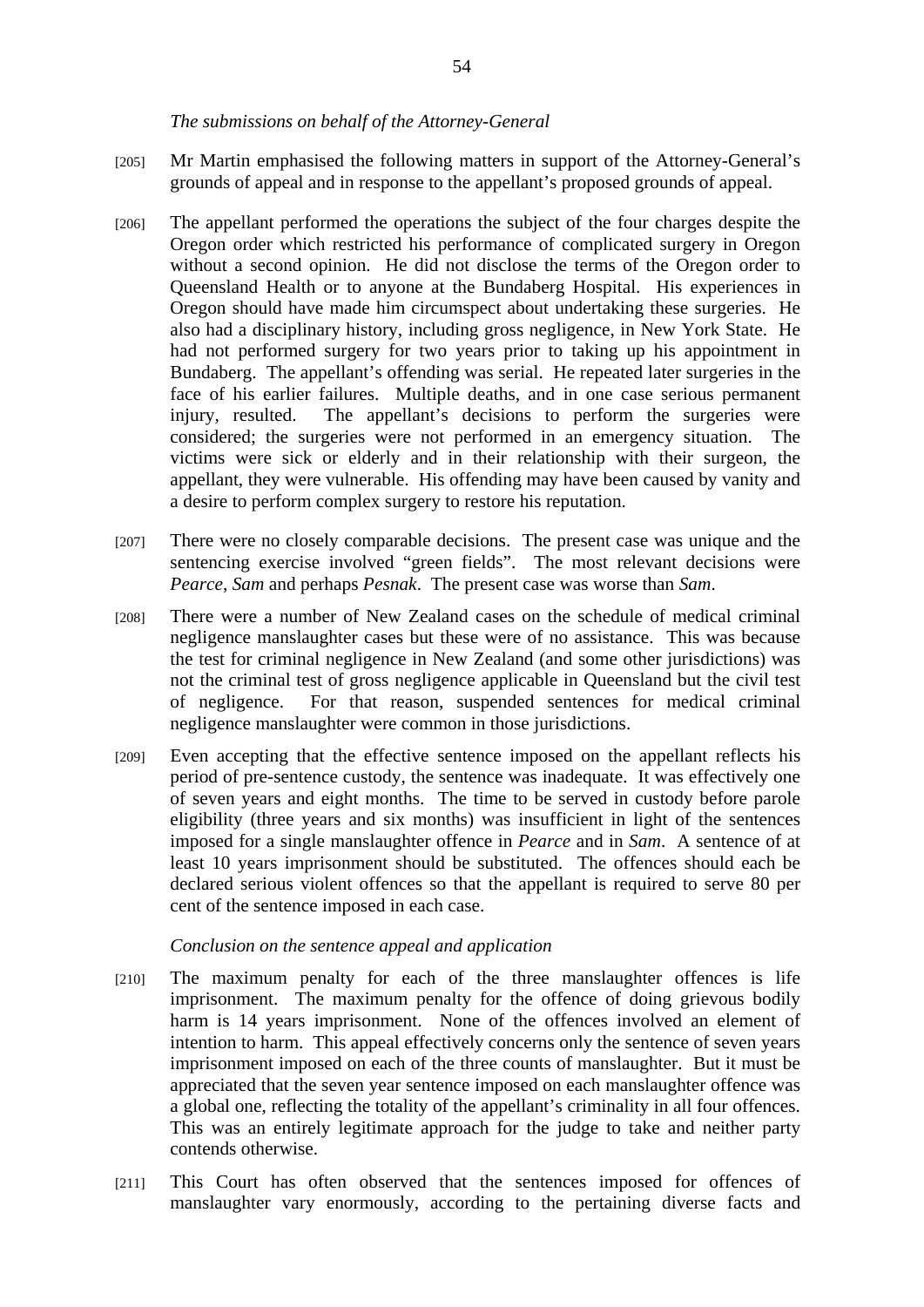circumstances of each case. All counsel agree that comparable cases are of limited assistance in this appeal. That concession is rightly made.

- [212] Mr Martin on behalf of the Attorney-General invited this Court to conclude that the appellant performed at least some of the surgeries the subject of the present charges negligently. Mr Martin also made that submission below but the judge rejected it. Neither party contended that any of the findings made by the judge on sentence were not reasonably open. In these circumstances, this Court should consider the sentence appeal on the basis of the facts determined by the sentencing judge, set out in detail earlier in these reasons, in particular that the appellant performed the surgeries "competently enough".<sup>98</sup>
- [213] Perhaps the most similar case factually is the New Zealand Court of Appeal decision in  $R$  v Ramstead.<sup>99</sup> Ramstead, although charged with three counts of manslaughter and two counts of making a false statement, was convicted of only one count of manslaughter. He was a cardio-thoracic surgeon who negligently performed surgery on a 72 year old patient, causing her death. He was sentenced to six months imprisonment fully suspended for six months.
- [214] But it is common ground that *Ramstead* is of little assistance in this sentence appeal. That is because the approach taken to the concept of criminal negligence in New Zealand (and some other jurisdictions) is quite different to that taken in Queensland. This difference in approach is discussed in *R v Scarth* where the majority affirmed that in Queensland criminal negligence is established only if the offender's conduct is so thoroughly reprehensible and involves such grave moral guilt as to require that it be treated as a crime deserving of punishment.<sup>100</sup> Philp J (in dissent) explained the New Zealand approach to criminal negligence taken by a bench of seven judges in  $R$  v Storey:<sup>101</sup> the degree of negligence to found a conviction of manslaughter need be no higher than that required to found a claim for damages in a civil action for negligence.<sup>102</sup> It follows that the New Zealand authorities, some of which were factually comparable, and those from jurisdictions adopting a similar jurisprudential approach to criminal negligence, are of no assistance in Queensland.
- [215] All counsel placed reliance on the sentence imposed in *Pearce*, a decision of Holmes J (as her Honour then was) from which neither party appealed. Pearce was convicted after a trial. A general practitioner, she administered morphine 10 times the appropriate dose to a 15 month old child who had burnt her hand on an oven. Pearce did not examine the child's injuries carefully and did not consider less radical pain relief options. She was sentenced to five years imprisonment suspended after serving six months with an operational period of five years.
- [216] Mr Martin placed considerable emphasis on *Sam*. Mr and Mrs Sam were convicted in New South Wales after a trial. They had neglected to obtain proper medical treatment for their nine month old baby girl who suffered from severe eczema, a condition readily treatable by conventional medicine. Their neglect continued after being advised to seek medical treatment. Instead, Mr Sam, a homeopath, insisted on homeopathic remedies. The untreated eczema became severely infected

<sup>98</sup>  $\frac{98}{90}$  See [188] of these reasons.

<sup>&</sup>lt;sup>99</sup> Unreported, New Zealand Court of Appeal, CA No 428 of 1996, 12 May 1997.

<sup>&</sup>lt;sup>100</sup> [1945] St R Qd 38 at 46 per Macrossan SPJ, 58 per Stanley AJ.<br>
<sup>101</sup> [1931] NZLR 417; [1931] GLR 105.<br>
<sup>102</sup> [1945] St R Qd 38 at 48-49.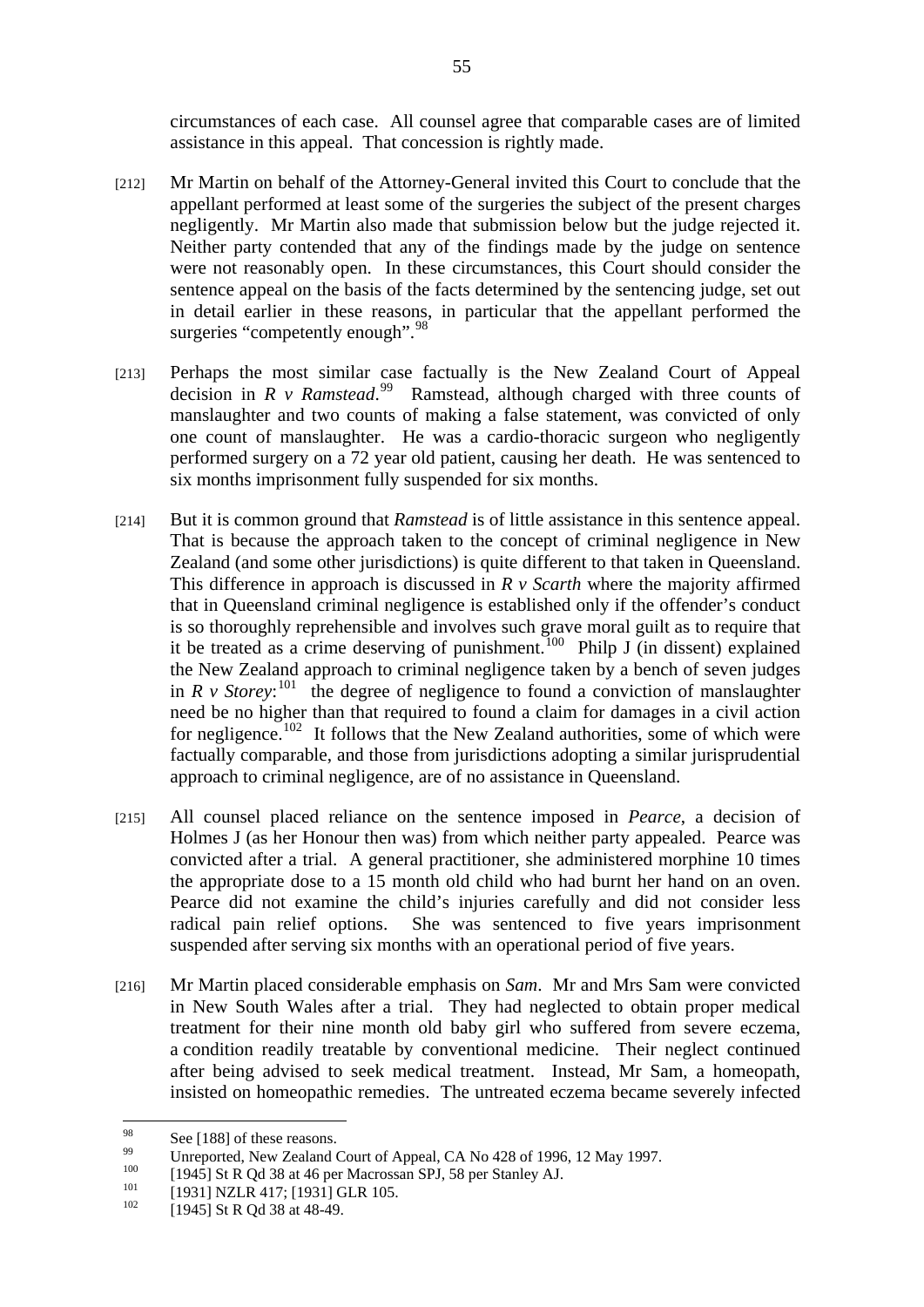and ultimately killed the child. The judge considered this was "a most serious case of manslaughter by criminal negligence".<sup>103</sup> It would have been obvious to any reasonable parent that the child's condition was serious and demanded proper medical treatment. She had suffered severe eczema for a considerable period with associated pain and discomfort. Failing to seek proper assistance was cruel. The child suffered helplessly and unnecessarily from a treatable condition. Mr Sam displayed an arrogant approach to what he perceived to be the superior benefits of homeopathy compared to conventional medicine. Mrs Sam was inclined to defer to her husband on this issue. Mr Sam was also grossly negligent as a homeopath in his treatment of the child. His culpability was both as a parent and as a homeopath. General deterrence was an important factor in sentencing so that parents understood the serious consequences of breaching the trust reposed in them to care for their infant children. The sentence imposed on Mr Sam must also reflect an element of general deterrence to alternative health providers who fail to ensure a patient receives conventional medical treatment where the patient is not responding appropriately to alternative treatment. The Sams had limited insight into their offence and little contrition and remorse. Whilst grieving for their baby daughter, they blamed others for her death. Mr Sam was sentenced to six years non-parole with an additional two years. Mrs Sam was sentenced to four years non-parole with an additional 16 months.

- [217] In dismissing the Sams' appeals against sentence, the New South Wales Court of Criminal Appeal noted the child was severely malnourished, grossly unwell and suffering great pain when she died; their failure in their obligations to the child warranted their imprisonment; the sentences gave proper regard to the Sams' circumstances and to those of their young, dependant son.<sup>104</sup>
- [218] Both parties have placed some reliance on *Pesnak*. After a trial, Mr and Mr Pesnak were convicted of manslaughter of a 53 year old woman. The Pesnaks and the deceased, who were all tertiary educated, shared the spiritual beliefs of Breatharianism. They believed that the atmosphere contains the energy force, prana, which, though scientifically undetectable, replaces the need for normal minimal requirements of food and drink. The deceased voluntarily commenced a 21 day spiritual cleansing program of fasting, supervised by Mr Pesnak and assisted by Mrs Pesnak. By the sixth day, there were visible signs that the deceased was not coping, physically or mentally. Her symptoms progressively worsened to the point where she vomited black flakes, lost bladder control, was unable to write, and was having grave difficulty breathing. Eventually Mr Pesnak got emergency help and the woman was hospitalised. She was by then unconscious and severely dehydrated and was placed on a respirator and life support system. She had aspirated gastric content, damaging her lungs and making normal breathing difficult. She died some time later from pneumonia with the underlying causes of cerebral infarction (stroke); acute renal (kidney) failure and ischaemia of the right foot. All these symptoms can be brought on through severe dehydration. By the time her most severe symptoms were apparent, medical treatment could not have prevented her death.
- [219] Mr Pesnak was originally sentenced to six years imprisonment and Mrs Pesnak to three years imprisonment. This Court accepted that the sentences were manifestly

 $103$ <sup>103</sup> [2009] NSWSC 1003 at [132].<br><sup>104</sup> [2011] NSWCCA 36.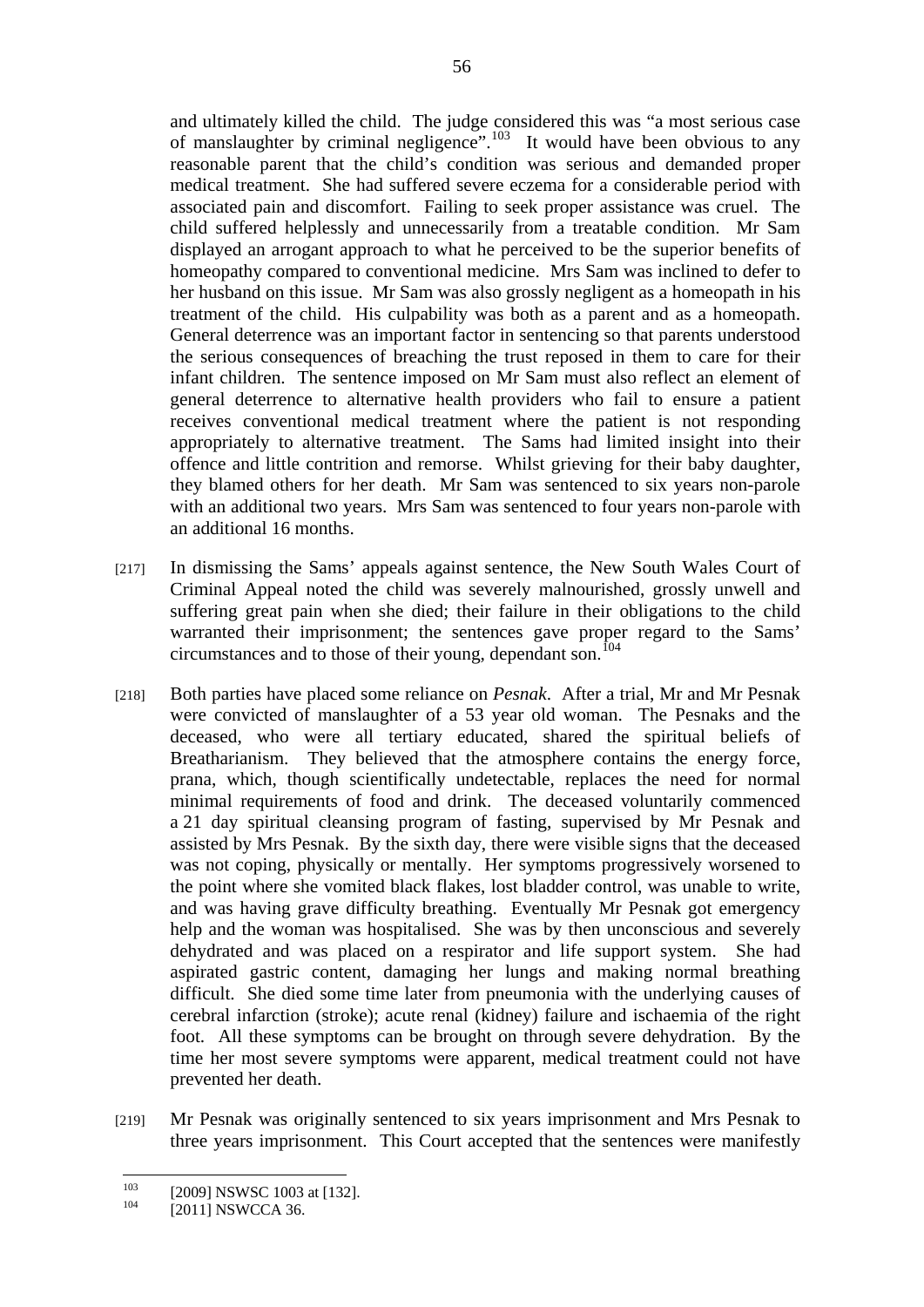excessive. The Pesnaks were aged 61 and 63, had no prior convictions and expressed remorse. They had been exemplary community members, completing their working life in paid employment, successfully raising a family, and looking after their own aged parents. A sentence was warranted which would deter those who would engage in irrational and dangerous conduct in the name of spirituality or religion. This Court substituted a sentence of four years in Mr Pesnak's case with parole eligibility after 18 months, and in Mrs Pesnak's case two years imprisonment with parole eligibility after nine months.

- [220] The appellant's counsel has placed reliance on the more recent case of *Watson*. Watson, who was 32 at sentence, pleaded guilty to the manslaughter of his 26 year old wife during a diving exercise. His plea was on the basis of criminal negligence in that he, an experienced diver, was acting as the "buddy" of his inexperienced wife. He failed to perform his duty towards her during the diving exercise, thereby contributing to her death. Watson was originally sentenced to four and a half years imprisonment, suspended after 12 months, with an operational period of four years. On the Attorney-General's successful appeal, a sentence was substituted of four and a half years imprisonment, suspended after 18 months, with an operational period of four and a half years.
- [221] As both parties have rightly conceded, there are no decisions of this Court, or indeed in other comparable jurisdictions, which are close to the unusual matrix of circumstances pertaining in this notorious case.
- [222] *Sam* is clearly a quite different example of manslaughter by criminal negligence. It involved the Sams' criminal negligence, both as parents and as health providers, in causing prolonged suffering to their vulnerable baby who was suffering from a condition readily treatable by conventional medicine. Their criminal negligence was found to be cruel. The sentence imposed on Mr Sam, effectively eight years imprisonment to serve six years, was intended to act as a deterrent, both to parents who breach their duty to infant children and to alternative health providers who fail to ensure a vulnerable patient receives conventional medical treatment. Those factors of deterrence did not loom so large in the present case. On the other hand, *Sam* involved the death of one baby whereas the appellant shortened the lives of three elderly or ill people and caused serious grievous bodily harm to another. Further, the different sentencing regimes that exist for state offences in New South Wales and Queensland make comparisons with sentences like *Sam* of limited use in this sentence appeal.
- [223] *Pesnak* and *Watson* are also quite different factually from the present case. But the sentences imposed in those cases (where criminal negligence resulted in one death) do not suggest that the sentence imposed in this case (where criminal negligence resulted in three deaths and one serious episode of grievous bodily harm) is excessive. That is because the effective global sentence of seven years imprisonment imposed on the appellant on each manslaughter count was intended to punish his criminality in all four offences. Further, in *Watson* the respondent, unlike the present appellant, had the benefit of remorse, cooperation with authorities, and an early plea of guilty.
- [224] Perhaps the most useful comparable case to which we have been referred is *Pearce*. The sentence imposed there for a single manslaughter by medical criminal negligence was five years imprisonment suspended after serving six months with an operational period of five years. Again, the sentence in *Pearce* suggests that the sentence in the present case, for three deaths and an additional serious instance of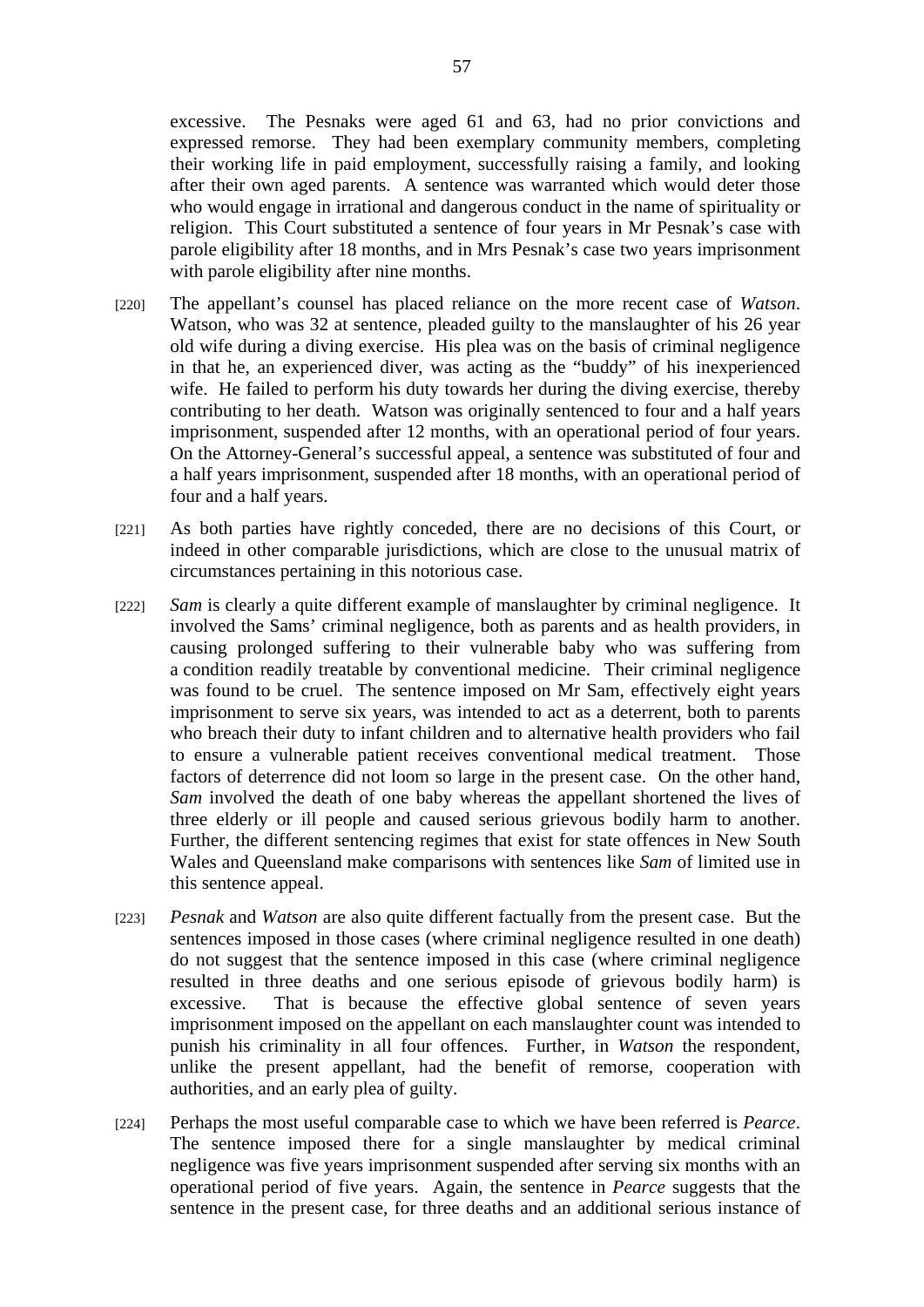grievous bodily harm, was not manifestly excessive. That is the more so when the appellant's history of medical negligence is considered.

- [225] The appellant's counsel has submitted that the sentencing judge placed too much emphasis on denunciation and gave insufficient weight to the other purposes of sentencing set out in s 9(1) *Penalties and Sentences Act*. That sub-section relevantly provides:
	- "9 Sentencing guidelines
		- (1) The only purposes for which sentences may be imposed on an offender are—
			- (a) to punish the offender to an extent or in a way that is just in all the circumstances; or
			- (b) to provide conditions in the court's order that the court considers will help the offender to be rehabilitated; or
			- (c) to deter the offender or other persons from committing the same or a similar offence; or
			- (d) to make it clear that the community, acting through the court, denounces the sort of conduct in which the offender was involved; or
			- (e) to protect the Queensland community from the offender; or
			- (f) a combination of 2 or more of the purposes mentioned in paragraphs (a) to (e)."
- [226] In support of that contention, counsel particularly emphasised s  $9(1)(a)$  and Jacob J's observations in *Moyse*, that a cardinal principle of sentencing is that judges should impose the lowest sentence that can be justified in the circumstances. We would be surprised if any Queensland judicial officers did not sentence according to this principle, but reasonable and proper views will vary as to what is the lowest justifiable sentence in the circumstances. Appellate courts recognise that in any particular case there is seldom only one appropriate sentence but rather an appropriate sentencing range. Jacob J's observations are of no assistance to the appellant in his application for leave to appeal against sentence unless the judge imposed on him a manifestly excessive sentence outside the appropriate range, or otherwise erred in law or fact in the sentencing process.
- [227] Neither party suggests that the purpose of sentencing stated in s  $9(1)(b)$  has application in this case. And, for the following reasons, deterrence, whether general or personal (s  $9(1)(c)$ ) does not loom large as a purpose of sentencing in this case. The appellant is elderly and is unlikely to achieve re-registration as a doctor in Queensland, even were he to seek it, so that personal deterrence is not a significant sentencing principle in this case. Fortunately, it is not suggested that there is a prevalence amongst doctors subject to orders limiting their practice, to operate in disregard of those orders and to encourage patients to undertake dangerous surgery which is clearly not in the patients' best interests. The dearth of cases comparable to the present case in itself suggests that offending of the type and scale committed by the appellant is so uncommon that general deterrence is not a critical factor in this sentence. For similar reasons, the sentencing principle of protection of the Queensland community from the offender (s  $9(1)(e)$ ) has no significant role in sentencing the appellant.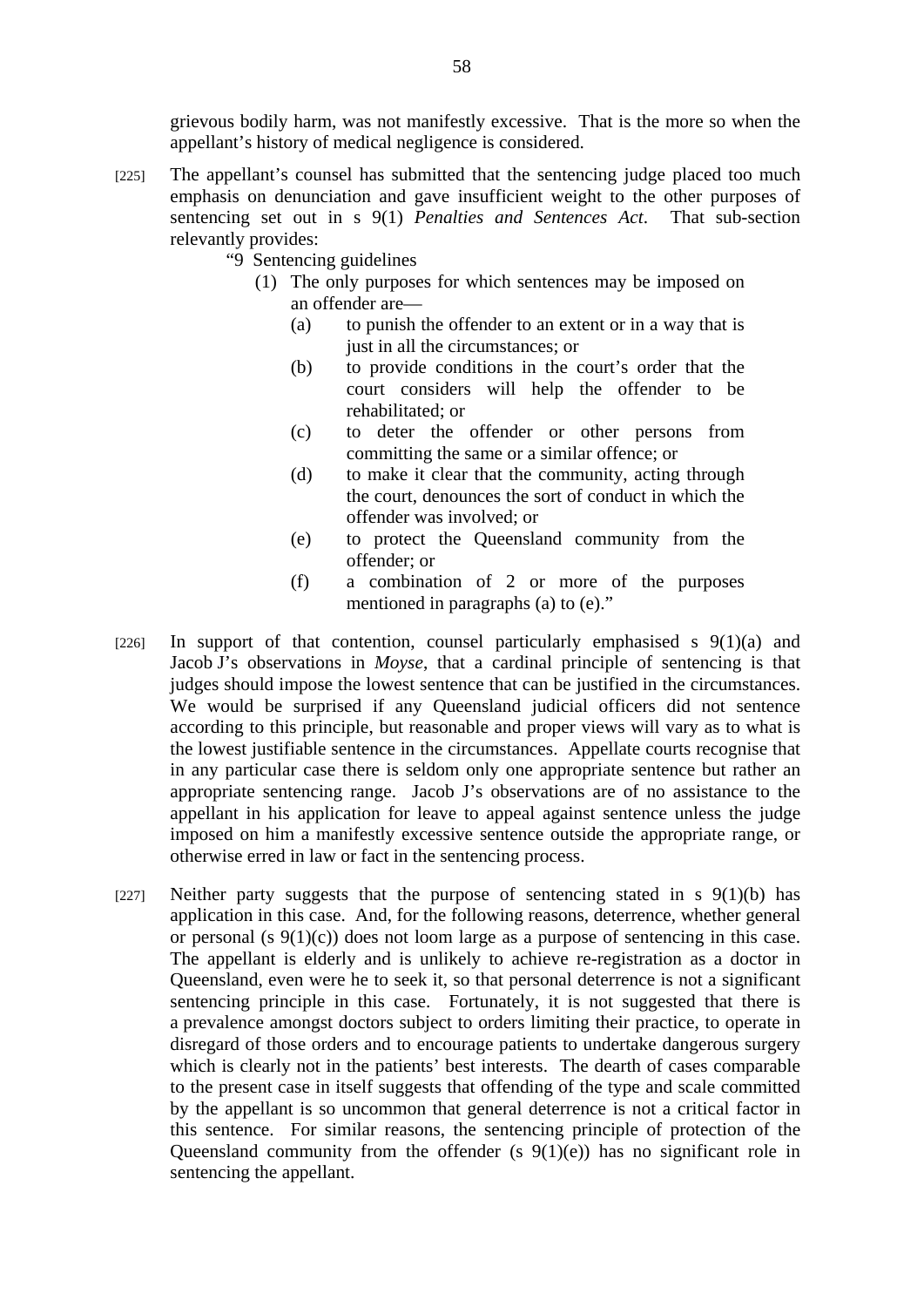- [228] The primary judge considered that an important factor in sentencing the appellant was "to make it clear that the community, acting through the court, denounces the sort of conduct in which [the appellant] was involved" (s  $9(1)(d)$ ). The appellant contends his Honour was wrong in this approach.
- [229] Decades before Medicare was introduced throughout Australia by the Commonwealth government, Queensland boasted a free and functional public hospital system. The elderly, frail and ill members of any community are necessarily those most likely to be hospital users. They are particularly vulnerable at such times and need and seek advice from specialist medical practitioners and health providers in making difficult decisions in their best interests about undertaking medical treatment, including surgery. They often have to make these decisions urgently and at a time when they may well be emotional, confused and overwrought. The appellant, a specialist surgeon, encouraged his four victims to undergo unnecessary or unadvised and dangerous surgery without informing them about the conditions imposed on him under the Oregon order, or that in some instances, the Bundaberg Hospital was an unsuitable venue to undertake such major surgery. Whilst some doctors, primarily anaesthetists, approved beforehand the surgeries undertaken by the appellant on the present victims, they did so without knowledge of the limitations placed on him under the Oregon order and probably only out of deference to him.
- [230] Serious medical criminal negligence like that of which the appellant has been convicted, is not easy to investigate or to prove. Its effect on its immediate victims could hardly be more grave. The lives of the three manslaughter victims, Mr Morris, Mr Phillips and Mr Kemps, were tragically cut short, and the quality of Mr Vowles' life was irrevocably and seriously diminished. But the effect of the appellant's offending is broader than its impact on the immediate victims. It detrimentally impacted on the lives of the victims' families and friends. It had the potential to undermine the Queensland public's confidence in its hospital system. For these reasons, the primary judge was right to recognise that an important purpose in sentencing the appellant was to make it clear that the community, acting through the courts, denounced his conduct in committing the present offences. Insofar as the appellant's counsel contends otherwise, that contention must be rejected. But that is not to say that any sentence imposed on the appellant must not also punish him "in a way that is just in all the circumstances" (s  $9(1)(a)$ ).
- [231] The appellant spent four and one-third months in pre-sentence custody in the USA and in Australia. He then spent almost two years on bail in Queensland, during which he was required to report to police thrice weekly, was mostly separated from his family, and was subjected to public vilification. The judge seems to have taken these matters into account in moderating the head sentence to one of seven years imprisonment. This suggests that the effective global sentence for the offending in all four counts should be seen as one of about eight years imprisonment. The judge determined that he should not declare any of the offences to be serious violent offences under s 161A *Penalties and Sentences Act*, so that the appellant is presently eligible for parole half way through his seven year sentence.<sup>105</sup>
- [232] We have already referred to the grave features of the appellant's offending. But there were also significant mitigating features. He had no criminal convictions. His

 $105$ 105 *Corrective Services Act* 2006 (Qld), s 184(2).